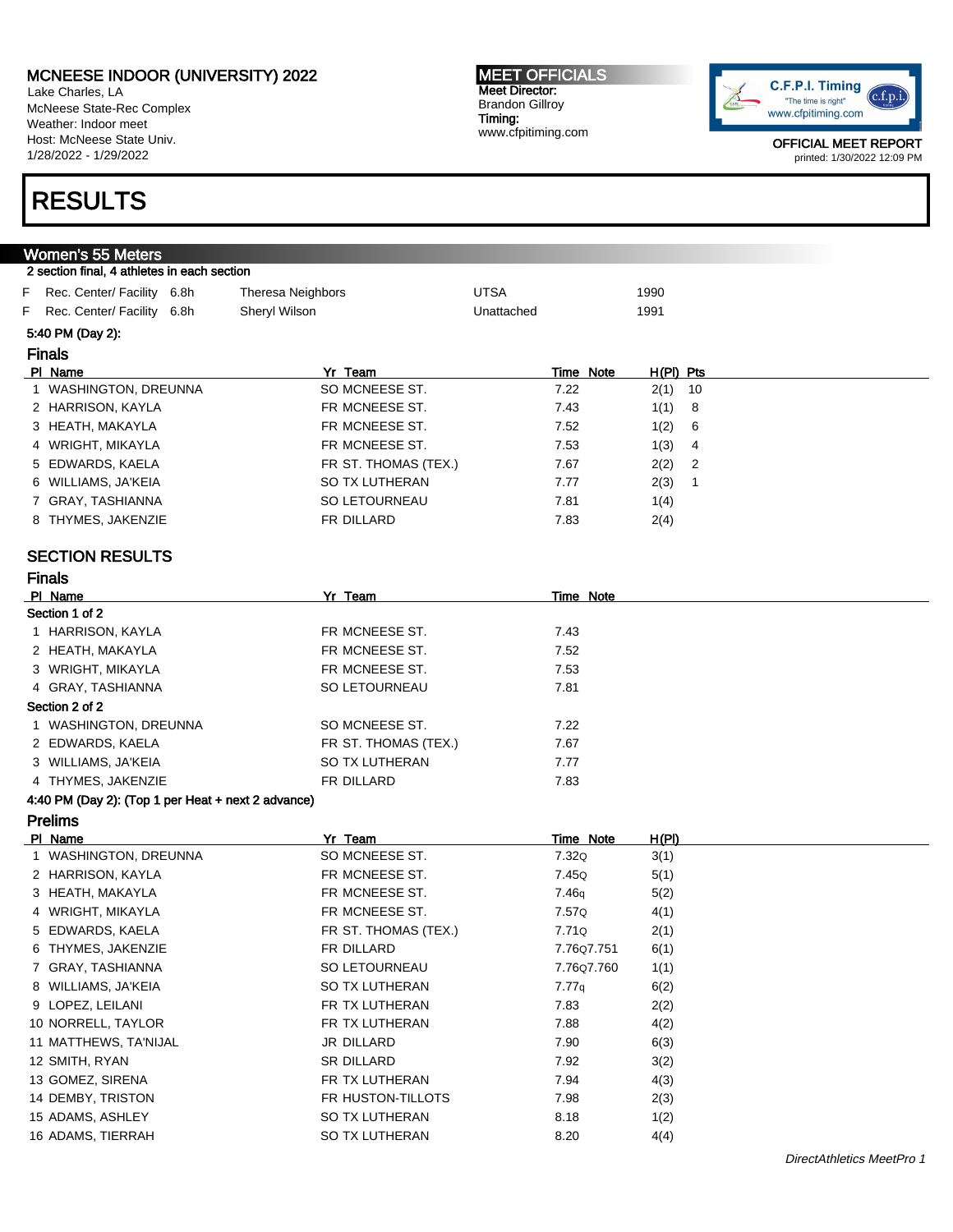Lake Charles, LA McNeese State-Rec Complex Weather: Indoor meet Host: McNeese State Univ. 1/28/2022 - 1/29/2022

# RESULTS

### Women's 55 Meters (cont'd)

4:40 PM (Day 2): (Top 1 per Heat + next 2 advance)

### Prelims

| PI Name              | Yr Team                | Time Note  | H(PI)          |
|----------------------|------------------------|------------|----------------|
| 17 TUNSTALL, TAYLAR  | FR DILLARD             | 8.25       | 1(3)           |
| 18 MURDOCK, TRINITY  | SO TX LUTHERAN         | 8.27       | 5(3)           |
| 19 SCHMIDT, JULIANNA | FR MCNEESE ST.         | 8.29       | 5(4)           |
| 20 MILLER, CAMERON   | FR TX LUTHERAN         | 8.40       | 5(5)           |
| 21 VIJIL, ISABEL     | SO TX LUTHERAN         | 8.44       | 3(3)           |
| 22 DAWSON, LILY      | SO TX LUTHERAN         | 8.47       | 6(4)           |
| 23 RIVERA, KALISTA   | FR LETOURNEAU          | 8.57       | 5(6)           |
| 24 BURNETT, COURTNEY | SO TX LUTHERAN         | 8.66       | 6(5)           |
| 25 OWENS, ARIANA     | FR TX LUTHERAN         | 8.80       | 3(4)           |
| DANIELS, KENNEDY     | FR LOYOLA-NO           | <b>DNS</b> |                |
| ROBERTS, DEONA       | FR HUSTON-TILLOTS      | <b>DNS</b> |                |
| BRUMFIELD, SHANIA    | <b>FR SE LOUISIANA</b> | <b>DNS</b> | 2              |
| TAYLOR, HANNAH       | FR LETOURNEAU          | <b>DNS</b> | $\overline{2}$ |
| HARRINGTON, CHELSEA  | <b>JR SE LOUISIANA</b> | <b>DNS</b> | 3              |
| ELLIOTT, JASMINE     | SR LOYOLA-NO           | <b>DNS</b> | 4              |
|                      |                        |            |                |

MEET OFFICIALS Meet Director: Brandon Gillroy Timing:

www.cfpitiming.com

### HEAT RESULTS

### Prelims

| PI Name               | Yr Team              | Time Note  |  |
|-----------------------|----------------------|------------|--|
| Heat 1 of 6           |                      |            |  |
| 1 GRAY, TASHIANNA     | SO LETOURNEAU        | 7.7607.760 |  |
| 2 ADAMS, ASHLEY       | SO TX LUTHERAN       | 8.18       |  |
| 3 TUNSTALL, TAYLAR    | FR DILLARD           | 8.25       |  |
| DANIELS, KENNEDY      | FR LOYOLA-NO         | <b>DNS</b> |  |
| ROBERTS, DEONA        | FR HUSTON-TILLOTS    | <b>DNS</b> |  |
| Heat 2 of 6           |                      |            |  |
| 1 EDWARDS, KAELA      | FR ST. THOMAS (TEX.) | 7.71Q      |  |
| 2 LOPEZ, LEILANI      | FR TX LUTHERAN       | 7.83       |  |
| 3 DEMBY, TRISTON      | FR HUSTON-TILLOTS    | 7.98       |  |
| BRUMFIELD, SHANIA     | FR SE LOUISIANA      | <b>DNS</b> |  |
| TAYLOR, HANNAH        | FR LETOURNEAU        | <b>DNS</b> |  |
| Heat 3 of 6           |                      |            |  |
| 1 WASHINGTON, DREUNNA | SO MCNEESE ST.       | 7.32Q      |  |
| 2 SMITH, RYAN         | <b>SR DILLARD</b>    | 7.92       |  |
| 3 VIJIL, ISABEL       | SO TX LUTHERAN       | 8.44       |  |
| 4 OWENS, ARIANA       | FR TX LUTHERAN       | 8.80       |  |
| HARRINGTON, CHELSEA   | JR SE LOUISIANA      | <b>DNS</b> |  |
| Heat 4 of 6           |                      |            |  |
| 1 WRIGHT, MIKAYLA     | FR MCNEESE ST.       | 7.57Q      |  |
| 2 NORRELL, TAYLOR     | FR TX LUTHERAN       | 7.88       |  |
| 3 GOMEZ, SIRENA       | FR TX LUTHERAN       | 7.94       |  |
| 4 ADAMS, TIERRAH      | SO TX LUTHERAN       | 8.20       |  |
| ELLIOTT, JASMINE      | SR LOYOLA-NO         | <b>DNS</b> |  |
|                       |                      |            |  |

Heat 5 of 6

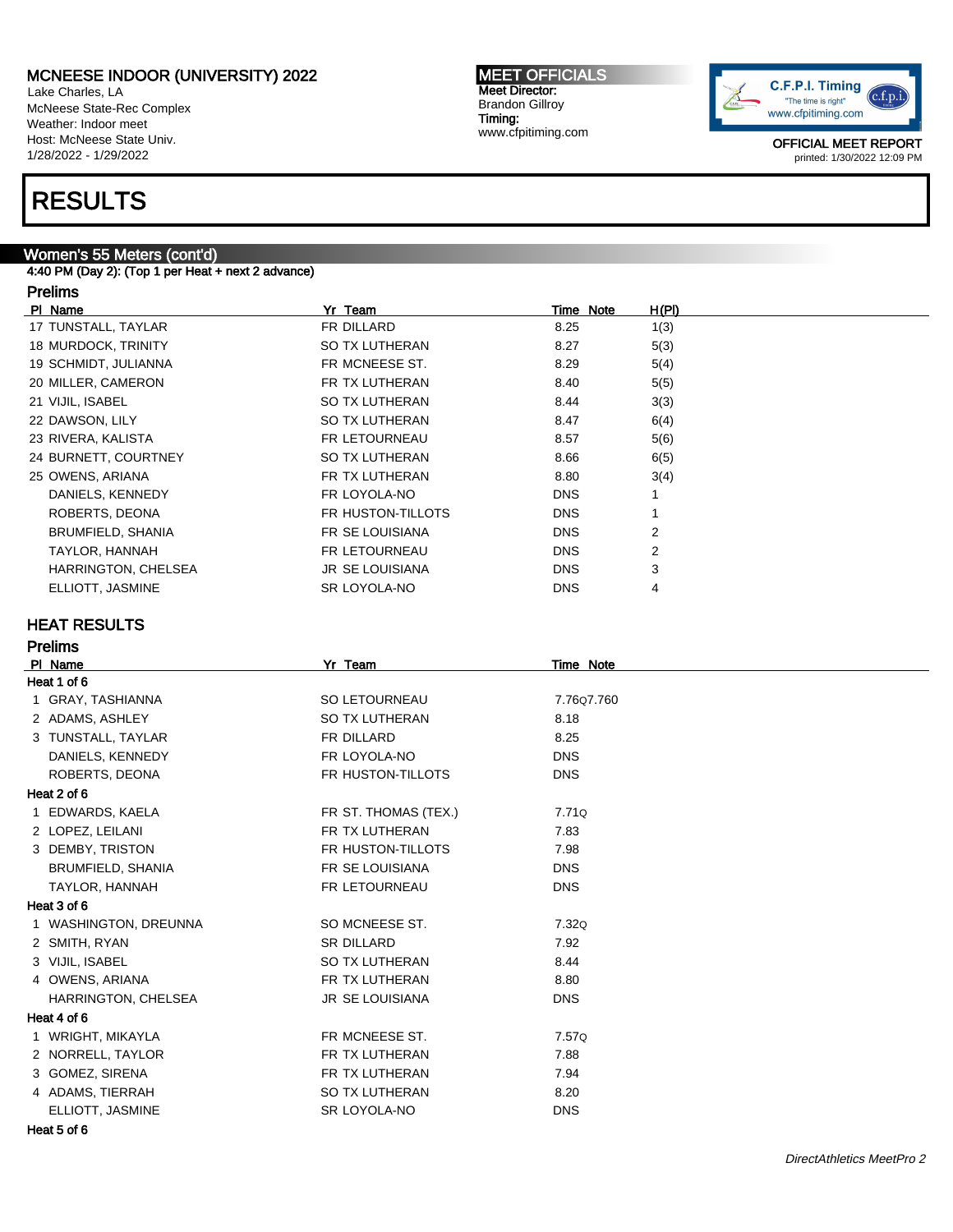Lake Charles, LA McNeese State-Rec Complex Weather: Indoor meet Host: McNeese State Univ. 1/28/2022 - 1/29/2022

# RESULTS

### Women's 55 Meters (cont'd)

| <b>Prelims</b> |                                                       |       |                      |                      |            |       |              |             |    |                  |  |  |
|----------------|-------------------------------------------------------|-------|----------------------|----------------------|------------|-------|--------------|-------------|----|------------------|--|--|
|                | PI Name                                               |       |                      | Yr Team              |            |       | Time Note    |             |    |                  |  |  |
|                | 1 HARRISON, KAYLA                                     |       |                      | FR MCNEESE ST.       |            | 7.45Q |              |             |    |                  |  |  |
|                | 2 HEATH, MAKAYLA                                      |       |                      | FR MCNEESE ST.       |            | 7.46q |              |             |    |                  |  |  |
|                | 3 MURDOCK, TRINITY                                    |       |                      | SO TX LUTHERAN       |            | 8.27  |              |             |    |                  |  |  |
|                | 4 SCHMIDT, JULIANNA                                   |       |                      | FR MCNEESE ST.       |            | 8.29  |              |             |    |                  |  |  |
|                | 5 MILLER, CAMERON                                     |       |                      | FR TX LUTHERAN       |            | 8.40  |              |             |    |                  |  |  |
|                | 6 RIVERA, KALISTA                                     |       |                      | FR LETOURNEAU        |            | 8.57  |              |             |    |                  |  |  |
|                | Heat 6 of 6                                           |       |                      |                      |            |       |              |             |    |                  |  |  |
|                | 1 THYMES, JAKENZIE                                    |       |                      | FR DILLARD           |            |       | 7.7607.751   |             |    |                  |  |  |
|                | 2 WILLIAMS, JA'KEIA                                   |       |                      | SO TX LUTHERAN       |            | 7.77q |              |             |    |                  |  |  |
|                | 3 MATTHEWS, TA'NIJAL                                  |       |                      | JR DILLARD           |            | 7.90  |              |             |    |                  |  |  |
|                | 4 DAWSON, LILY                                        |       |                      | SO TX LUTHERAN       |            | 8.47  |              |             |    |                  |  |  |
|                | 5 BURNETT, COURTNEY                                   |       |                      | SO TX LUTHERAN       |            | 8.66  |              |             |    |                  |  |  |
|                |                                                       |       |                      |                      |            |       |              |             |    |                  |  |  |
|                | <b>Women's 200 Meters</b>                             |       |                      |                      |            |       |              |             |    |                  |  |  |
| W              | World Indoor                                          | 21.87 | Merlene Ottey        |                      | <b>JAM</b> |       |              | 2/13/1993   |    | Lievin, France   |  |  |
| Α              | American Indoor                                       | 22.33 | <b>Gwen Torrence</b> |                      | Mizuno     |       |              | 3/2/1996    |    | Atlanta, GA      |  |  |
| С              | Collegiate Indoor                                     | 22.38 | Gabby Thomas         |                      | Harvard    |       |              | 3/10/2018   |    | College Station, |  |  |
| С              | Collegiate Indoor                                     | 22.38 | <b>Abby Steiner</b>  |                      | Kentucky   |       |              | 3/13/2021   |    | Fayetteville, KY |  |  |
| F              | Rec. Center/ Facility                                 | 24.58 | Maegan Moore         |                      | Unattached |       |              | 2018        |    |                  |  |  |
|                | 5:15 PM (Day 2):                                      |       |                      |                      |            |       |              |             |    |                  |  |  |
|                | PI Name                                               |       |                      | Yr Team              |            |       | Time Note    | $H(PI)$ Pts |    |                  |  |  |
|                | 1 HEATH, MAKAYLA                                      |       |                      | FR MCNEESE ST.       |            | 26.46 |              | 7(1)        | 10 |                  |  |  |
|                | 2 MAYE, NIA                                           |       |                      | SO NICHOLLS ST.      |            | 26.79 |              | 6(1)        | 8  |                  |  |  |
|                | 3 BETHLEY, KIARA                                      |       |                      | SR NICHOLLS ST.      |            | 26.90 |              | 8(1)        | 6  |                  |  |  |
|                | 4 ALCORN, HAILEY                                      |       |                      | SR NICHOLLS ST.      |            | 26.95 |              | 8(2)        | 4  |                  |  |  |
|                | 5 JEANPIERE, DESTINEE                                 |       |                      | SR SE LOUISIANA      |            | 27.13 |              | 8(3)        | 2  |                  |  |  |
|                | 6 NARCISSE, KEIONDRA                                  |       |                      | JR NICHOLLS ST.      |            | 27.18 |              | 7(2)        | 1  |                  |  |  |
|                | 7 WEST, REAGAN                                        |       |                      | FR MCNEESE ST.       |            | 27.25 |              | 1(1)        |    |                  |  |  |
|                | 8 OBOH, OMO                                           |       |                      | SR NICHOLLS ST.      |            | 27.30 |              | 7(3)        |    |                  |  |  |
|                | 9 GOMEZ, SIRENA                                       |       |                      | FR TX LUTHERAN       |            | 27.66 |              | 5(1)        |    |                  |  |  |
|                | 10 LOPEZ, LEILANI                                     |       |                      | FR TX LUTHERAN       |            | 27.71 |              | 4(1)        |    |                  |  |  |
|                | 11 MITCHELL, RAMI                                     |       |                      | JR NICHOLLS ST.      |            | 27.77 |              | 1(2)        |    |                  |  |  |
|                | 12 GRAY, TASHIANNA                                    |       |                      | SO LETOURNEAU        |            | 27.80 |              | 7(4)        |    |                  |  |  |
|                | 13 HINTON, NY'CIERRA                                  |       |                      | FR ST. THOMAS (TEX.) |            | 27.83 |              | 6(2)        |    |                  |  |  |
|                | 14 WILLIAMS, JA'KEIA                                  |       |                      | SO TX LUTHERAN       |            | 28.07 |              | 6(3)        |    |                  |  |  |
|                | 15 WALTON, LEILA                                      |       |                      | <b>SO DILLARD</b>    |            |       | 28.38 28.376 | 4(2)        |    |                  |  |  |
|                | 16 NORRELL, TAYLOR                                    |       |                      |                      |            |       |              |             |    |                  |  |  |
|                |                                                       |       |                      | FR TX LUTHERAN       |            |       | 28.38 28.377 | 5(2)        |    |                  |  |  |
|                | 17 MARTIN, ALANNI                                     |       |                      | SO DILLARD           |            |       | 28.94 28.934 | 3(1)        |    |                  |  |  |
|                | 18 ADAMS, ASHLEY                                      |       |                      | SO TX LUTHERAN       |            |       | 28.94 28.936 | 3(2)        |    |                  |  |  |
|                | 19 VEGA, OLGA                                         |       |                      | FR LETOURNEAU        |            | 29.02 |              | 4(3)        |    |                  |  |  |
|                | 20 OQUAIN, JADAH                                      |       |                      | FR NICHOLLS ST.      |            | 29.08 |              | 2(1)        |    |                  |  |  |
|                | 21 MILLER, CAMERON<br>FR TX LUTHERAN<br>29.34<br>3(3) |       |                      |                      |            |       |              |             |    |                  |  |  |
|                | 22 COASTER, JAMAYA                                    |       |                      | FR ST. THOMAS (TEX.) |            | 29.53 |              | 4(4)        |    |                  |  |  |
|                | 23 CAVAZOS, CIARA                                     |       |                      | FR TX LUTHERAN       |            | 29.89 |              | 3(4)        |    |                  |  |  |
|                | 24 TUNSTALL, TAYLAR                                   |       |                      | FR DILLARD           |            | 29.91 |              | 5(3)        |    |                  |  |  |
|                | 25 RIVERA, KALISTA                                    |       |                      | FR LETOURNEAU        |            | 30.25 |              | 2(2)        |    |                  |  |  |

MEET OFFICIALS Meet Director: Brandon Gillroy Timing: www.cfpitiming.com

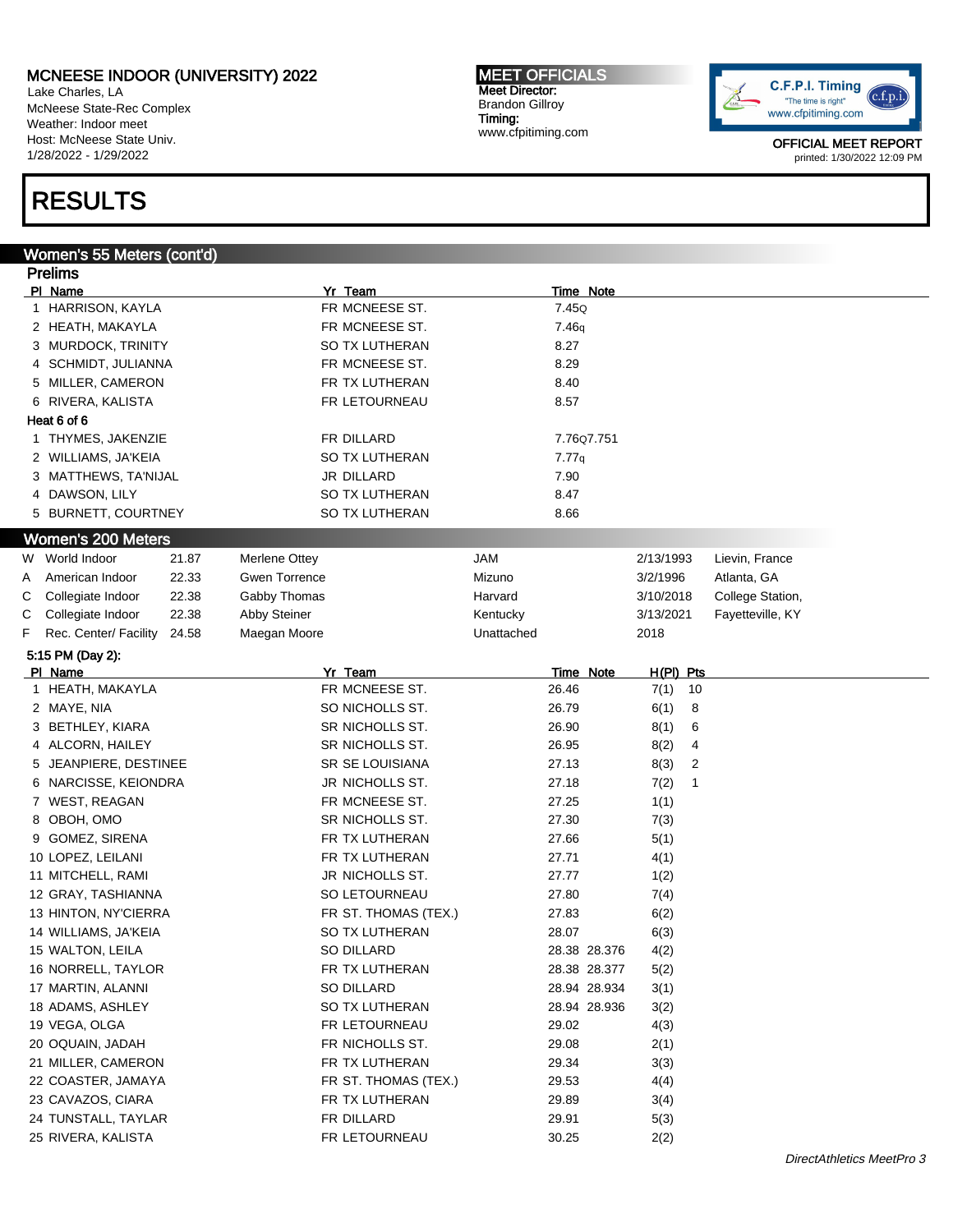Lake Charles, LA McNeese State-Rec Complex Weather: Indoor meet Host: McNeese State Univ. 1/28/2022 - 1/29/2022

# RESULTS

#### MEET OFFICIALS Meet Director: Brandon Gillroy Timing: www.cfpitiming.com



| Women's 200 Meters (cont'd) |                      |                  |              |             |
|-----------------------------|----------------------|------------------|--------------|-------------|
| 5:15 PM (Day 2):            |                      |                  |              |             |
| PI Name                     | Yr Team              |                  | Time Note    | $H(PI)$ Pts |
| 26 VIJIL, ISABEL            | SO TX LUTHERAN       | 30.30            |              | 2(3)        |
| 27 DANIELS, KENNEDY         | FR LOYOLA-NO         |                  | 30.35 30.348 | 5(4)        |
| 28 DEMBY, TRISTON           | FR HUSTON-TILLOTS    |                  | 30.35 30.350 | 2(4)        |
| 29 OWENS, ARIANA            | FR TX LUTHERAN       | 31.18            |              | 1(3)        |
| BRUMFIELD, SHANIA           | FR SE LOUISIANA      | DNS              |              | 1           |
| ROBERTS, DEONA              | FR HUSTON-TILLOTS    | <b>DNS</b>       |              | 1           |
| EDWARDS, KAELA              | FR ST. THOMAS (TEX.) | <b>DNS</b>       |              | 6           |
| NEWMAN, AMAI                | FR UNATTACHED        | DNS              |              | 8           |
|                             |                      |                  |              |             |
| <b>SECTION RESULTS</b>      |                      |                  |              |             |
| PI Name                     | Yr Team              | <b>Time Note</b> |              |             |
| Section 1 of 8              |                      |                  |              |             |
| 1 WEST, REAGAN              | FR MCNEESE ST.       | 27.25            |              |             |
| 2 MITCHELL, RAMI            | JR NICHOLLS ST.      | 27.77            |              |             |
| 3 OWENS, ARIANA             | FR TX LUTHERAN       | 31.18            |              |             |
| <b>BRUMFIELD, SHANIA</b>    | FR SE LOUISIANA      | <b>DNS</b>       |              |             |
| ROBERTS, DEONA              | FR HUSTON-TILLOTS    | <b>DNS</b>       |              |             |
| Section 2 of 8              |                      |                  |              |             |
| 1 OQUAIN, JADAH             | FR NICHOLLS ST.      | 29.08            |              |             |
| 2 RIVERA, KALISTA           | FR LETOURNEAU        | 30.25            |              |             |
| 3 VIJIL, ISABEL             | SO TX LUTHERAN       | 30.30            |              |             |
| 4 DEMBY, TRISTON            | FR HUSTON-TILLOTS    |                  | 30.35 30.350 |             |
| Section 3 of 8              |                      |                  |              |             |
| 1 MARTIN, ALANNI            | SO DILLARD           |                  | 28.94 28.934 |             |
| 2 ADAMS, ASHLEY             | SO TX LUTHERAN       |                  | 28.94 28.936 |             |
| 3 MILLER, CAMERON           | FR TX LUTHERAN       | 29.34            |              |             |
| 4 CAVAZOS, CIARA            | FR TX LUTHERAN       | 29.89            |              |             |
| Section 4 of 8              |                      |                  |              |             |
| 1 LOPEZ, LEILANI            | FR TX LUTHERAN       | 27.71            |              |             |
| 2 WALTON, LEILA             | SO DILLARD           |                  | 28.38 28.376 |             |
| 3 VEGA, OLGA                | FR LETOURNEAU        | 29.02            |              |             |
| 4 COASTER, JAMAYA           | FR ST. THOMAS (TEX.) | 29.53            |              |             |
| Section 5 of 8              |                      |                  |              |             |
| 1 GOMEZ, SIRENA             | FR TX LUTHERAN       | 27.66            |              |             |
| 2 NORRELL, TAYLOR           | FR TX LUTHERAN       |                  | 28.38 28.377 |             |
| 3 TUNSTALL, TAYLAR          | FR DILLARD           | 29.91            |              |             |
| 4 DANIELS, KENNEDY          | FR LOYOLA-NO         |                  | 30.35 30.348 |             |
| Section 6 of 8              |                      |                  |              |             |
| 1 MAYE, NIA                 | SO NICHOLLS ST.      | 26.79            |              |             |
| 2 HINTON, NY'CIERRA         | FR ST. THOMAS (TEX.) | 27.83            |              |             |
| 3 WILLIAMS, JA'KEIA         | SO TX LUTHERAN       | 28.07            |              |             |
| EDWARDS, KAELA              | FR ST. THOMAS (TEX.) | <b>DNS</b>       |              |             |
| Section 7 of 8              |                      |                  |              |             |
| 1 HEATH, MAKAYLA            | FR MCNEESE ST.       | 26.46            |              |             |
| 2 NARCISSE, KEIONDRA        | JR NICHOLLS ST.      | 27.18            |              |             |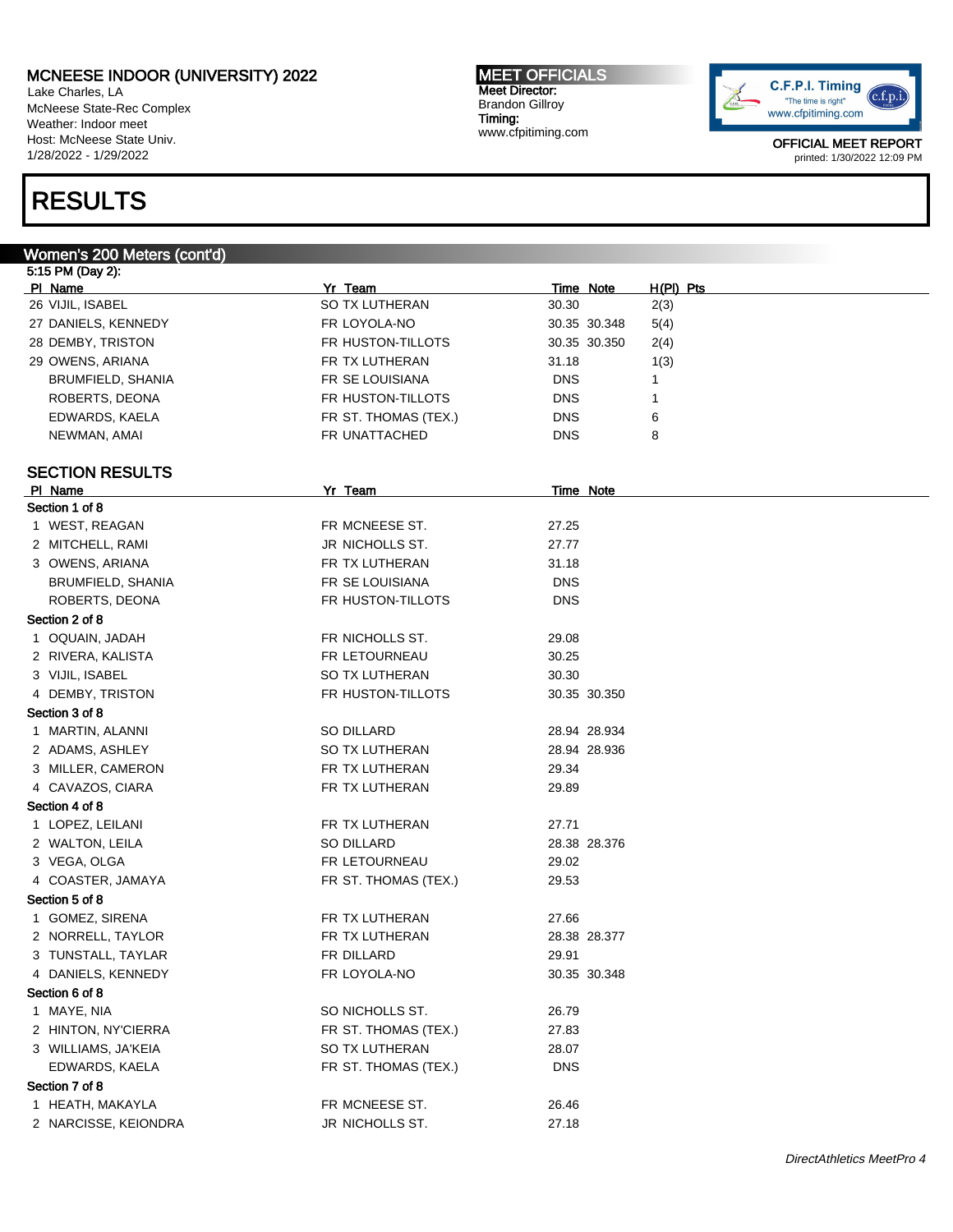Lake Charles, LA McNeese State-Rec Complex Weather: Indoor meet Host: McNeese State Univ. 1/28/2022 - 1/29/2022

# RESULTS

MEET OFFICIALS Meet Director: Brandon Gillroy Timing: www.cfpitiming.com



| Women's 200 Meters (cont'd)         |                      |                  |             |                  |
|-------------------------------------|----------------------|------------------|-------------|------------------|
| PI Name                             | Yr Team              | Time Note        |             |                  |
| 3 OBOH, OMO                         | SR NICHOLLS ST.      | 27.30            |             |                  |
| 4 GRAY, TASHIANNA                   | SO LETOURNEAU        | 27.80            |             |                  |
| Section 8 of 8                      |                      |                  |             |                  |
| 1 BETHLEY, KIARA                    | SR NICHOLLS ST.      | 26.90            |             |                  |
| 2 ALCORN, HAILEY                    | SR NICHOLLS ST.      | 26.95            |             |                  |
| 3 JEANPIERE, DESTINEE               | SR SE LOUISIANA      | 27.13            |             |                  |
| NEWMAN, AMAI                        | FR UNATTACHED        | <b>DNS</b>       |             |                  |
| <b>Women's 400 Meters</b>           |                      |                  |             |                  |
| W World Indoor<br>49.59             | Jamila Kratochvilova | <b>TCH</b>       | 3/7/1982    | Milan, Spain     |
| American Indoor<br>50.34<br>A       | Kendall Ellis        | <b>USC</b>       | 3/10/2018   | College Station, |
| С<br>Collegiate Indoor<br>50.34     | Kendall Ellis        | <b>USC</b>       | 3/10/2018   | College Station, |
| Rec. Center/ Facility<br>F<br>56.25 | <b>Terrian Guaff</b> | Nichols St       | 2014        |                  |
|                                     |                      |                  |             |                  |
| 3:20 PM (Day 2):<br>PI Name         | Yr Team              | <b>Time Note</b> | $H(PI)$ Pts |                  |
| 1 OBOH, OMO                         | SR NICHOLLS ST.      | 59.95            | 4(1)<br>10  |                  |
| 2 STINSON, CHRISTINA                | FR ST. THOMAS (TEX.) | 1:02.48          | 3(1)<br>8   |                  |
| 3 MAYE, NIA                         | SO NICHOLLS ST.      | 1:03.25          | 4(2)<br>6   |                  |
| 4 MATTHEWS, TA'NIJAL                | JR DILLARD           | 1:03.36          | 2(1)<br>4   |                  |
| 5 WILLIAMS, CLYDAJIA                | FR ST. THOMAS (TEX.) | 1:04.31          | 2(2)<br>2   |                  |
| 6 ANDREWS, ANGINIQUE                | JR DILLARD           | 1:04.86          | 4(3)<br>1   |                  |
| 7 THYMES, JAKENZIE                  | FR DILLARD           | 1:05.00          |             |                  |
| 8 SMITH, RYAN                       |                      | 1:05.27          | 3(2)        |                  |
|                                     | <b>SR DILLARD</b>    |                  | 2(3)        |                  |
| 9 JACKSON, RACHEL                   | <b>SO DILLARD</b>    | 1:05.94          | 1(1)        |                  |
| 10 VEGA, OLGA                       | FR LETOURNEAU        | 1:06.14          | 1(2)        |                  |
| 11 DOTSON, KARMYN                   | FR DILLARD           | 1:06.20          | 3(3)        |                  |
| 12 CARBO, BRIA                      | JR DILLARD           | 1:06.32          | 1(3)        |                  |
| 13 BLANTON, NYJAE                   | <b>SO DILLARD</b>    | 1:08.65          | 2(4)        |                  |
| CLARK, TAYLNN                       | FR HUSTON-TILLOTS    | <b>DNS</b>       | 1           |                  |
| MAYES, RA'SHAYE                     | FR HUSTON-TILLOTS    | <b>DNS</b>       | 1           |                  |
| NEWMAN, AMAI                        | FR UNATTACHED        | <b>DNS</b>       | 3           |                  |
| ALCORN, HAILEY                      | SR NICHOLLS ST.      | <b>DNS</b>       | 4           |                  |
|                                     |                      |                  |             |                  |
| <b>SECTION RESULTS</b><br>PI Name   | Yr Team              | <b>Time Note</b> |             |                  |
| Section 1 of 4                      |                      |                  |             |                  |
| JACKSON, RACHEL                     | SO DILLARD           | 1:05.94          |             |                  |
| 2 VEGA, OLGA                        | FR LETOURNEAU        | 1:06.14          |             |                  |
| 3 CARBO, BRIA                       | JR DILLARD           | 1:06.32          |             |                  |
| CLARK, TAYLNN                       | FR HUSTON-TILLOTS    | <b>DNS</b>       |             |                  |
|                                     | FR HUSTON-TILLOTS    |                  |             |                  |
| MAYES, RA'SHAYE                     |                      | <b>DNS</b>       |             |                  |
| Section 2 of 4                      |                      |                  |             |                  |
| 1 MATTHEWS, TA'NIJAL                | JR DILLARD           | 1:03.36          |             |                  |
| 2 WILLIAMS, CLYDAJIA                | FR ST. THOMAS (TEX.) | 1:04.31          |             |                  |
| 3 SMITH, RYAN                       | <b>SR DILLARD</b>    | 1:05.27          |             |                  |
| 4 BLANTON, NYJAE                    | SO DILLARD           | 1:08.65          |             |                  |
| Section 3 of 4                      |                      |                  |             |                  |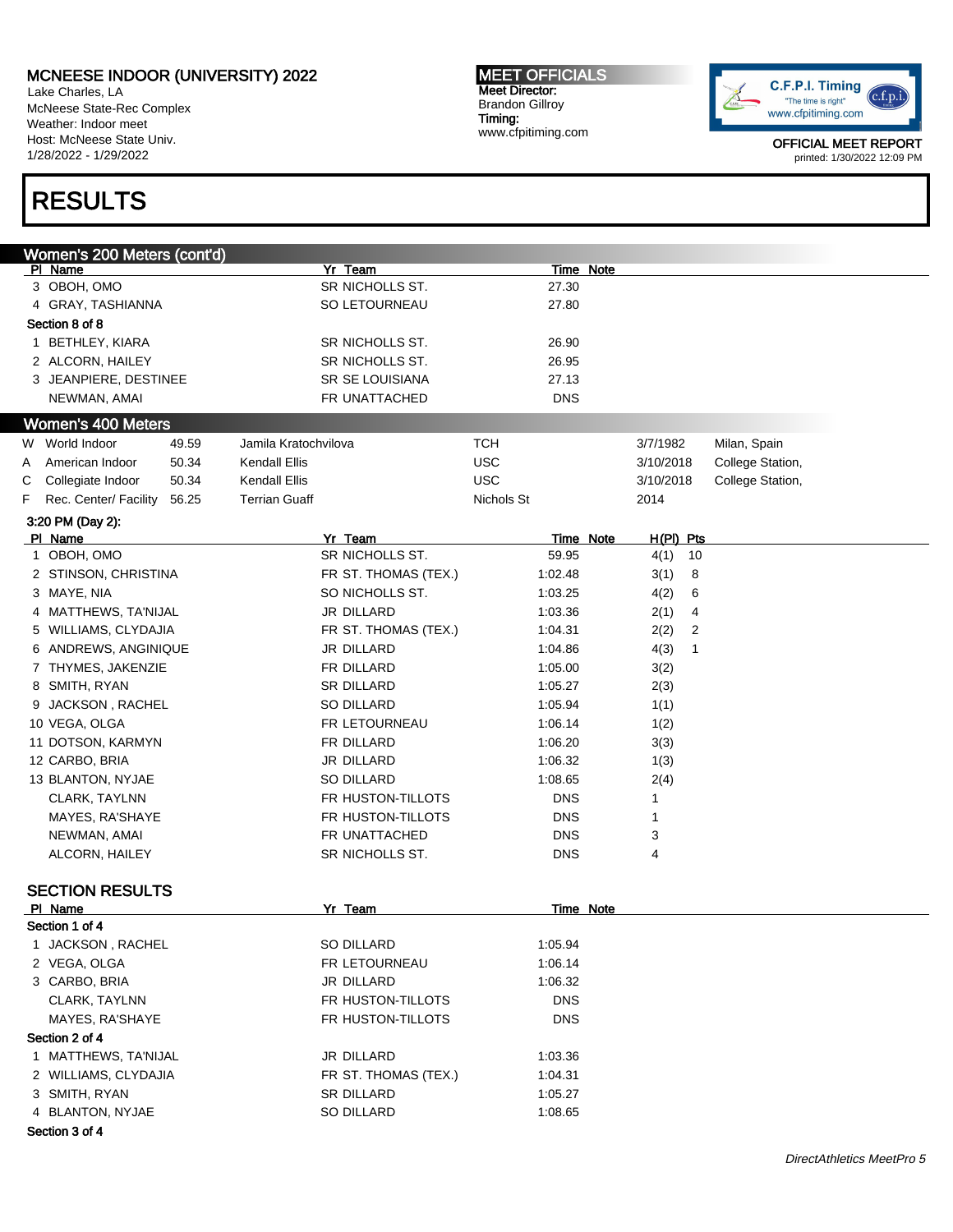1 STINSON, CHRISTINA **FR ST. THOMAS (TEX.)** 1:02.48

Lake Charles, LA McNeese State-Rec Complex Weather: Indoor meet Host: McNeese State Univ. 1/28/2022 - 1/29/2022

# RESULTS

#### Women's 400 Meters (cont'd) PI Name **Yr Team** Yr Team Time Note

2 THYMES, JAKENZIE FR DILLARD 1:05.00 3 DOTSON, KARMYN FR DILLARD 1:06.20 NEWMAN, AMAI GER UNATTACHED DNS Section 4 of 4 1 OBOH, OMO SR NICHOLLS ST. 59.95 2 MAYE, NIA SO NICHOLLS ST. 2 MAYE, NIA SO NICHOLLS ST. 3 ANDREWS, ANGINIQUE JR DILLARD 1:04.86 ALCORN, HAILEY **SR NICHOLLS ST.** DNS Women's 600 Meters 4:35 PM (Day 2): Pl Name Yr Team Time Note H(Pl) Pts 1 WARNER, KAYLA 10 10 FR MCNEESE ST. 1:35.09 6(1) 10 2 JACKSON, INDYA JR SE LOUISIANA 1:37.89 6(2) 8 3 ANTHONY, SHANIA JR MCNEESE ST. 1:39.12 6(3) 6 4 MILES, PORSHA SO SE LOUISIANA 1:41.68 1:41.672 6(4) 4 5 CARTER, JORDAN SO MCNEESE ST. 1:41.68 1:41.674 5(1) 2 6 MATTHEWS, AMIYA JR NICHOLLS ST. 1:43.70 5(2) 1 7 MCGEE, CAMILLE **1:44.74** 5(3) 8 MARSH, ELLIE FR LETOURNEAU 1:45.13 4(1) 9 NELSON, ALYSSA FR HUSTON-TILLOTS 1:46.05 1(1) 10 IBARRA, PRISCILLA SR MCNEESE ST. 1:46.07 4(2) 11 NEVLUD, MEGAN 6(5) SO NICHOLLS ST. 1:46.43 6(5) 12 COOLEY, KELSEY **FR UL-LAFAYETTE** 1:47.50 5(4) 13 PARKER, SERENITY FR HUSTON-TILLOTS 1:47.63 1(2) 14 GREEN, CHRISTINA FR HUSTON-TILLOTS 1:48.04 1(3) 15 SULLIVAN, GRACE **FR MCNEESE ST.** 1:48.66 3(1) 16 SALAZAR, ALYSSA JR LOYOLA-NO 1:49.81 5(5) 17 OLENICZAK, ABIGAIL **FR LETOURNEAU** 1:49.99 3(2) 18 ACOSTA, MADISYN SO LOYOLA-NO 1:51.01 3(3) 19 NOIL, AMYA 1:53.23 4(3) JR HUSTON-TILLOTS 1:53.23 4(3) 20 MARTINEZ, JASMINE SO LOYOLA-NO 1:54.25 3(4) 21 CZECH, TABEA SO NICHOLLS ST. 1:55.17 1(4) 22 SEAL, SUMMER JR NICHOLLS ST. 1:55.54 3(5) 23 BYRD, AMBER SO LOYOLA-NO 1:58.04 2(1) 24 BRITTON, LINDSEY FR LETOURNEAU 2:00.39 2(2) 25 HARDARDOTTIR, ESTER FR NICHOLLS ST. 2:04.60 1(5) 26 GOENS, LAUREN FR LOYOLA-NO 2:07.63 2(3) FORET, MALLORY **FRILOYOLA-NO** FRILOYOLA-NO DNS 2 ESTEB, ISABEL FR LOYOLA-NO DNS 2 GARCIA VERGES, JULIA SR NICHOLLS ST. DNS 4 TURNER, KAYLYN JR DILLARD DNS 4

#### SECTION RESULTS

Pl Name Yr Team Time Note

Section 1 of 6

MEET OFFICIALS Meet Director: Brandon Gillroy Timing: www.cfpitiming.com

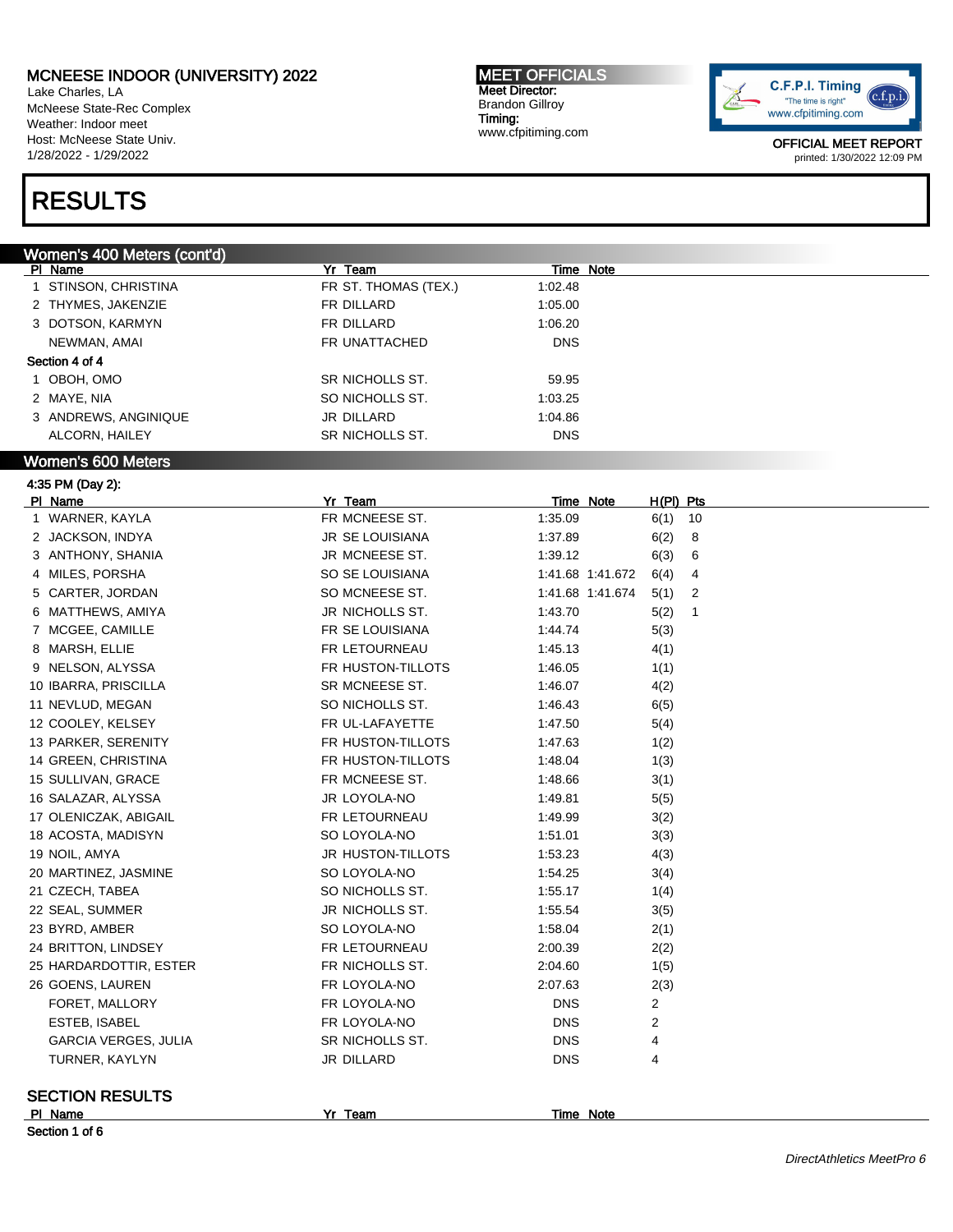Lake Charles, LA McNeese State-Rec Complex Weather: Indoor meet Host: McNeese State Univ. 1/28/2022 - 1/29/2022

# RESULTS

MEET OFFICIALS Meet Director: Brandon Gillroy Timing: www.cfpitiming.com



|   | Women's 600 Meters (cont'd) |         |                           |                   |                  |                  |           |           |                  |
|---|-----------------------------|---------|---------------------------|-------------------|------------------|------------------|-----------|-----------|------------------|
|   | PI Name                     |         |                           | Yr Team           |                  | Time Note        |           |           |                  |
|   | 1 NELSON, ALYSSA            |         |                           | FR HUSTON-TILLOTS | 1:46.05          |                  |           |           |                  |
|   | 2 PARKER, SERENITY          |         |                           | FR HUSTON-TILLOTS | 1:47.63          |                  |           |           |                  |
|   | 3 GREEN, CHRISTINA          |         |                           | FR HUSTON-TILLOTS | 1:48.04          |                  |           |           |                  |
|   | 4 CZECH, TABEA              |         |                           | SO NICHOLLS ST.   | 1:55.17          |                  |           |           |                  |
|   | 5 HARDARDOTTIR, ESTER       |         |                           | FR NICHOLLS ST.   | 2:04.60          |                  |           |           |                  |
|   | Section 2 of 6              |         |                           |                   |                  |                  |           |           |                  |
|   | 1 BYRD, AMBER               |         |                           | SO LOYOLA-NO      | 1:58.04          |                  |           |           |                  |
|   | 2 BRITTON, LINDSEY          |         |                           | FR LETOURNEAU     | 2:00.39          |                  |           |           |                  |
|   | 3 GOENS, LAUREN             |         |                           | FR LOYOLA-NO      | 2:07.63          |                  |           |           |                  |
|   | FORET, MALLORY              |         |                           | FR LOYOLA-NO      | <b>DNS</b>       |                  |           |           |                  |
|   | ESTEB, ISABEL               |         |                           | FR LOYOLA-NO      | <b>DNS</b>       |                  |           |           |                  |
|   | Section 3 of 6              |         |                           |                   |                  |                  |           |           |                  |
|   | 1 SULLIVAN, GRACE           |         |                           | FR MCNEESE ST.    | 1:48.66          |                  |           |           |                  |
|   | 2 OLENICZAK, ABIGAIL        |         |                           | FR LETOURNEAU     | 1:49.99          |                  |           |           |                  |
|   | 3 ACOSTA, MADISYN           |         |                           | SO LOYOLA-NO      | 1:51.01          |                  |           |           |                  |
|   | 4 MARTINEZ, JASMINE         |         |                           | SO LOYOLA-NO      | 1:54.25          |                  |           |           |                  |
|   | 5 SEAL, SUMMER              |         |                           | JR NICHOLLS ST.   | 1:55.54          |                  |           |           |                  |
|   | Section 4 of 6              |         |                           |                   |                  |                  |           |           |                  |
|   | 1 MARSH, ELLIE              |         |                           | FR LETOURNEAU     | 1:45.13          |                  |           |           |                  |
|   | 2 IBARRA, PRISCILLA         |         |                           | SR MCNEESE ST.    | 1:46.07          |                  |           |           |                  |
|   | 3 NOIL, AMYA                |         |                           | JR HUSTON-TILLOTS | 1:53.23          |                  |           |           |                  |
|   | <b>GARCIA VERGES, JULIA</b> |         |                           | SR NICHOLLS ST.   | <b>DNS</b>       |                  |           |           |                  |
|   | TURNER, KAYLYN              |         |                           | JR DILLARD        | <b>DNS</b>       |                  |           |           |                  |
|   | Section 5 of 6              |         |                           |                   |                  |                  |           |           |                  |
|   | 1 CARTER, JORDAN            |         |                           | SO MCNEESE ST.    | 1:41.68 1:41.674 |                  |           |           |                  |
|   | 2 MATTHEWS, AMIYA           |         |                           | JR NICHOLLS ST.   | 1:43.70          |                  |           |           |                  |
|   | 3 MCGEE, CAMILLE            |         |                           | FR SE LOUISIANA   | 1:44.74          |                  |           |           |                  |
|   | 4 COOLEY, KELSEY            |         |                           | FR UL-LAFAYETTE   | 1:47.50          |                  |           |           |                  |
|   | 5 SALAZAR, ALYSSA           |         |                           | JR LOYOLA-NO      | 1:49.81          |                  |           |           |                  |
|   | Section 6 of 6              |         |                           |                   |                  |                  |           |           |                  |
|   | 1 WARNER, KAYLA             |         |                           | FR MCNEESE ST.    | 1:35.09          |                  |           |           |                  |
|   | 2 JACKSON, INDYA            |         |                           | JR SE LOUISIANA   | 1:37.89          |                  |           |           |                  |
|   | 3 ANTHONY, SHANIA           |         |                           | JR MCNEESE ST.    | 1:39.12          |                  |           |           |                  |
|   | 4 MILES, PORSHA             |         |                           | SO SE LOUISIANA   | 1:41.68 1:41.672 |                  |           |           |                  |
|   | 5 NEVLUD, MEGAN             |         |                           | SO NICHOLLS ST.   | 1:46.43          |                  |           |           |                  |
|   |                             |         |                           |                   |                  |                  |           |           |                  |
|   | Women's 800 Meters          |         |                           |                   |                  |                  |           |           |                  |
| W | World Indoor                | 1:55.82 | Jolanda Ceplak            |                   | <b>SLO</b>       |                  | 3/3/2002  |           | Vienna, Austria  |
| A | American Indoor             | 1:58.29 | Ajee' Wilson              |                   | adidas           |                  | 2/8/2020  |           | New York, NY     |
| С | Collegiate Indoor           | 1:58.40 | Athing Mu                 |                   | Texas A&M        |                  | 2/27/2021 |           | College Station, |
| F | Rec. Center/ Facility       | 2:11.80 | <b>Beverly Harrington</b> |                   | Unattached       |                  | 1996      |           |                  |
|   | 4:10 PM (Day 2):            |         |                           |                   |                  |                  |           |           |                  |
|   | PI Name                     |         |                           | Yr Team           |                  | <b>Time Note</b> |           | H(PI) Pts |                  |
|   | 1 GILROY, CIARA             |         |                           | JR MCNEESE ST.    | 2:18.48          |                  | $2(1)$ 10 |           |                  |
|   | 2 BRAVO-GARCIA, MARARIA     |         |                           | FR UL-LAFAYETTE   | 2:20.06          |                  | 2(2)      | 8         |                  |
|   | 3 SALSBURY, HALEY           |         |                           | SO UL-LAFAYETTE   | 2:20.69          |                  | 2(3)      | 6         |                  |
|   | 4 BARREIRO-LOPEZ, IRENE     |         |                           | FR MCNEESE ST.    | 2:21.32          |                  | 2(4)      | 4         |                  |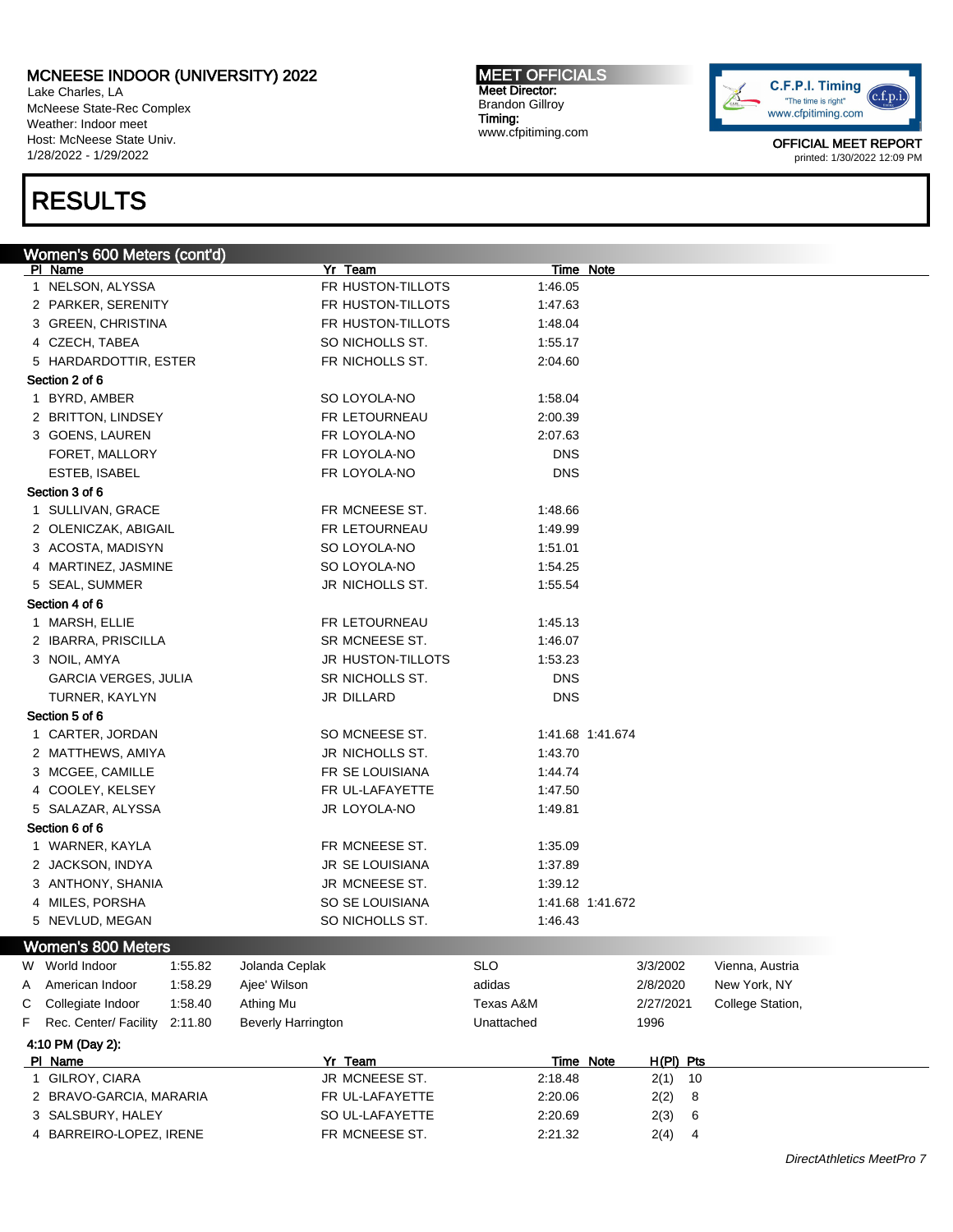Lake Charles, LA McNeese State-Rec Complex Weather: Indoor meet Host: McNeese State Univ. 1/28/2022 - 1/29/2022

# RESULTS

#### Women's 800 Meters (cont'd)

4:10 PM (Day 2): Pl Name Yr Team Time Note H(Pl) Pts 5 REIFERS, LARA SR NICHOLLS ST. 2:22.29 1(1) 2 6 RIJPSTRA, ELSA JR NICHOLLS ST. 2:24.50 2(5) 1 7 TOURNOUX, BERNADETTE SO SE LOUISIANA 2:29.04 1(2) 8 YILMAZ, CEREN JR NICHOLLS ST. 2:30.85 2(6) 9 HANSEN, ELAINA SO NICHOLLS ST. 2:30.98 1(3) 10 OLIVAREZ, JOCELYN FR ST. THOMAS (TEX.) 2:33.21 1(4) 11 TOURNOUX, BRIGID SO SE LOUISIANA 2:33.80 2(7) 12 HEBERT, MEREDITH SO UL-LAFAYETTE 2:35.28 2(8) 13 HERNANDEZ, SAMANTHA FR ST. THOMAS (TEX.) 2:41.59 1(5) 14 CARIDAD, MARTINA FR ST. THOMAS (TEX.) 2:46.57 1(6) 15 JEMAIYO, GLADYS JR MCNEESE ST. 3:00.05 1(7) SANCHEZ, SOPHIA FR ST. THOMAS (TEX.) DNS 1 MAYES, RA'SHAYE **Example 1** FR HUSTON-TILLOTS FR HUSTON TILL OF SAMPLE 2008 DIAZ, DANNA FR MCNEESE ST. DNS 2 SECTION RESULTS PI Name **Note 2018 PI Name** Note 2018 **PI Note 2018 PI Note 2018 PI Note 2018 PI Note 2018 PI Note 2018 PI Note 2018 PI Note 2018 PI Note 2018 PI Note 2018 PI Note 2018 PI Note 2018 PI Note 2018 P** Section 1 of 2 1 REIFERS, LARA SR NICHOLLS ST. 2:22.29 2 TOURNOUX, BERNADETTE SO SE LOUISIANA 2:29.04 3 HANSEN, ELAINA SO NICHOLLS ST. 2:30.98 4 OLIVAREZ, JOCELYN FR ST. THOMAS (TEX.) 2:33.21 5 HERNANDEZ, SAMANTHA FR ST. THOMAS (TEX.) 2:41.59 6 CARIDAD, MARTINA FR ST. THOMAS (TEX.) 2:46.57 7 JEMAIYO, GLADYS JR MCNEESE ST. 3:00.05 SANCHEZ, SOPHIA **FR ST. THOMAS (TEX.)** DNS MAYES, RA'SHAYE FR HUSTON-TILLOTS DNS Section 2 of 2 1 GILROY, CIARA **1 CIARA 1 CIACCI CIACCI ST.** JR MCNEESE ST. 2:18.48 2 BRAVO-GARCIA, MARARIA FR UL-LAFAYETTE 2:20.06 3 SALSBURY, HALEY SO UL-LAFAYETTE 2:20.69 4 BARREIRO-LOPEZ, IRENE FR MCNEESE ST. 2:21.32 5 RIJPSTRA, ELSA JR NICHOLLS ST. 2:24.50 6 YILMAZ, CEREN JR NICHOLLS ST. 2:30.85 7 TOURNOUX, BRIGID SO SE LOUISIANA 2:33.80 8 HEBERT, MEREDITH SO UL-LAFAYETTE 2:35.28 DIAZ, DANNA DIAZ, DANNA DIAZ, DANNA DIAZ, DANNA DIAZ, DANS Women's 1 Mile Run W World Indoor  $4:13.31$  Genzebe Dibaba  $2/17/2016$  Stockholm, SWE A American Indoor 4:16.85 Elle Purrier New Balance 2/2/2020 New York, NY C Collegiate Indoor 4:25.91 Jenny Barringer Colorado 2/28/2009 College Station, F Rec. Center/ Facility 4:58.44 Eykelbosch, Alex McNeese St. 1/25/2019 3:00 PM (Day 2): Pl Name Yr Team Time Note H(Pl) Pts 1 DAIGLE, SOPHIE SR UL-LAFAYETTE F 4:58.02 2(1) 10

MEET OFFICIALS Meet Director: Brandon Gillroy Timing: www.cfpitiming.com

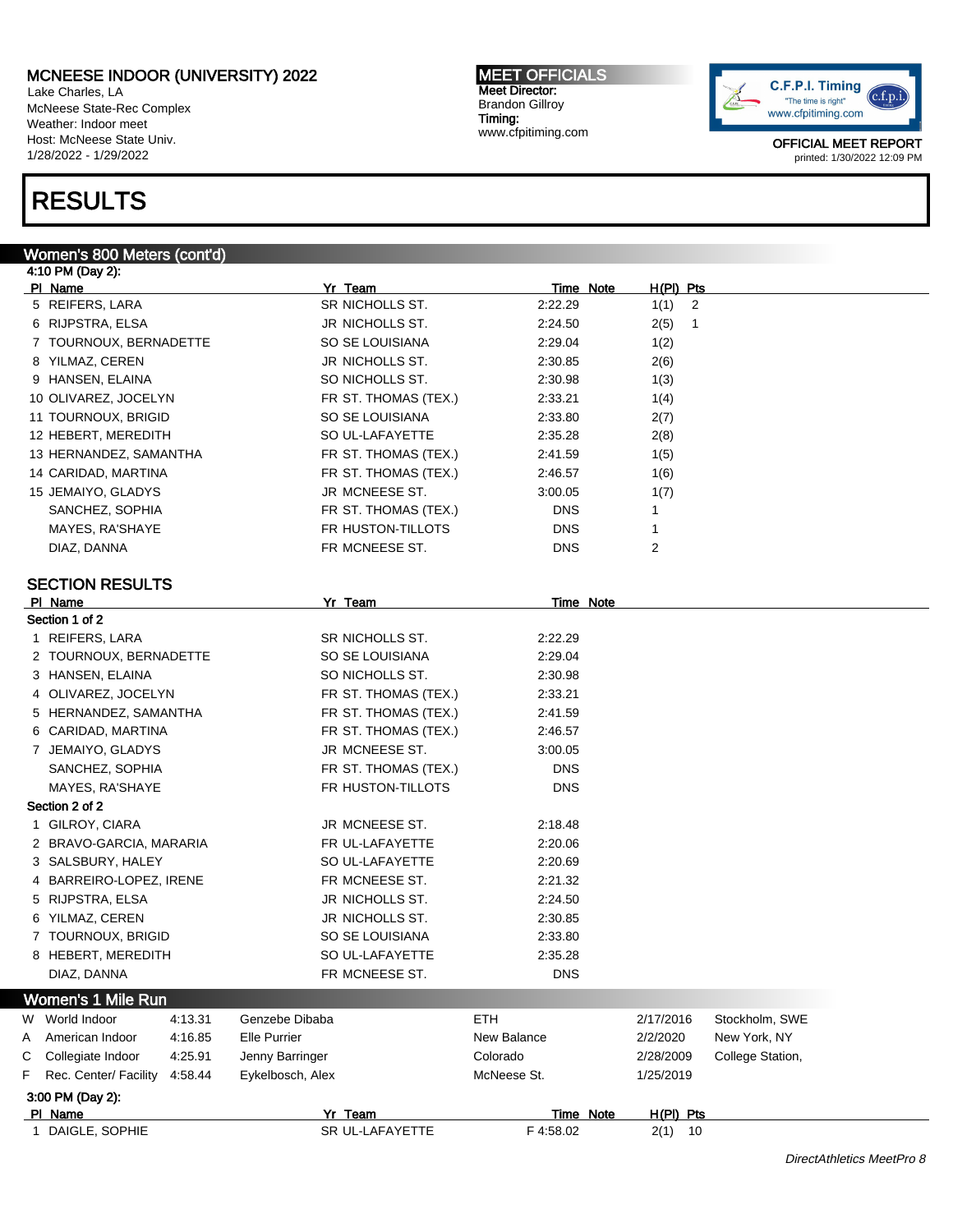Lake Charles, LA McNeese State-Rec Complex Weather: Indoor meet Host: McNeese State Univ. 1/28/2022 - 1/29/2022

# RESULTS

#### Women's 1 Mile Run (cont'd) 3:00 PM (Day 2):

Pl Name Yr Team Time Note H(Pl) Pts 2 GILROY, CIARA JR MCNEESE ST. 5:08.68 2(2) 8 3 DIAZ, DANNA FR MCNEESE ST. 5:12.11 2(3) 6 4 HEBERT, MEREDITH SO UL-LAFAYETTE 5:34.76 2(4) 4 5 ANDRES, BONNIE JR MCNEESE ST. 5:35.30 2(5) 2 6 BENNER, SIERRA 110 1 JR LETOURNEAU 5:42.17 1(1) 1 7 ACOSTA, MADISYN SO LOYOLA-NO 5:42.60 2(6) 8 SANCHEZ, SOPHIA FR ST. THOMAS (TEX.) 5:44.63 2(7) 9 ROBICHAUX, MYAH SO NICHOLLS ST. 5:47.39 1(2) 10 BYRD, AMBER SO LOYOLA-NO 5:48.40 1(3) 11 MARTINEZ, ASHLEY **FR ST. THOMAS (TEX.)** 5:49.09 1(4) 12 LUCERO, KRISTIN FR TX LUTHERAN 5:56.39 1(5) 13 MARTINEZ, JASMINE SO LOYOLA-NO 6:00.21 2(8) 14 GOENS, LAUREN FR LOYOLA-NO 6:14.95 1(6) 15 LEDUC, GRACE FR ST. THOMAS (TEX.) 6:17.15 1(7) 16 YELTON, JAYMEE THE FR HUSTON-TILLOTS 6:26.09 1(8) 17 ESTEB, ISABEL 19 10 100 FR LOYOLA-NO 6:30.97 1(9) 18 MENDEKE, BETHANY JR LETOURNEAU 7:08.25 1(10) CARIDAD, MARTINA FR ST. THOMAS (TEX.) DNS 2 FORET, MALLORY **FRILOYOLA-NO** FRILOYOLA-NO DNS 1 BOYD, EMMA **EXAMPLE 1** FR LETOURNEAU **DIS** DNS 1 OLIVAREZ, JOCELYN **EXALL EXECUTE FR** ST. THOMAS (TEX.) DNS 2 LEGENDRE, INES FR SE LOUISIANA DNS 2 SECTION RESULTS PI Name **Note 2018** Yr Team **You are Set and Yr Team** Time Note Section 1 of 2 1 BENNER, SIERRA JR LETOURNEAU 5:42.17 2 ROBICHAUX, MYAH SO NICHOLLS ST. 5:47.39 3 BYRD, AMBER SO LOYOLA-NO 5:48.40 4 MARTINEZ, ASHLEY **FR ST. THOMAS (TEX.)** 5:49.09 5 LUCERO, KRISTIN FR TX LUTHERAN 5:56.39 6 GOENS, LAUREN FR LOYOLA-NO 6:14.95 7 LEDUC, GRACE **FR ST. THOMAS (TEX.)** 6:17.15 8 YELTON, JAYMEE FR HUSTON-TILLOTS 6:26.09 9 ESTEB, ISABEL FR LOYOLA-NO 6:30.97 10 MENDEKE, BETHANY JR LETOURNEAU 7:08.25 FORET, MALLORY FR LOYOLA-NO DNS BOYD, EMMA FRIETOURNEAU DNS Section 2 of 2 1 DAIGLE, SOPHIE SR UL-LAFAYETTE F 4:58.02 2 GILROY, CIARA 3:08.68 3 DIAZ, DANNA 6:12.11

4 HEBERT, MEREDITH SO UL-LAFAYETTE 5:34.76 5 ANDRES, BONNIE JR MCNEESE ST. 5:35.30 6 ACOSTA, MADISYN SO LOYOLA-NO 5:42.60

MEET OFFICIALS

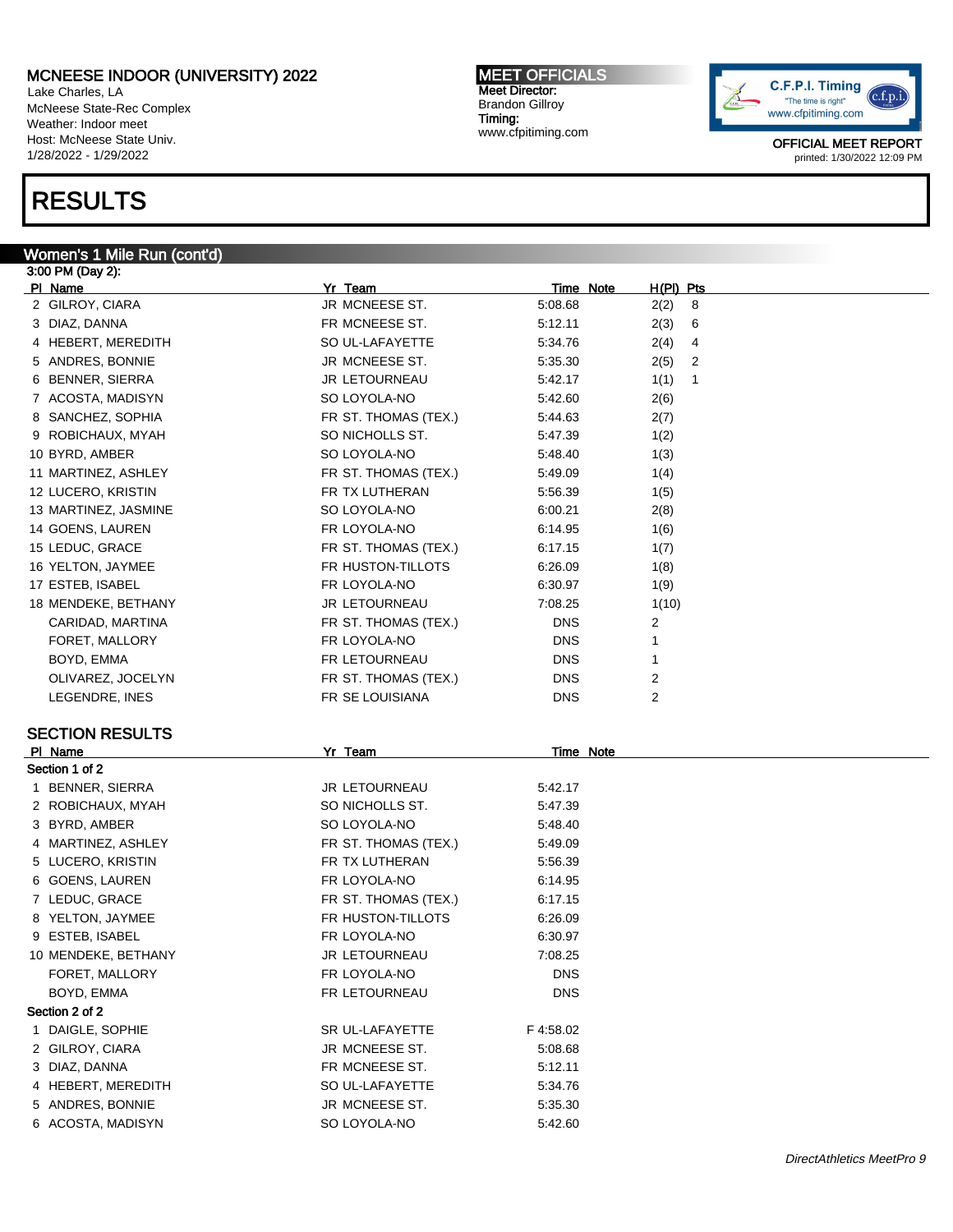Lake Charles, LA McNeese State-Rec Complex Weather: Indoor meet Host: McNeese State Univ. 1/28/2022 - 1/29/2022

# RESULTS

MEET OFFICIALS Meet Director: Brandon Gillroy Timing: www.cfpitiming.com



|   | Women's 1 Mile Run (cont'd)       |         |                      |                  |                  |             |              |
|---|-----------------------------------|---------|----------------------|------------------|------------------|-------------|--------------|
|   | PI Name                           |         | Yr Team              |                  | Time Note        |             |              |
|   | 7 SANCHEZ, SOPHIA                 |         | FR ST. THOMAS (TEX.) | 5:44.63          |                  |             |              |
|   | 8 MARTINEZ, JASMINE               |         | SO LOYOLA-NO         | 6:00.21          |                  |             |              |
|   | CARIDAD, MARTINA                  |         | FR ST. THOMAS (TEX.) | <b>DNS</b>       |                  |             |              |
|   | OLIVAREZ, JOCELYN                 |         | FR ST. THOMAS (TEX.) | <b>DNS</b>       |                  |             |              |
|   | LEGENDRE, INES                    |         | FR SE LOUISIANA      | <b>DNS</b>       |                  |             |              |
|   | Women's 3000 Meters               |         |                      |                  |                  |             |              |
|   | W World Indoor                    | 8:23.72 | Meseret Defar        | <b>ETH</b>       |                  | 2/3/2007    | Stuttgart,   |
| A | American Indoor                   | 8:25.70 | Karissa Schweizer    | Nike Bowerman TC |                  | 2/27/2020   | Boston, MA   |
| С | Collegiate Indoor                 | 8:41.60 | Karissa Schweizer    | Missouri         |                  | 2/3/2018    | New York, NY |
| F | Rec. Center/ Facility             | 9:29.21 | Clerc Simpson        | Unattached       |                  | 2013        |              |
|   | 5:55 PM (Day 2):                  |         |                      |                  |                  |             |              |
|   | PI Name                           |         | Yr Team              |                  | <b>Time Note</b> | $H(PI)$ Pts |              |
|   | 1 DAIGLE, SOPHIE                  |         | SR UL-LAFAYETTE      | 9:58.81          |                  | 1(1)<br>10  |              |
|   | 2 JEPKORIR, AURELIA               |         | SO MCNEESE ST.       | 10:18.44         |                  | 1(2)<br>8   |              |
|   | 3 MOLONEY, SORCHA                 |         | JR MCNEESE ST.       | 10:21.21         |                  | 1(3)<br>6   |              |
|   | 4 KOSGEI, PAMELA                  |         | JR MCNEESE ST.       | 10:23.14         |                  | 1(4)<br>4   |              |
|   | 5 SALSBURY, HALEY                 |         | SO UL-LAFAYETTE      | 10:42.07         |                  | 1(5)<br>2   |              |
|   | 6 LANDER, ALISSA                  |         | SR MCNEESE ST.       | 10:48.79         |                  | 1(6)<br>1   |              |
|   | 7 BRAVO-GARCIA, MARARIA           |         | FR UL-LAFAYETTE      | 11:19.73         |                  | 2(1)        |              |
|   | 8 SANCHEZ, SOPHIA                 |         | FR ST. THOMAS (TEX.) | 11:33.67         |                  | 2(2)        |              |
|   | 9 OLIVAREZ, JOCELYN               |         | FR ST. THOMAS (TEX.) | 11:51.31         |                  | 2(3)        |              |
|   | 10 ACOSTA, BROOKLYN               |         | FR DILLARD           | 13:14.55         |                  | 2(4)        |              |
|   | 11 HOFFMAN, JAELYNN               |         | SO DILLARD           | 13:25.76         |                  | 2(5)        |              |
|   | 12 MENDEKE, BETHANY               |         | JR LETOURNEAU        | 14:38.00         |                  | 2(6)        |              |
|   | <b>BARSAI, JEPTOO</b>             |         | FR SE LOUISIANA      | <b>DNS</b>       |                  | 1           |              |
|   | TOURNOUX, BRIGID                  |         | SO SE LOUISIANA      | <b>DNS</b>       |                  | 2           |              |
|   | TOURNOUX, BERNADETTE              |         | SO SE LOUISIANA      | <b>DNS</b>       |                  | 2           |              |
|   |                                   |         |                      |                  |                  |             |              |
|   | <b>SECTION RESULTS</b><br>PI Name |         | Yr Team              |                  | Time Note        |             |              |
|   | Section 1 of 2                    |         |                      |                  |                  |             |              |
|   | 1 DAIGLE, SOPHIE                  |         | SR UL-LAFAYETTE      | 9:58.81          |                  |             |              |
|   | 2 JEPKORIR, AURELIA               |         | SO MCNEESE ST.       | 10:18.44         |                  |             |              |
|   | 3 MOLONEY, SORCHA                 |         | JR MCNEESE ST.       | 10:21.21         |                  |             |              |
|   | 4 KOSGEI, PAMELA                  |         | JR MCNEESE ST.       | 10:23.14         |                  |             |              |
|   | 5 SALSBURY, HALEY                 |         | SO UL-LAFAYETTE      | 10:42.07         |                  |             |              |
|   | 6 LANDER, ALISSA                  |         | SR MCNEESE ST.       | 10:48.79         |                  |             |              |
|   | <b>BARSAI, JEPTOO</b>             |         | FR SE LOUISIANA      | <b>DNS</b>       |                  |             |              |
|   | Section 2 of 2                    |         |                      |                  |                  |             |              |
|   | 1 BRAVO-GARCIA, MARARIA           |         | FR UL-LAFAYETTE      | 11:19.73         |                  |             |              |
|   | 2 SANCHEZ, SOPHIA                 |         | FR ST. THOMAS (TEX.) | 11:33.67         |                  |             |              |
|   |                                   |         | FR ST. THOMAS (TEX.) |                  |                  |             |              |
|   | 3 OLIVAREZ, JOCELYN               |         |                      | 11:51.31         |                  |             |              |
|   | 4 ACOSTA, BROOKLYN                |         | FR DILLARD           | 13:14.55         |                  |             |              |
|   | 5 HOFFMAN, JAELYNN                |         | SO DILLARD           | 13:25.76         |                  |             |              |
|   | 6 MENDEKE, BETHANY                |         | JR LETOURNEAU        | 14:38.00         |                  |             |              |
|   | TOURNOUX, BRIGID                  |         | SO SE LOUISIANA      | <b>DNS</b>       |                  |             |              |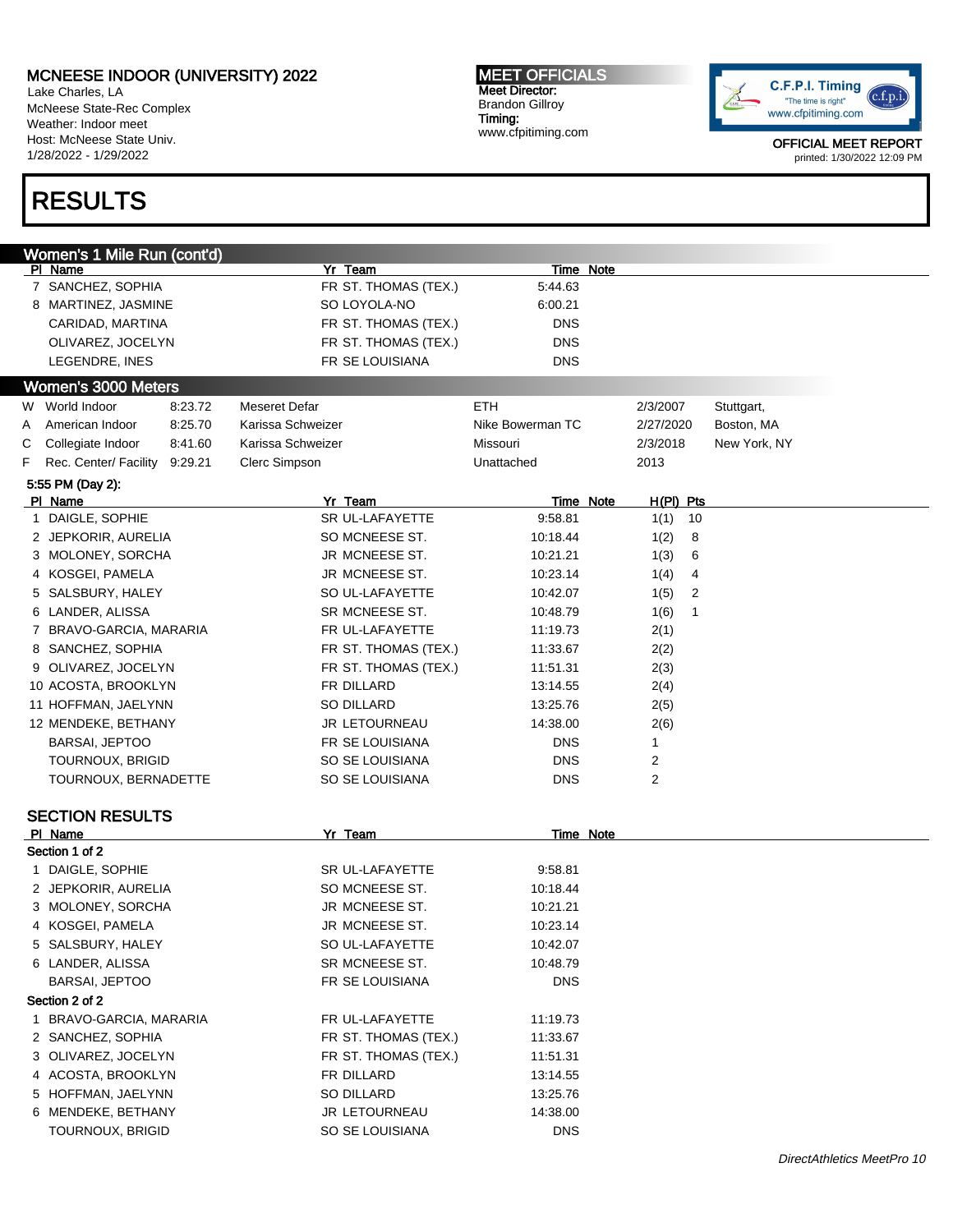Lake Charles, LA McNeese State-Rec Complex Weather: Indoor meet Host: McNeese State Univ. 1/28/2022 - 1/29/2022

# RESULTS

MEET OFFICIALS Meet Director: Brandon Gillroy Timing: www.cfpitiming.com



| Women's 3000 Meters (cont'd)<br>PI Name                                   | Yr Team           | Time Note        |              |                            |
|---------------------------------------------------------------------------|-------------------|------------------|--------------|----------------------------|
| TOURNOUX, BERNADETTE                                                      | SO SE LOUISIANA   | <b>DNS</b>       |              |                            |
|                                                                           |                   |                  |              |                            |
| <b>Women's 55m Hurdles</b><br>2 section final, 4 athletes in each section |                   |                  |              |                            |
| F Rec. Center/ Facility 7.77                                              | Latey Davenport   | Southern         | 1993         |                            |
| 5:30 AM (Day 2):                                                          |                   |                  |              |                            |
| <b>Finals</b>                                                             |                   |                  |              |                            |
| PI Name                                                                   | Yr Team           | <b>Time Note</b> | H(PI) Pts    |                            |
| 1 WEST, REAGAN                                                            | FR MCNEESE ST.    | 8.78             | $2(1)$ 10    |                            |
| 2 NORRELL, TAYLOR                                                         | FR TX LUTHERAN    | 9.44 9.436       | 1(1)<br>8    |                            |
| 3 FERGUSON, AMARI                                                         | JR DILLARD        | 9.44 9.437       | 2(2)<br>6    |                            |
| 4 WALTON, LEILA                                                           | <b>SO DILLARD</b> | 9.91             | 1(2)<br>4    |                            |
| 5 WOODARD, CEMARIA                                                        | SR DILLARD        | 10.18            | 1(3)<br>2    |                            |
| 6 JACKSON, RACHEL                                                         | <b>SO DILLARD</b> | 10.22            | 2(3)<br>-1   |                            |
| 7 TAFT, SAVANNAH                                                          | FR LETOURNEAU     | 10.48            | 1(4)         |                            |
| 8 MARSH, ELLIE                                                            | FR LETOURNEAU     | 10.50            | 2(4)         |                            |
|                                                                           |                   |                  |              |                            |
| <b>SECTION RESULTS</b>                                                    |                   |                  |              |                            |
| <b>Finals</b>                                                             |                   |                  |              |                            |
| PI Name                                                                   | Yr Team           | Time Note        |              |                            |
| Section 1 of 2                                                            |                   |                  |              |                            |
| 1 NORRELL, TAYLOR                                                         | FR TX LUTHERAN    | 9.44 9.436       |              |                            |
| 2 WALTON, LEILA                                                           | <b>SO DILLARD</b> | 9.91             |              |                            |
| 3 WOODARD, CEMARIA                                                        | <b>SR DILLARD</b> | 10.18            |              |                            |
| 4 TAFT, SAVANNAH                                                          | FR LETOURNEAU     | 10.48            |              |                            |
| Section 2 of 2                                                            |                   |                  |              |                            |
| 1 WEST, REAGAN                                                            | FR MCNEESE ST.    | 8.78             |              |                            |
| 2 FERGUSON, AMARI                                                         | JR DILLARD        | 9.44 9.437       |              |                            |
| 3 JACKSON, RACHEL                                                         | SO DILLARD        | 10.22            |              |                            |
| 4 MARSH, ELLIE                                                            | FR LETOURNEAU     | 10.50            |              |                            |
| 4:30 PM (Day 2): (Top 1 per Heat + next 5 advance)                        |                   |                  |              |                            |
| <b>Prelims</b>                                                            |                   |                  |              |                            |
| PI Name                                                                   | Yr Team           | Time Note        | <u>H(PI)</u> |                            |
| 1 WEST, REAGAN                                                            | FR MCNEESE ST.    | 8.89Q            | 2(1)         |                            |
| 2 NORRELL, TAYLOR                                                         | FR TX LUTHERAN    | 9.34Q            | 1(1)         |                            |
| 3 MARSH, ELLIE                                                            | FR LETOURNEAU     | 9.83q            | 1(2)         |                            |
| 4 WALTON, LEILA                                                           | SO DILLARD        | 9.89Q            | 3(1)         |                            |
| 5 FERGUSON, AMARI                                                         | JR DILLARD        | 10.01q           | 3(2)         |                            |
| 6 TAFT, SAVANNAH                                                          | FR LETOURNEAU     | 10.05q           | 1(3)         |                            |
| WOODARD, CEMARIA<br>7                                                     | SR DILLARD        | 10.25q           | 2(2)         |                            |
| 8 JACKSON, RACHEL                                                         | SO DILLARD        | 10.27q           | 1(4)         |                            |
| 9 OLENICZAK, ABIGAIL                                                      | FR LETOURNEAU     | 10.47            | 3(3)         |                            |
| 10 REED, KAITLYN                                                          | JR LETOURNEAU     | 10.52            | 2(3)         |                            |
| 11 MARTIN, ALANNI                                                         | SO DILLARD        | 11.48            | 2(4)         |                            |
| 12 CAVAZOS, CIARA                                                         | FR TX LUTHERAN    | 13.72            | 2(5)         |                            |
| SALAZAR, ALYSSA                                                           | JR LOYOLA-NO      | <b>DNS</b>       | 1            |                            |
| TURNER, KAYLYN                                                            | JR DILLARD        | <b>DNS</b>       | 3            |                            |
|                                                                           |                   |                  |              | DirectAthletics MeetPro 11 |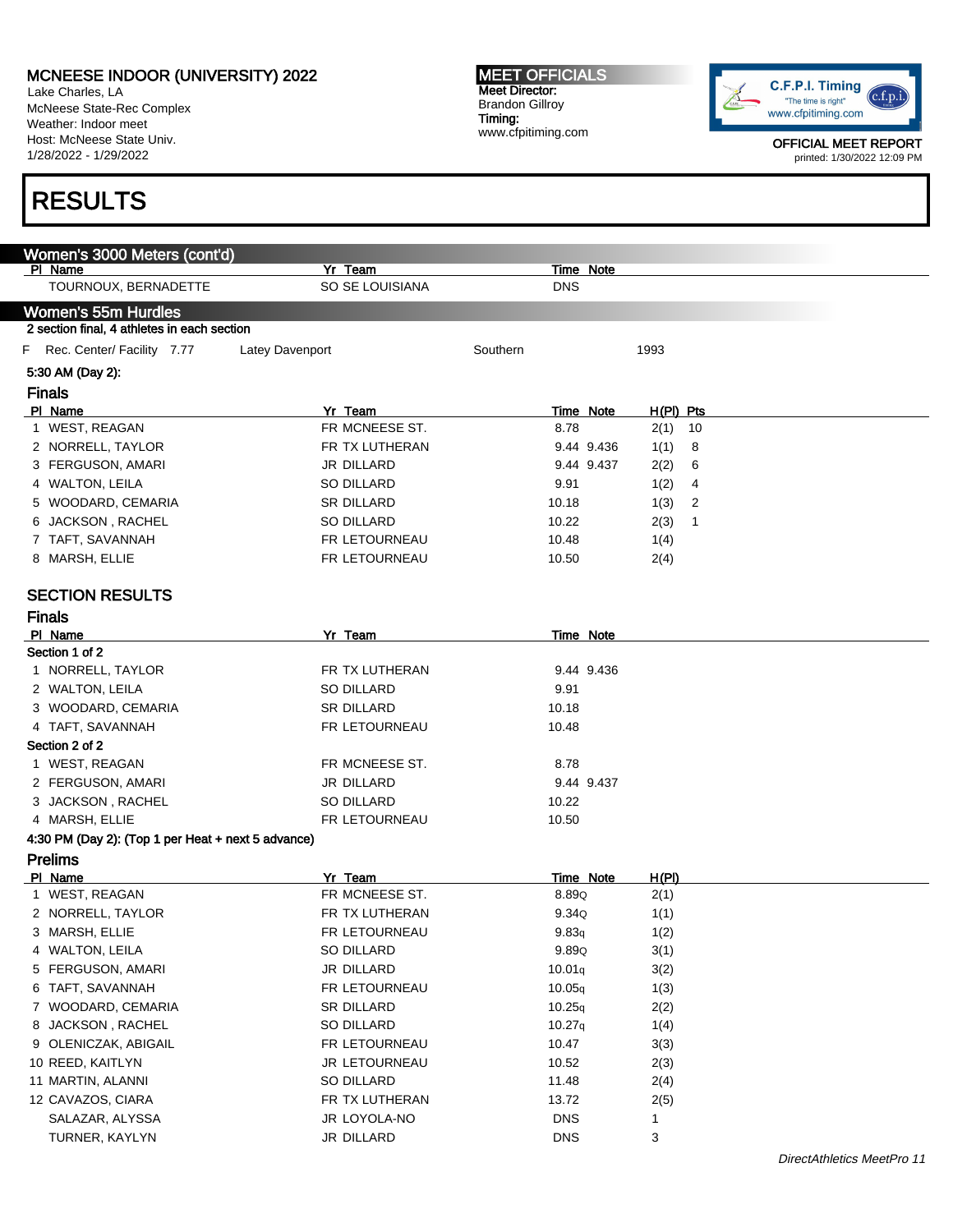Lake Charles, LA McNeese State-Rec Complex Weather: Indoor meet Host: McNeese State Univ. 1/28/2022 - 1/29/2022

# RESULTS

### Women's 55m Hurdles (cont'd) HEAT RESULTS Prelims PI Name **Note 2018** Yr Team **You are Set and Yr Team** Time Note Heat 1 of 3 1 NORRELL, TAYLOR **FR TX LUTHERAN** 9.34Q 2 MARSH, ELLIE **FR LETOURNEAU** 9.83<sub>q</sub> 3 TAFT, SAVANNAH **FR LETOURNEAU** 10.05<sub>q</sub> 4 JACKSON , RACHEL SO DILLARD SO DILLARD 10.27q SALAZAR, ALYSSA JR LOYOLA-NO DNS Heat 2 of 3 1 WEST, REAGAN 6.89Q 2 WOODARD, CEMARIA SR DILLARD 10.25q 3 REED, KAITLYN 10.52 4 MARTIN, ALANNI SO DILLARD 11.48 5 CAVAZOS, CIARA FR TX LUTHERAN 13.72 Heat 3 of 3 1 WALTON, LEILA 89.890 2 FERGUSON, AMARI JR DILLARD JR DILLARD 10.01q 3 OLENICZAK, ABIGAIL **FR LETOURNEAU** 10.47 TURNER, KAYLYN JR DILLARD DNS Women's 4 x 400m Relay W World Indoor 3:23.37 Gushchina, Kotlyarova, Zaytseva, RUS 1/28/2006 Glasgow, A American Indoor 3:23.85 Hayes, Moline, Wimbley, Okolo U.S.A. 3/4/2018 Birmingham, ENG C Collegiate Indoor 3:26.27 Martin, Richardson, Young, Mu Texas A&M 2/13/2021 College Station, F Rec. Center/ Facility 3:53.6h San Jacinto San Jacinto San Jacinto 1988 6:30 PM (Day 2): Pl Team Time Note H(Pl) Pts 1 MCNEESE ST. (A) 4:00.72 2(1) 10 2 DILLARD (A) 4:08.93 1(1) 8 3 HUSTON-TILLOTSON (A) 4:16.75 2(2) 6 4 NICHOLLS ST. (A) 4328.89 1(2) 4:28.89 1(2) 4 5 LETOURNEAU (A) 2 2 2 3 2 3 3 4:32.68 1(3) 2 4:32.68 1(3) 2 SE LOUISIANA (A) DNF 2 SECTION RESULTS Pl Team Time Note

|                        | 11110 1100 |  |
|------------------------|------------|--|
| Section 1 of 2         |            |  |
| 1 DILLARD (A)          | 4:08.93    |  |
| 2 NICHOLLS ST. (A)     | 4:28.89    |  |
| 3 LETOURNEAU (A)       | 4:32.68    |  |
| Section 2 of 2         |            |  |
| 1 MCNEESE ST. (A)      | 4:00.72    |  |
| 2 HUSTON-TILLOTSON (A) | 4:16.75    |  |
| SE LOUISIANA (A)       | <b>DNF</b> |  |
|                        |            |  |



MEET OFFICIALS Meet Director: Brandon Gillroy Timing:

www.cfpitiming.com

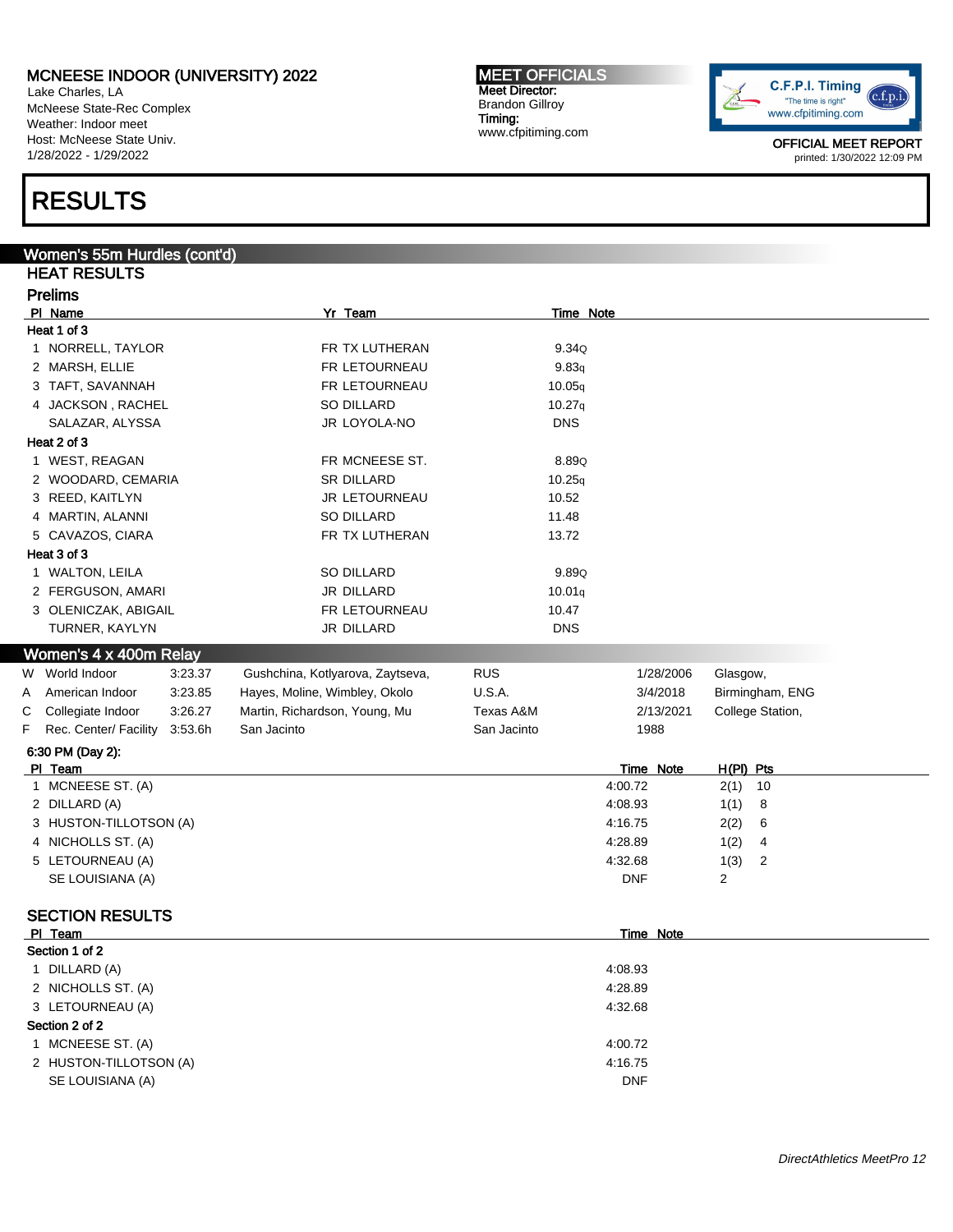Lake Charles, LA McNeese State-Rec Complex Weather: Indoor meet Host: McNeese State Univ. 1/28/2022 - 1/29/2022

# RESULTS

#### Women's High Jump Progressions- 1.46, 1.51, 1.56, 1.61, 1.66, 1.71, 1.74, 1.77, 1.80, etc.

| W World Indoor          | 2.08m             | Kajsa Berggvist | <b>SWE</b>   | 2/4/2006  | Arnstadt.        |
|-------------------------|-------------------|-----------------|--------------|-----------|------------------|
| A American Indoor       | 2.02 <sub>m</sub> | Chaunté Lowe    | Nike         | 2/26/2012 | Albuquerque, NM  |
| C Collegiate Indoor     | .98m              | Destinee Hooker | Texas        | 3/19/2009 | College Station, |
| C Collegiate Indoor     | .98m              | Akela Jones     | Kansas State | 3/11/2016 | Birmingham, AL   |
| F Rec. Center/ Facility | 1.75m             | Presley         | Lamar        | 1990      |                  |

| 4:00 PM (Day 2):    |                     |                                            |            |            |            |            |                |      |     |  |
|---------------------|---------------------|--------------------------------------------|------------|------------|------------|------------|----------------|------|-----|--|
| PI Name             | Yr Team             | Mark                                       | 1.46       | 1.51       | 1.56       | 1.61       | 1.66           | 1.71 | Pts |  |
| 1 FAMOUS, SAKARI    | <b>JR MCNEESE S</b> | 1.66m $5'5''_4$                            | <b>PPP</b> | <b>PPP</b> | <b>PPP</b> | <b>PPP</b> | X <sub>O</sub> | XXX  | 10  |  |
| 2J OLSEN, KATRINE   | FR SE LOUISIA       | 1.66m $5'5''$                              | <b>PPP</b> | $\circ$    | O          | O          | XO             | XXX  | 8   |  |
| 3 GARRIET, JORDYN   | FR MCNEESE S        | 1.56m $5'$ 1 $\frac{1}{4}$                 | <b>PPP</b> | PPP        | $\circ$    | <b>XXX</b> |                |      | 6   |  |
| 4 BECNEL, KAITLYN   | FR LOYOLA-NO        | 1.51m $4'$ 11 $\frac{1}{2}$                | XO         | XXO        | <b>XXX</b> |            |                |      | 3   |  |
| 4 TAFT, SAVANNAH    | <b>FR LETOURNEA</b> | 1.51 m $4'$ 11 <sup>1</sup> / <sub>2</sub> | XO         | <b>XXO</b> | XXX        |            |                |      | 3   |  |
| 6 REVIEL, ABIGAIL   | FR LOYOLA-NO        | 1.46m $4'9\frac{1}{2}$                     | $\circ$    | XXX        |            |            |                |      |     |  |
| REED, KAITLYN       | <b>JR LETOURNEA</b> | NΗ                                         | XXX.       |            |            |            |                |      |     |  |
| POULLARD, ZUR'NAJAH | SO MCNEESE S        | <b>NH</b>                                  | XXX.       |            |            |            |                |      |     |  |
| SCHUBERT, REBEKKA   | <b>SR ULM</b>       | <b>NH</b>                                  |            |            |            |            |                |      |     |  |

#### Women's Pole Vault

|    |                         |       | Progressions- 2.90, 3.05, 3.20, 3.35, 3.50, 3.65, 3.75, 3.85, 3.95, 4.05, 4.15, 4.20, 4.25, etc |                         |            |                      |            |            |            |            |            |                 |      |
|----|-------------------------|-------|-------------------------------------------------------------------------------------------------|-------------------------|------------|----------------------|------------|------------|------------|------------|------------|-----------------|------|
|    | W World Indoor          | 5.03m | Jenn Shur                                                                                       |                         | <b>USA</b> |                      |            |            |            | 1/30/2016  |            | Brockport, NY,  |      |
| A  | American Indoor         | 5.03m | Jenn Suhr                                                                                       |                         | adidas     |                      |            |            |            | 1/30/2016  |            | Brockport, NY   |      |
| C. | Collegiate Indoor       | 4.75m | Demi Payne                                                                                      |                         |            | Stephen F. Austin    |            |            |            | 1/24/2015  |            | Albuquerque, NM |      |
|    | F Rec. Center/ Facility | 4.10m | Nicole Casper                                                                                   |                         |            | <b>McNeese State</b> |            |            | 2017       |            |            |                 |      |
|    | 3:00 PM (Day 2):        |       |                                                                                                 |                         |            |                      |            |            |            |            |            |                 |      |
|    | PI Name                 |       | Yr Team                                                                                         | Mark                    | 2.90       | 3.05                 | 3.20       | 3.35       | 3.50       | 3.65       | 3.75       | 3.85            | Pts  |
|    | 1 GEBAUER, MAJA         |       | SO MCNEESE S                                                                                    | 3.75m $12'3^{1/2}$      | <b>PPP</b> | <b>PPP</b>           | <b>PPP</b> | <b>PPP</b> | XO         | XO         | XO         | <b>XXX</b>      | 10   |
|    | 2 MARTINEZ, CAMERON     |       | SO UL-LAFAYET                                                                                   | 3.65m $11'$ $11^{3}/$   | <b>PPP</b> | <b>PPP</b>           | <b>PPP</b> | <b>PPP</b> | $\circ$    | XO         | <b>XXX</b> |                 | 8    |
|    | 3 SANDER, KATE          |       | <b>SO TULANE</b>                                                                                | 3.65m $11'$ $11^{3}/_4$ | <b>PPP</b> | $\circ$              | O          | XO         | XO         | <b>XXO</b> | <b>XXX</b> |                 | 6    |
|    | 4 BROWN, JORDAN         |       | SO UL-LAFAYET                                                                                   | 3.50m $11'5^{3/4}$      | <b>PPP</b> | <b>PPP</b>           | <b>PPP</b> | $\circ$    | XO         | <b>XXX</b> |            |                 | 2.33 |
|    | 4 ZUPANC, LARA          |       | <b>JR SE LOUISIA</b>                                                                            | 3.50m $11'5^{3}/4$      | <b>PPP</b> | <b>PPP</b>           | <b>PPP</b> | <b>PPP</b> | XO         | <b>XXX</b> |            |                 | 2.33 |
|    | 4 LEGGAS, KRISTINA      |       | <b>SR TULANE</b>                                                                                | 3.50m $11'5^{3/4}$      | <b>PPP</b> | <b>PPP</b>           | <b>PPP</b> | <b>PPP</b> | XO         | <b>XXX</b> |            |                 | 2.33 |
|    | 7 GOMES, THAIS          |       | <b>SR SE LOUISIA</b>                                                                            | 3.35m $10'$ $11^{3/4}$  | <b>PPP</b> | <b>PPP</b>           | <b>PPP</b> | $\circ$    | <b>XXX</b> |            |            |                 |      |
|    | 7 FITZGERALD, MEGAN     |       | <b>SR TULANE</b>                                                                                | 3.35m $10'$ $11^{3}/_4$ | <b>PPP</b> | <b>PPP</b>           | <b>PPP</b> | $\circ$    | XXX        |            |            |                 |      |
|    | PACKER, KAYLEE          |       | <b>JR LETOURNEA</b>                                                                             | <b>NH</b>               | XXX        |                      |            |            |            |            |            |                 |      |
|    | WEYERSTRASS, AUBRY      |       | FR MCNEESE S                                                                                    | NH.                     | XXX.       |                      |            |            |            |            |            |                 |      |
|    | DAWSON, LILY            |       | <b>SO TX LUTHERA</b>                                                                            | NH.                     | XXX        |                      |            |            |            |            |            |                 |      |
|    | SMITH, REBECCA          |       | FR TULANE                                                                                       | <b>NH</b>               |            |                      |            |            |            |            |            |                 |      |

#### MEET OFFICIALS Meet Director: Brandon Gillroy Timing: www.cfpitiming.com

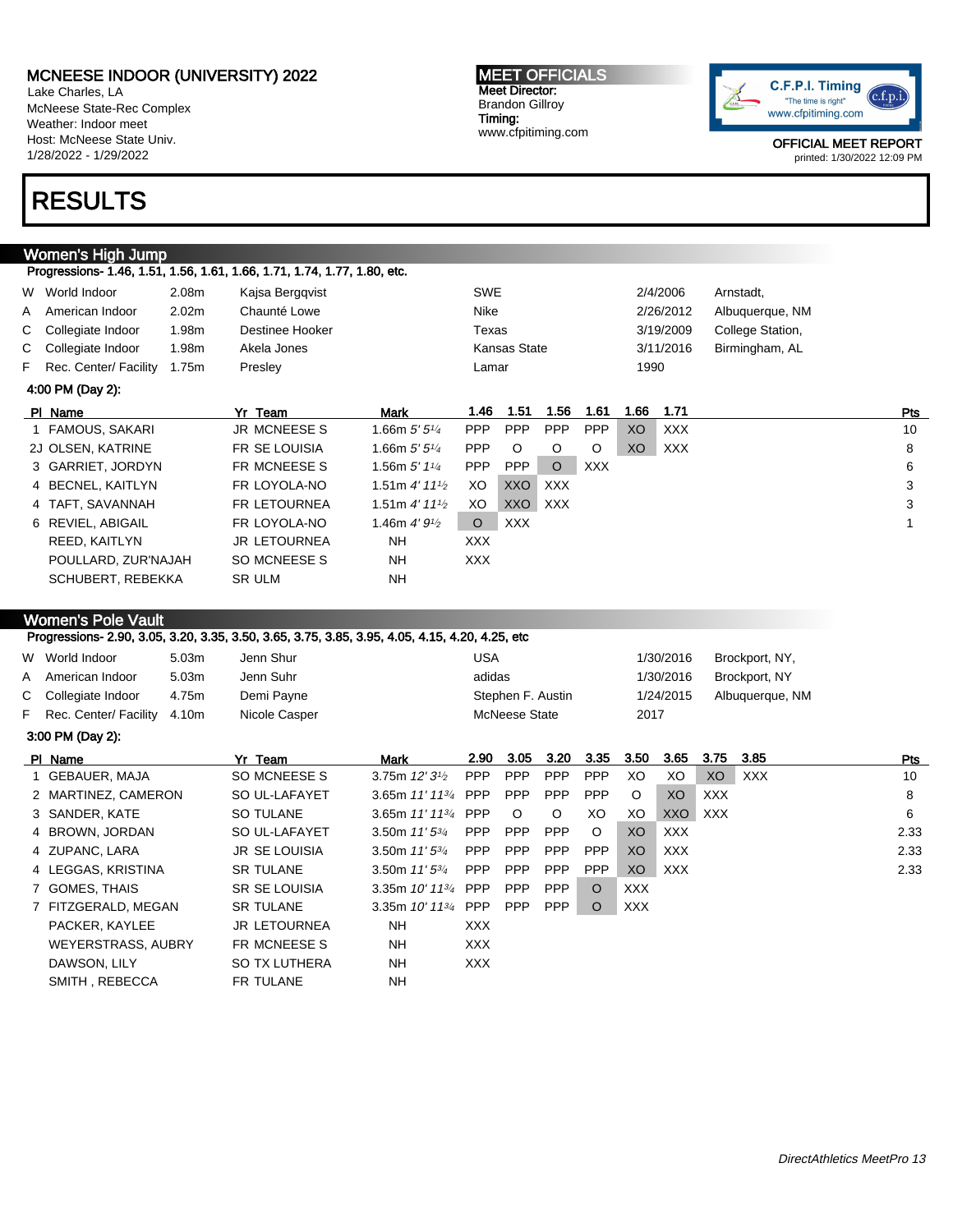Lake Charles, LA McNeese State-Rec Complex Weather: Indoor meet Host: McNeese State Univ. 1/28/2022 - 1/29/2022

# RESULTS

## Women's Long Jump

|   |                         |       | All entrants get 3 attempts in Prelims, Top 9 + ties to finals of 3 additional attempts, Min mark 4.90 |                                            |                     |             |             |             |                  |             |                |
|---|-------------------------|-------|--------------------------------------------------------------------------------------------------------|--------------------------------------------|---------------------|-------------|-------------|-------------|------------------|-------------|----------------|
|   | W World Indoor          | 7.37m | Heike Drechsler                                                                                        |                                            | <b>GDR</b>          |             |             | 2/13/1988   | Vienna, Austria  |             |                |
| A | American Indoor         | 7.23m | <b>Brittney Reese</b>                                                                                  |                                            | Nike                |             |             | 3/11/2012   | Istanbul, TUR    |             |                |
|   | C Collegiate Indoor     | 6.93m | Tara Davis                                                                                             |                                            | Texas               |             |             | 3/12/2021   | Fayetteville, AR |             |                |
|   | F Rec. Center/ Facility | 6.12m | Paula Andrews                                                                                          |                                            | <b>Prairie View</b> |             |             | 1991        |                  |             |                |
|   | 2:00 PM (Day 2):        |       |                                                                                                        |                                            |                     |             |             |             |                  |             |                |
|   | PI Name                 |       | Yr Team                                                                                                | Mark                                       | Rnd 1               | Rnd 2       | Rnd 3       | Rnd 4       | Rnd 5            | Rnd 6       | Pts            |
|   | 1 JEDKINS, MALAIYA      |       | <b>JR MCNEESES</b>                                                                                     | 5.74m 18' 10"                              | 5.38                | 5.70        | 5.74        | <b>FOUL</b> | 5.40             | 5.67        | 10             |
|   | 2 WASHINGTON, DREUNNA   |       | SO MCNEESE S                                                                                           | 5.74m 18' 10"                              | 5.61                | 5.70        | 5.66        | <b>PASS</b> | 5.62             | 5.74        | 8              |
|   | 3 HARRINGTON, CHELSEA   |       | <b>JR SE LOUISIA</b>                                                                                   | 5.73m 18' 93/4                             | 5.45                | 5.73        | 5.58        | 4.91        | 5.72             | 5.41        | 6              |
|   | 4 SCHUBERT, REBEKKA     |       | SR ULM                                                                                                 | 5.62m $18'5''$                             | <b>FOUL</b>         | 5.36        | 5.42        | 5.62        | 5.58             | <b>FOUL</b> | 4              |
|   | 5 RAMIREZ, NASYA        |       | SO ULM                                                                                                 | 5.53m $18'1^{3/4}$                         | 5.38                | <b>FOUL</b> | 5.43        | 5.53        | 5.43             | <b>FOUL</b> | $\overline{2}$ |
|   | 6 WALLS, TAYLOR         |       | SO UL-LAFAYET                                                                                          | 5.28m 17' 4"                               | 5.05                | 4.96        | 5.05        | 4.86        | 5.28             | 5.17        |                |
|   | 7 IOANNOU, NATALIE      |       | FR SE LOUISIA                                                                                          | 5.21m $17'1'4$                             | <b>FOUL</b>         | 5.21        | 5.21        | 5.05        | 5.17             | <b>FOUL</b> |                |
|   | 8 WALTON, LEILA         |       | SO DILLARD                                                                                             | 5.16m $16'$ 11 <sup>1</sup> / <sub>4</sub> | <b>FOUL</b>         | 5.02        | 5.16        | 4.99        | <b>FOUL</b>      | 5.06        |                |
|   | 9 COWANS, KAPRECIA      |       | JR UL-LAFAYET                                                                                          | 5.00m 16' 5"                               | 4.88                | 5.00        | <b>FOUL</b> | <b>FOUL</b> | 4.86             | 4.82        |                |
|   | 10 ROWE, RACHEL         |       | <b>JR DILLARD</b>                                                                                      | 4.96m $16'3'4$                             | <b>FOUL</b>         | 4.60        | 4.96        |             |                  |             |                |
|   | 11 BURNETT, COURTNEY    |       | <b>SO TX LUTHERA</b>                                                                                   | 4.40m $14'5''$                             | 4.40                | <b>FOUL</b> | <b>FOUL</b> |             |                  |             |                |
|   | 12 REED, KAITLYN        |       | <b>JR LETOURNEA</b>                                                                                    | 4.18m $13'8^{3/4}$                         | 4.18                | <b>FOUL</b> | <b>FOUL</b> |             |                  |             |                |
|   | 13 ARNOLD, IZZY         |       | SO LETOURNEA                                                                                           | 3.70m $12'$ $13'$                          | 3.70                | <b>FOUL</b> | <b>FOUL</b> |             |                  |             |                |

### Women's Triple Jump

All entrants get 3 attempts in Prelims, Top 9 + ties to finals of 3 additional attempts, Min mark 9.75

|   | W World Indoor          | 15.43m | Yulimas Rojas       |                              | <b>VEN</b>        |             |             | 2/21/2020   | Madrid, ESP     |             |     |
|---|-------------------------|--------|---------------------|------------------------------|-------------------|-------------|-------------|-------------|-----------------|-------------|-----|
| A | American Indoor         | 14.64m | Tori Franklin       |                              | Nike/NYAC         |             |             | 2/14/2020   | Albuquerque, NM |             |     |
|   | C Collegiate Indoor     | 14.76m | Ruth Usoro          |                              | Texas Tech        |             |             |             | Lubbock, TX     |             |     |
|   | F Rec. Center/ Facility | 12.53m | Jasmine Manuel      |                              | <b>US Express</b> |             |             | 1/17/2014   |                 |             |     |
|   | 5:00 PM (Day 2):        |        |                     |                              |                   |             |             |             |                 |             |     |
|   | PI Name                 |        | Yr Team             | Mark                         | Rnd 1             | Rnd 2       | Rnd 3       | Rnd 4       | Rnd 5           | Rnd 6       | Pts |
|   | 1 JEDKINS, MALAIYA      |        | <b>JR MCNEESES</b>  | 12.29m 40' 4"                | 12.29             | 12.11       | <b>FOUL</b> | <b>PASS</b> | <b>PASS</b>     | <b>FOUL</b> | 10  |
|   | 2 STEELE, KARA          |        | UNAUNAT-TULA        | 12.16m 39' 10 <sup>3/4</sup> | 11.82             | 12.16       | 11.97       | <b>FOUL</b> | 12.07           | <b>FOUL</b> | 8   |
|   | 3 TALLEY, MORGAN        |        | JR MCNEESE S        | 11.58m 38' 0"                | <b>FOUL</b>       | 11.32       | 11.42       | 11.36       | 11.57           | 11.58       | 6   |
|   | 4 LESH, JORDYN          |        | <b>SR TULANE</b>    | 11.33m 37' 21/4              | 10.91             | 10.73       | 11.01       | 10.98       | 11.33           | <b>FOUL</b> | 4   |
|   | 5 YOUNG, ARIEL          |        | SO UL-LAFAYET       | 11.29m 37' 0 <sup>1/2</sup>  | <b>FOUL</b>       | 11.29       | <b>FOUL</b> | 11.17       | <b>FOUL</b>     | 11.12       | 2   |
|   | 6 IOANNOU, NATALIE      |        | FR SE LOUISIA       | 11.22m 36' 93/4              | <b>FOUL</b>       | 11.17       | <b>FOUL</b> | 10.86       | 11.22           | 10.94       |     |
|   | 7 GRAY, TASHIANNA       |        | <b>SO LETOURNEA</b> | 10.44m 34' 3"                | <b>FOUL</b>       | 10.07       | <b>FOUL</b> | 10.44       | 10.22           | <b>FOUL</b> |     |
|   | 8 POULLARD, ZUR'NAJAH   |        | SO MCNEESE S        | 9.99m $32'9'$                | <b>FOUL</b>       | <b>FOUL</b> | 9.99        | <b>FOUL</b> | 9.82            | 9.98        |     |
|   | 9 SCHMIDT, JULIANNA     |        | FR MCNEESE S        | 9.99m $32'$ $9\frac{1}{2}$   | <b>FOUL</b>       | <b>FOUL</b> | 9.99        | <b>FOUL</b> | 9.77            | <b>FOUL</b> |     |
|   | ELLIOTT, JASMINE        |        | SR LOYOLA-NO        | <b>NM</b>                    | <b>FOUL</b>       | <b>FOUL</b> | <b>FOUL</b> |             |                 |             |     |
|   | DOTSON, KARMYN          |        | FR DILLARD          | NM                           | <b>FOUL</b>       | <b>FOUL</b> | <b>FOUL</b> |             |                 |             |     |
|   | VEGA, OLGA              |        | FR LETOURNEA        | <b>NM</b>                    | <b>FOUL</b>       | <b>FOUL</b> | <b>FOUL</b> |             |                 |             |     |
|   | ROWE, RACHEL            |        | JR DILLARD          | <b>DNS</b>                   |                   |             |             |             |                 |             |     |
|   | DAVIS, TAYLOR           |        | SO UL-LAFAYET       | <b>DNS</b>                   |                   |             |             |             |                 |             |     |
|   |                         |        |                     |                              |                   |             |             |             |                 |             |     |

#### MEET OFFICIALS Meet Director: Brandon Gillroy Timing: www.cfpitiming.com

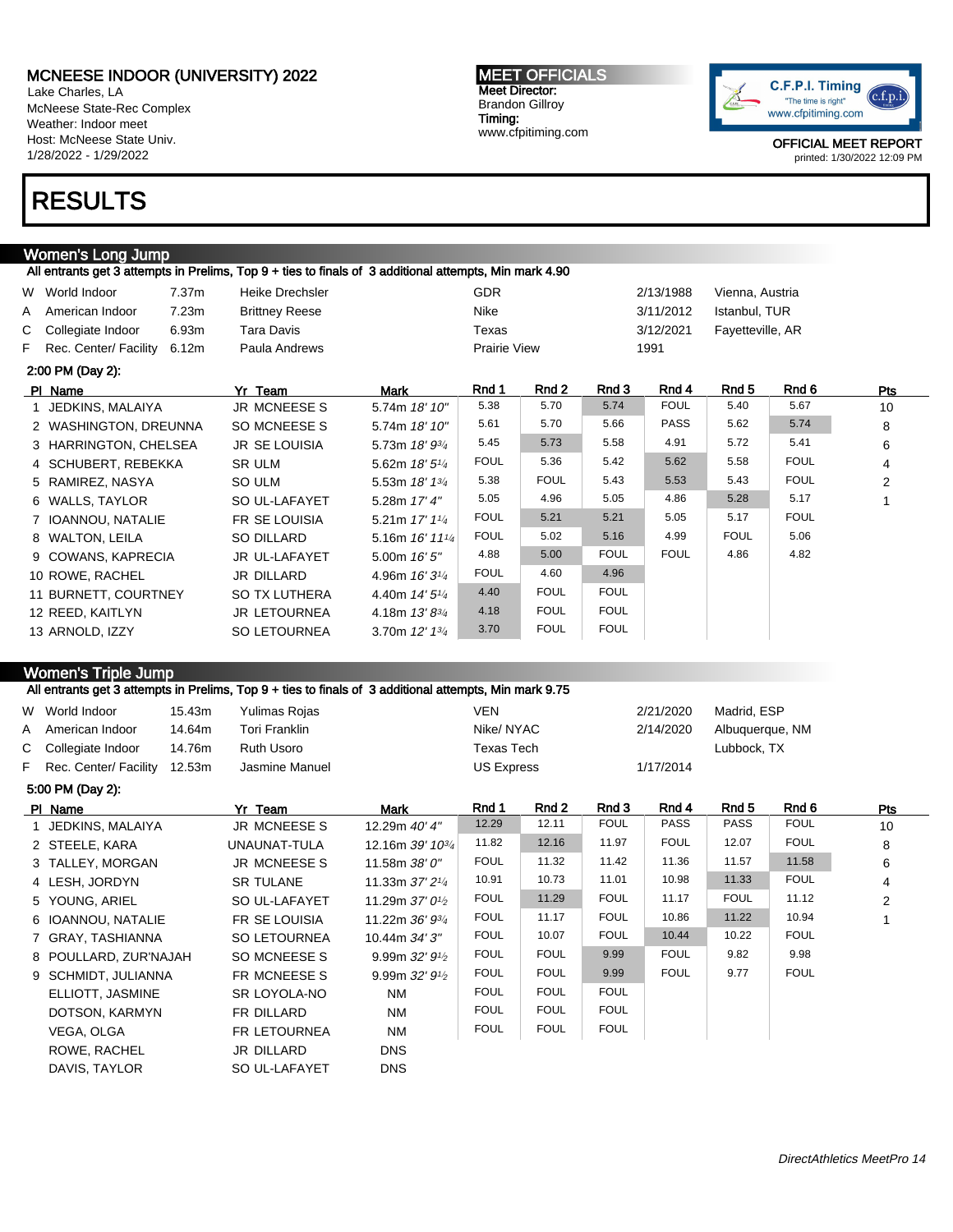Lake Charles, LA McNeese State-Rec Complex Weather: Indoor meet Host: McNeese State Univ. 1/28/2022 - 1/29/2022

# RESULTS

### Women's Shot Put

All entrants get 3 attempts in Prelims, Top 9 + ties to finals of 3 additional attempts, Min mark 10.70 W World Indoor and 22.50m Helena Fibingerova and a CH 2/19/1977 Jablonec, TCH A American Indoor 20.21m Michelle Carter Nike Nike 3/19/2016 Portland, OR C Collegiate Indoor 19.56m Raven Saunders Ole Miss Ole Miss 3/10/2017 College Station, F Rec. Center/ Facility 15.34m Tracey Rew Nothwestern St 2011 12:45 PM (Day 2): PIName Yr Team Mark Rnd 1 Rnd 2 Rnd 3 Rnd 4 Rnd 5 Rnd 6 F(Pl) Pts 1 FULLERTON, JANELL SR MCNEESE S F 15.47m 50' 91/<sup>4</sup> 15.47 FOUL FOUL FOUL 13.83 FOUL 2(1) 10 2 JACKSON, KRISTIAN SR SE LOUISIA 14.48m 47' 6<sup>1/4</sup> 13.69 14.28 14.38 14.22 14.30 14.48 2(2) 8 3 JONES, ASHARI FR MCNEESE S 12.63m 41' 51/<sup>4</sup> 11.45 11.53 12.35 11.57 11.88 12.63 2(3) 6 4 TORRES, ANE JR MCNEESE S 12.59m 41' 33/<sup>4</sup> 12.59 12.12 FOUL 12.05 FOUL 12.30 2(4) 4 5 BARRAS, MARIN FR UL-LAFAYET 12.27m 40' 314 FOUL 12.07 FOUL 12.03 FOUL 12.27 2(5) 2 6 BAZILE, BRYANA FR LOYOLA-NO 12.14m 39' 10" 11.64 11.49 11.56 FOUL 12.14 FOUL 2(6) 1 7 COLEMAN, MYKHALA FR LOYOLA-NO 11.66m 38' 3<sup>1/4</sup> 11.66 11.12 11.64 11.47 11.39 FOUL 2(7) 8 RODRIGUEZ, JULISSA FR TX LUTHERA 11.16m 36' 7<sup>1</sup>/2 10.55 FOUL 11.16 10.92 10.73 FOUL 2(8) 9 BRAUD, BAILEY JR LOYOLA-NO 11.05m 36' 3" 11.05 FOUL FOUL FOUL 10.53 FOUL 2(9) 10 FLAX, MAYA FR TX LUTHERA 10.92m 35' 10" 10.92 FOUL FOUL  $\vert$  FOUL 2(10) 11 WILSON, BROOKLYNNE SR UL-LAFAYET 10.36m 34' 0" FOUL 10.36 FOUL 10.36 FOUL 2(11) 12 WOODARD, CEMARIA SR DILLARD 9.60m 31' 6" 9.60 FOUL FOUL 1(1) 13 ROBINSON, SHAYLAH FR LOYOLA-NO 9.26m 30' 43/4 9.26 FOUL FOUL 1(2) 14 BAILEY, ASSATA SO HUSTON-TIL 8.77m 28' 91/4 8.77 FOUL FOUL 1(3) 15 CHRISTOPHER, KELISE FR HUSTON-TIL 8.56m 28' 1" 8.56 FOUL FOUL 1(4) 16 DIAZ, CAMERON FR LOYOLA-NO 8.26m 27' 11/<sup>4</sup> 8.26 FOUL FOUL 1(5) 17 CHAPMAN, AKASHA FR HUSTON-TIL 7.60m 24' 11<sup>1</sup>/4 7.60 FOUL FOUL 1(6) 18 JOHNSON, LILLIEMARIE SO LOYOLA-NO 6.35m 20' 10" 6.35 FOUL FOUL 1(7) TAYLOR, HANNAH FR LETOURNEA NM 1999 EXAMPLE TAYLOR, HANNAH 1 TURNER, KAYLYN JR DILLARD NM 1 SEYMORE, ASIANEA SR DILLARD NM 1

FLIGHT RESULTS

| PI Name               | Yr Team              | Mark                        | Rnd 1 | Rnd 2       | Rnd 3       | Rnd 4       | Rnd 5       | Rnd 6       |
|-----------------------|----------------------|-----------------------------|-------|-------------|-------------|-------------|-------------|-------------|
| Flight 1 of 2         |                      |                             |       |             |             |             |             |             |
| WOODARD, CEMARIA      | SR DILLARD           | 9.60m31'6''                 | 9.60  | <b>FOUL</b> | <b>FOUL</b> |             |             |             |
| 2 ROBINSON, SHAYLAH   | FR LOYOLA-NO         | 9.26m $30'$ $4\frac{3}{4}$  | 9.26  | <b>FOUL</b> | <b>FOUL</b> |             |             |             |
| 3 BAILEY, ASSATA      | SO HUSTON-TIL        | 8.77m $28'9'4$              | 8.77  | <b>FOUL</b> | <b>FOUL</b> |             |             |             |
| 4 CHRISTOPHER, KELISE | FR HUSTON-TIL        | 8.56m 28' 1"                | 8.56  | <b>FOUL</b> | <b>FOUL</b> |             |             |             |
| 5 DIAZ, CAMERON       | FR LOYOLA-NO         | 8.26m $27'$ 1 $\frac{1}{4}$ | 8.26  | <b>FOUL</b> | <b>FOUL</b> |             |             |             |
| 6 CHAPMAN, AKASHA     | FR HUSTON-TIL        | 7.60m 24' 111/4             | 7.60  | <b>FOUL</b> | <b>FOUL</b> |             |             |             |
| JOHNSON, LILLIEMARIE  | SO LOYOLA-NO         | 6.35m 20' 10"               | 6.35  | <b>FOUL</b> | <b>FOUL</b> |             |             |             |
| TAYLOR, HANNAH        | <b>FR LETOURNEA</b>  | <b>NM</b>                   |       |             |             |             |             |             |
| TURNER, KAYLYN        | <b>JR DILLARD</b>    | NM                          |       |             |             |             |             |             |
| SEYMORE, ASIANEA      | <b>SR DILLARD</b>    | <b>NM</b>                   |       |             |             |             |             |             |
| Flight 2 of 2         |                      |                             |       |             |             |             |             |             |
| 1 FULLERTON, JANELL   | SR MCNEESE S         | F 15.47m $50'9'4$           | 15.47 | <b>FOUL</b> | <b>FOUL</b> | <b>FOUL</b> | 13.83       | <b>FOUL</b> |
| 2 JACKSON, KRISTIAN   | <b>SR SE LOUISIA</b> | 14.48m $47'6''_4$           | 13.69 | 14.28       | 14.38       | 14.22       | 14.30       | 14.48       |
| 3 JONES, ASHARI       | FR MCNEESE S         | 12.63m $41'5\frac{1}{4}$    | 11.45 | 11.53       | 12.35       | 11.57       | 11.88       | 12.63       |
| 4 TORRES, ANE         | <b>JR MCNEESE S</b>  | 12.59m 41' 3 <sup>3/4</sup> | 12.59 | 12.12       | <b>FOUL</b> | 12.05       | <b>FOUL</b> | 12.30       |

MEET OFFICIALS Meet Director: Brandon Gillroy Timing: www.cfpitiming.com



OFFICIAL MEET REPORT printed: 1/30/2022 12:09 PM

DirectAthletics MeetPro 15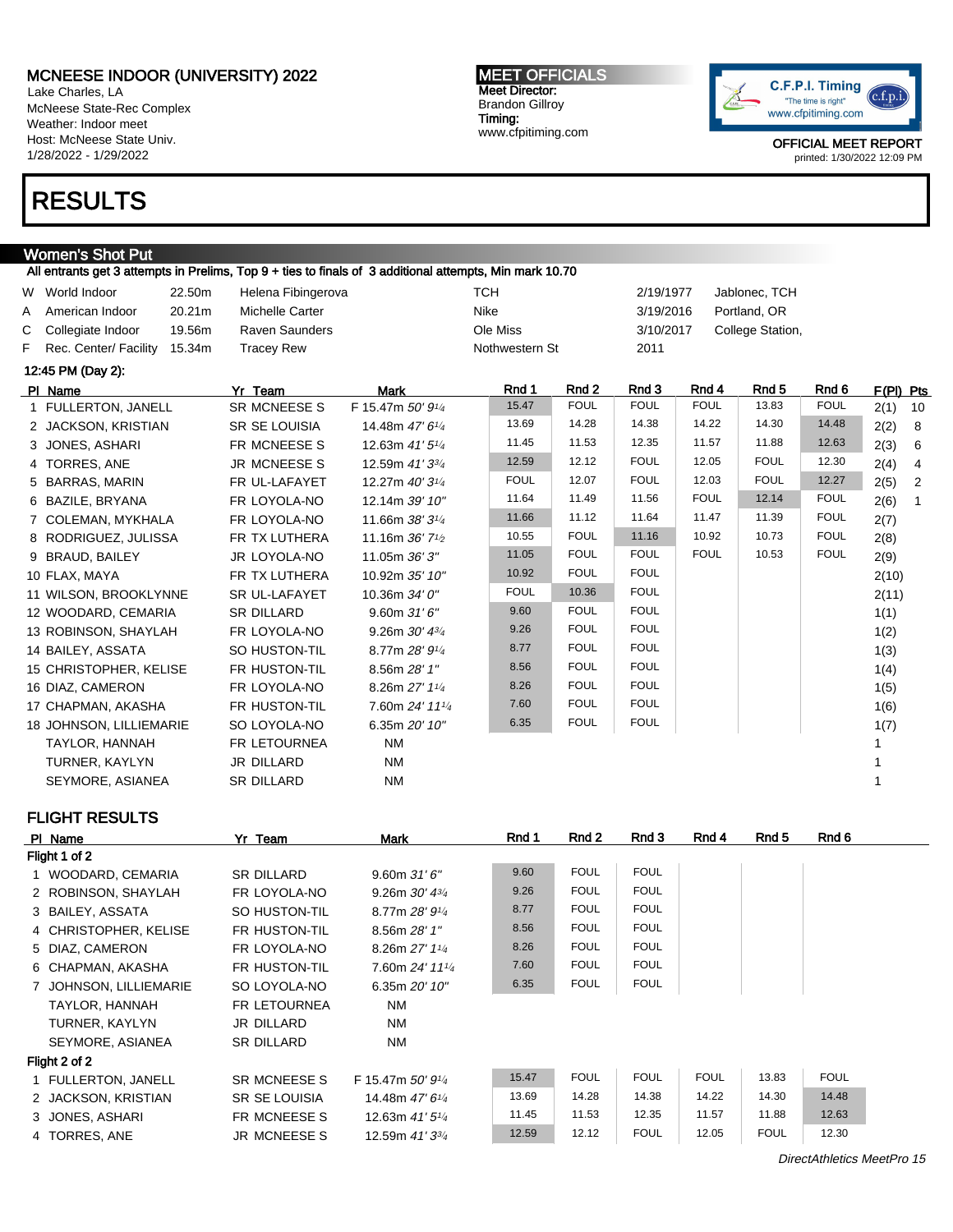Lake Charles, LA McNeese State-Rec Complex Weather: Indoor meet Host: McNeese State Univ. 1/28/2022 - 1/29/2022

# RESULTS

#### Women's Shot Put (cont'd)

| PI Name               | Yr Team              | <b>Mark</b>                                | Rnd 1       | Rnd 2       | Rnd 3       | Rnd 4       | Rnd 5       | Rnd 6       |
|-----------------------|----------------------|--------------------------------------------|-------------|-------------|-------------|-------------|-------------|-------------|
| 5 BARRAS, MARIN       | FR UL-LAFAYET        | 12.27m $40'3^{1/4}$                        | <b>FOUL</b> | 12.07       | <b>FOUL</b> | 12.03       | <b>FOUL</b> | 12.27       |
| 6 BAZILE, BRYANA      | FR LOYOLA-NO         | 12.14m 39' 10"                             | 11.64       | 11.49       | 11.56       | <b>FOUL</b> | 12.14       | <b>FOUL</b> |
| 7 COLEMAN, MYKHALA    | FR LOYOLA-NO         | 11.66m $38'3^{1/4}$                        | 11.66       | 11.12       | 11.64       | 11.47       | 11.39       | <b>FOUL</b> |
| 8 RODRIGUEZ, JULISSA  | FR TX LUTHERA        | 11.16m $36'$ 7 <sup>1</sup> / <sub>2</sub> | 10.55       | <b>FOUL</b> | 11.16       | 10.92       | 10.73       | <b>FOUL</b> |
| 9 BRAUD, BAILEY       | JR LOYOLA-NO         | 11.05m 36' 3"                              | 11.05       | <b>FOUL</b> | <b>FOUL</b> | <b>FOUL</b> | 10.53       | <b>FOUL</b> |
| 10 FLAX. MAYA         | FR TX LUTHERA        | 10.92m 35' 10"                             | 10.92       | <b>FOUL</b> | <b>FOUL</b> |             |             |             |
| 11 WILSON, BROOKLYNNE | <b>SR UL-LAFAYET</b> | 10.36m 34' 0"                              | <b>FOUL</b> | 10.36       | <b>FOUL</b> |             |             |             |

MEET OFFICIALS Meet Director: Brandon Gillroy Timing:

www.cfpitiming.com

#### Women's Weight Throw

#### All entrants get 3 attempts in Prelims, Top 9 + ties to finals of 3 additional attempts, Min mark 12.00

| A American Indoor              | 25.60m | Gwen Berry            | N.Y.A.C.          | 3/10/2007 | Albuquerque, NM  |
|--------------------------------|--------|-----------------------|-------------------|-----------|------------------|
| C Collegiate Indoor            | 25.56m | <b>Brittany Riley</b> | Southern Illinois | 3/10/2007 | Fayetteville, AR |
| F Rec. Center/ Facility 20.95m |        | La'Shantena Rounds    | McNeese St        | 2014      |                  |
| 12:00 PM (Day 2):              |        |                       |                   |           |                  |

| PI Name                   | Yr Team              | Mark                         | Rnd 1       | Rnd 2       | Rnd 3       | Rnd 4       | Rnd 5       | Rnd 6       | F(PI) Pts |                 |
|---------------------------|----------------------|------------------------------|-------------|-------------|-------------|-------------|-------------|-------------|-----------|-----------------|
| 1 JACKSON, KRISTIAN       | SR SE LOUISIA        | 16.43m 53' 11"               | <b>FOUL</b> | <b>FOUL</b> | 15.28       | <b>FOUL</b> | 16.43       | <b>FOUL</b> | $2(1)$ 10 |                 |
| 2 HERNANDEZ, CHLOE        | SO MCNEESE S         | 15.15m 49'8 <sup>1</sup> /2  | 13.76       | 13.02       | <b>FOUL</b> | 13.11       | 14.30       | 15.15       | 2(2)      | 8 <sup>8</sup>  |
| 3 OLSEN, KATRINE          | FR SE LOUISIA        | 14.96m 49' 1"                | 14.82       | 14.46       | 14.96       | 14.11       | 14.75       | <b>FOUL</b> | 2(3)      | $6\overline{6}$ |
| 4 CARR, DEJAH             | <b>SR TX LUTHERA</b> | 14.95m 49' 0 <sup>3/4</sup>  | <b>FOUL</b> | 14.95       | 14.24       | <b>FOUL</b> | 14.33       | <b>FOUL</b> | 2(4)      | $\overline{4}$  |
| 5 WILSON, BROOKLYNNE      | <b>SR UL-LAFAYET</b> | 14.93m 48' 11 <sup>3/4</sup> | 14.47       | 14.93       | <b>FOUL</b> | <b>FOUL</b> | <b>FOUL</b> | <b>FOUL</b> | 2(5)      | $\overline{2}$  |
| 6 BARRAS, MARIN           | FR UL-LAFAYET        | 14.79m 48' 61/4              | 14.47       | <b>FOUL</b> | 14.79       | <b>FOUL</b> | <b>FOUL</b> | <b>FOUL</b> | 2(6)      | $\overline{1}$  |
| 7 LEE, MARIAH             | SO MCNEESE S         | 14.66m 48' 11/4              | <b>FOUL</b> | 13.88       | 14.66       | 14.25       | 14.01       | 14.55       | 2(7)      |                 |
| 8 RODRIGUEZ, JULISSA      | FR TX LUTHERA        | 12.92m 42' 4 <sup>3/4</sup>  | <b>FOUL</b> | 12.92       | 12.33       | <b>FOUL</b> | <b>FOUL</b> | <b>FOUL</b> | 2(8)      |                 |
| 9 EWING, ALYSSIA          | JR LOYOLA-NO         | 12.14m 39' 10"               | <b>FOUL</b> | 12.14       | <b>FOUL</b> | <b>FOUL</b> | <b>FOUL</b> | <b>FOUL</b> | 2(9)      |                 |
| 10 LYSSY, LYDIA           | JR TX LUTHERA        | 11.79m $38'8'4$              | 10.51       | <b>FOUL</b> | 11.79       |             |             |             | 1(1)      |                 |
| 11 CHRISTOPHER, KELISE    | FR HUSTON-TIL        | 10.76m $35'3^{3}/4$          | <b>FOUL</b> | <b>FOUL</b> | 10.76       |             |             |             | 1(2)      |                 |
| 12 MATHERNE, JOLIE        | FR LOYOLA-NO         | 10.53m $34'6^{3/4}$          | 10.53       | <b>FOUL</b> | <b>FOUL</b> |             |             |             | 1(3)      |                 |
| 13 BAILEY, ASSATA         | SO HUSTON-TIL        | 9.90m $32'$ $5\frac{3}{4}$   | 9.90        | <b>FOUL</b> | <b>FOUL</b> |             |             |             | 1(4)      |                 |
| 14 CHAPMAN, AKASHA        | FR HUSTON-TIL        | 7.18m $23'6^{3/4}$           | <b>FOUL</b> | 7.18        | <b>FOUL</b> |             |             |             | 1(5)      |                 |
| 15 WOODARD, CEMARIA       | <b>SR DILLARD</b>    | 6.23m $20'5''$               | 6.23        | <b>FOUL</b> | <b>FOUL</b> |             |             |             | 1(6)      |                 |
| FLAX, MAYA                | FR TX LUTHERA        | <b>NM</b>                    | <b>FOUL</b> | <b>FOUL</b> | <b>FOUL</b> |             |             |             | 2         |                 |
| SEYMORE, ASIANEA          | <b>SR DILLARD</b>    | <b>DNS</b>                   |             |             |             |             |             |             |           |                 |
| TURNER, KAYLYN            | JR DILLARD           | <b>DNS</b>                   |             |             |             |             |             |             |           |                 |
| <b>GUTIERREZ, GIZELLE</b> | <b>SO TX LUTHERA</b> | <b>DNS</b>                   |             |             |             |             |             |             |           |                 |

#### FLIGHT RESULTS

| PI Name               | Yr Team              | Mark                    | Rnd 1       | Rnd 2       | Rnd 3       | Rnd 4 | Rnd 5 | Rnd 6 |
|-----------------------|----------------------|-------------------------|-------------|-------------|-------------|-------|-------|-------|
| Flight 1 of 2         |                      |                         |             |             |             |       |       |       |
| 1 LYSSY, LYDIA        | <b>JR TX LUTHERA</b> | 11.79m $38'8''$         | 10.51       | <b>FOUL</b> | 11.79       |       |       |       |
| 2 CHRISTOPHER, KELISE | FR HUSTON-TIL        | 10.76m $35'3^{3}/4$     | <b>FOUL</b> | <b>FOUL</b> | 10.76       |       |       |       |
| 3 MATHERNE, JOLIE     | FR LOYOLA-NO         | 10.53m $34'6^{3}/4$     | 10.53       | <b>FOUL</b> | <b>FOUL</b> |       |       |       |
| 4 BAILEY, ASSATA      | SO HUSTON-TIL        | 9.90m $32'5^{3}/4$      | 9.90        | <b>FOUL</b> | <b>FOUL</b> |       |       |       |
| 5 CHAPMAN, AKASHA     | FR HUSTON-TIL        | 7.18m $23'6^{3}/4$      | <b>FOUL</b> | 7.18        | <b>FOUL</b> |       |       |       |
| 6 WOODARD, CEMARIA    | SR DILLARD           | 6.23m $20'5\frac{1}{4}$ | 6.23        | <b>FOUL</b> | <b>FOUL</b> |       |       |       |
| SEYMORE, ASIANEA      | SR DILLARD           | <b>DNS</b>              |             |             |             |       |       |       |
| TURNER, KAYLYN        | JR DILLARD           | <b>DNS</b>              |             |             |             |       |       |       |
| GUTIERREZ, GIZELLE    | SO TX LUTHERA        | <b>DNS</b>              |             |             |             |       |       |       |

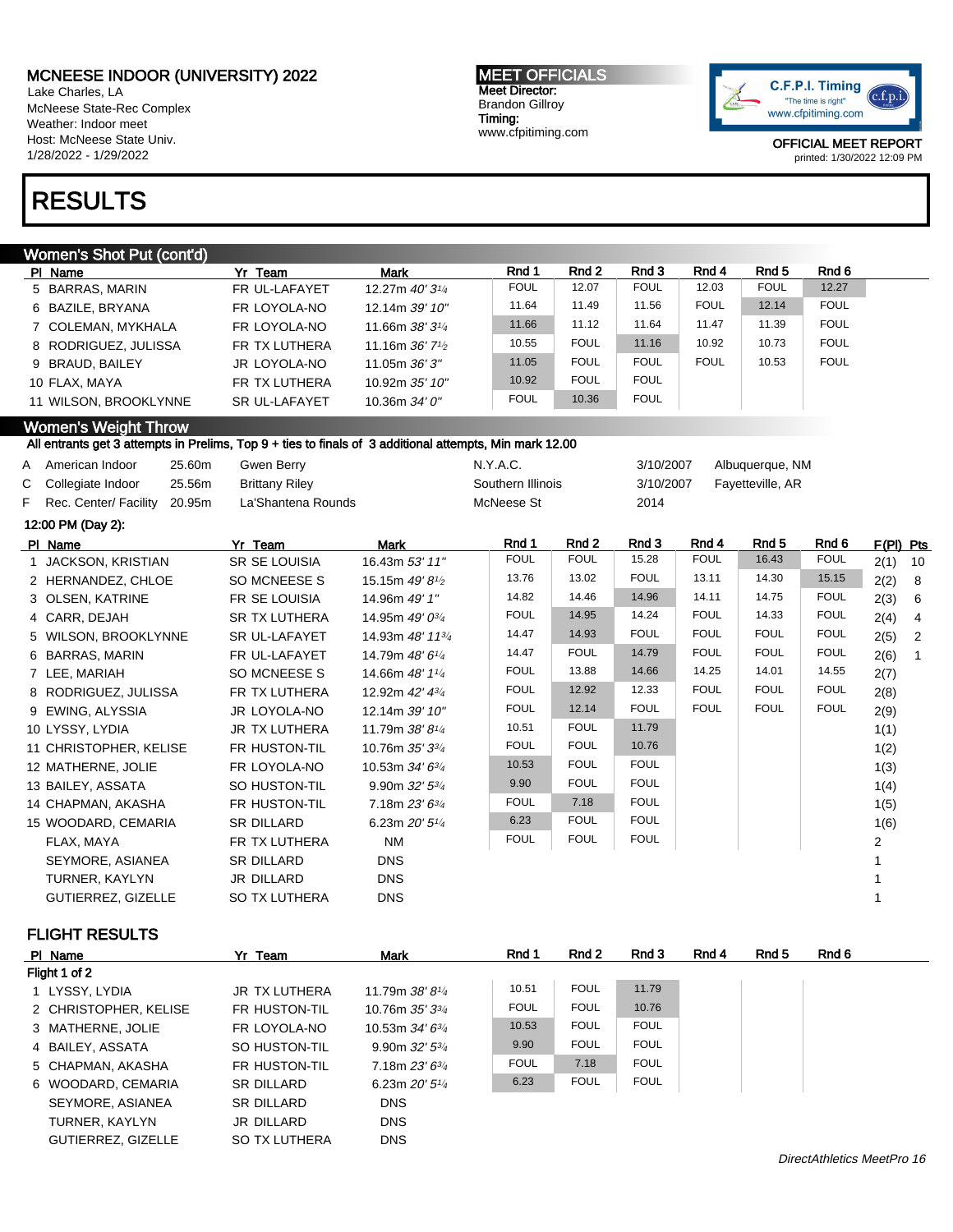Lake Charles, LA McNeese State-Rec Complex Weather: Indoor meet Host: McNeese State Univ. 1/28/2022 - 1/29/2022

# RESULTS

#### MEET OFFICIALS Meet Director: Brandon Gillroy Timing: www.cfpitiming.com



OFFICIAL MEET REPORT printed: 1/30/2022 12:09 PM

| Women's Weight Throw (cont'd) |                      |                              |             |             |             |             |             |             |
|-------------------------------|----------------------|------------------------------|-------------|-------------|-------------|-------------|-------------|-------------|
| PI Name                       | Yr Team              | <b>Mark</b>                  | Rnd 1       | Rnd 2       | Rnd 3       | Rnd 4       | Rnd 5       | Rnd 6       |
| Flight 2 of 2                 |                      |                              |             |             |             |             |             |             |
| 1 JACKSON, KRISTIAN           | SR SE LOUISIA        | 16.43m 53' 11"               | <b>FOUL</b> | <b>FOUL</b> | 15.28       | <b>FOUL</b> | 16.43       | <b>FOUL</b> |
| 2 HERNANDEZ, CHLOE            | SO MCNEESE S         | 15.15m $49'8\%$              | 13.76       | 13.02       | <b>FOUL</b> | 13.11       | 14.30       | 15.15       |
| 3 OLSEN, KATRINE              | FR SE LOUISIA        | 14.96m 49' 1"                | 14.82       | 14.46       | 14.96       | 14.11       | 14.75       | <b>FOUL</b> |
| 4 CARR, DEJAH                 | <b>SR TX LUTHERA</b> | 14.95m $49'0^{3}/4$          | <b>FOUL</b> | 14.95       | 14.24       | <b>FOUL</b> | 14.33       | <b>FOUL</b> |
| 5 WILSON, BROOKLYNNE          | <b>SR UL-LAFAYET</b> | 14.93m 48' 11 <sup>3/4</sup> | 14.47       | 14.93       | <b>FOUL</b> | <b>FOUL</b> | <b>FOUL</b> | <b>FOUL</b> |
| 6 BARRAS, MARIN               | FR UL-LAFAYET        | 14.79m 48' 61/4              | 14.47       | <b>FOUL</b> | 14.79       | <b>FOUL</b> | <b>FOUL</b> | <b>FOUL</b> |
| 7 LEE, MARIAH                 | SO MCNEESE S         | 14.66m $48'$ 1 $\frac{1}{4}$ | <b>FOUL</b> | 13.88       | 14.66       | 14.25       | 14.01       | 14.55       |
| 8 RODRIGUEZ, JULISSA          | FR TX LUTHERA        | 12.92m 42' 434               | <b>FOUL</b> | 12.92       | 12.33       | <b>FOUL</b> | <b>FOUL</b> | <b>FOUL</b> |
| 9 EWING, ALYSSIA              | JR LOYOLA-NO         | 12.14m $39'10''$             | <b>FOUL</b> | 12.14       | <b>FOUL</b> | <b>FOUL</b> | <b>FOUL</b> | <b>FOUL</b> |
| FLAX. MAYA                    | FR TX LUTHERA        | <b>NM</b>                    | <b>FOUL</b> | <b>FOUL</b> | <b>FOUL</b> |             |             |             |
|                               |                      |                              |             |             |             |             |             |             |

### #64 Women's Indoor Pentathlon

| PI Name           | <b>Points</b> | 55H  | High Jump | <b>Shot Put</b>   | Long Jump | 800     |
|-------------------|---------------|------|-----------|-------------------|-----------|---------|
| TALLEY, MORGAN    | 3659          | 8.55 | 1.63m     | 10.27m            | 5.67m     | 2:27.84 |
| MCNEESE ST.       |               |      | 5'4''     | $33'8\frac{1}{2}$ | 18'7'4    |         |
| Team Points: 10   |               | 871  | 771       | 547               | 750       | 720     |
| 2 CECCHETTI, IVAN | 3055          | 8.66 | 1.63m     | 8.92m             | 5.05m     | 2:55.93 |
| UL-LAFAYETTE      |               |      | 5'4''     | 29'3''            | 16'7''    |         |
| Team Points: 8    |               | 848  | 771       | 459               | 573       | 404     |

#### Women's Indoor Pentathlon 55m Hurdles

| F Rec. Center/ Facility 7.77 | Latey Davenport | Southern  | 1993 |
|------------------------------|-----------------|-----------|------|
| 11:00 AM (Day 1):            |                 |           |      |
| PI Name                      | Yr<br>Team      | Time Note | Pts  |
| TALLEY, MORGAN               | JR MCNEESE ST.  | 8.55      | 871  |
| 2 CECCHETTI, IVANA           | SO UL-LAFAYETTE | 8.66      | 848  |
|                              |                 |           |      |

#### Women's Indoor Pentathlon After 1 Events

| <b>PI</b> | Athlete                             | Yr                | Team                | <b>Points</b>              |            |              |         |         |         |           |      |                  |                 |     |
|-----------|-------------------------------------|-------------------|---------------------|----------------------------|------------|--------------|---------|---------|---------|-----------|------|------------------|-----------------|-----|
|           | TALLEY. MORGAN                      | JR.               | MCNEESE ST.         | 871                        |            |              |         |         |         |           |      |                  |                 |     |
| 2         | CECCHETTI. IVAN                     |                   | SO UL-LAFAYETTE     | 848                        |            |              |         |         |         |           |      |                  |                 |     |
|           | Women's Indoor Pentathlon High Jump |                   |                     |                            |            |              |         |         |         |           |      |                  |                 |     |
|           | W World Indoor                      | 2.08m             | Kajsa Bergqvist     |                            | <b>SWE</b> |              |         |         |         | 2/4/2006  |      | Arnstadt,        |                 |     |
| A         | American Indoor                     | 2.02 <sub>m</sub> | Chaunté Lowe        |                            | Nike       |              |         |         |         | 2/26/2012 |      |                  | Albuquerque, NM |     |
|           | C Collegiate Indoor                 | 1.98m             | Destinee Hooker     |                            | Texas      |              |         |         |         | 3/19/2009 |      | College Station, |                 |     |
|           | C Collegiate Indoor                 | 1.98m             | Akela Jones         |                            |            | Kansas State |         |         |         | 3/11/2016 |      | Birmingham, AL   |                 |     |
|           | F Rec. Center/ Facility             | 1.75m             | Presley             |                            | Lamar      |              |         |         | 1990    |           |      |                  |                 |     |
|           | 11:30 AM (Day 1):                   |                   |                     |                            |            |              |         |         |         |           |      |                  |                 |     |
|           | PI Name                             |                   | Yr Team             | <b>Mark</b>                | 1.42       | 1.45         | 1.48    | 1.51    | 1.54    | 1.57      | 1.60 | 1.63             | 1.66            | Pts |
|           | 1 CECCHETTI, IVANA                  |                   | SO UL-LAFAYET       | 1.63m $5'$ 4 $\frac{1}{4}$ | <b>PPP</b> | <b>PPP</b>   | $\circ$ | $\circ$ | $\circ$ | $\circ$   | XO   | XO               | <b>XXX</b>      | 771 |
|           | 2 TALLEY, MORGAN                    |                   | <b>JR MCNEESE S</b> | 1.63m $5'$ 4 $\frac{1}{4}$ | XO         | O            | O       | XO      | XO      | $\circ$   | XO   | XO               | <b>XXX</b>      | 771 |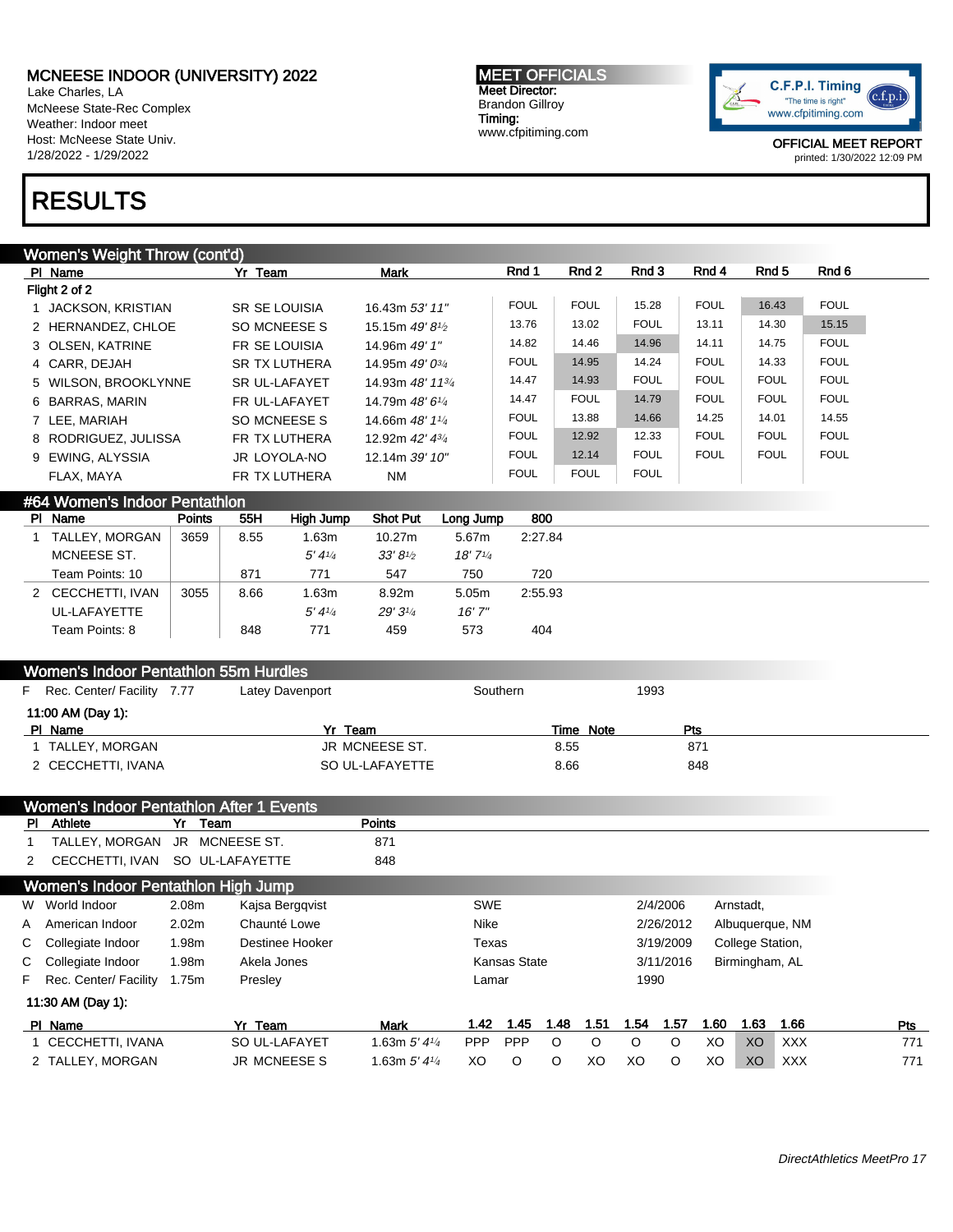Lake Charles, LA McNeese State-Rec Complex Weather: Indoor meet Host: McNeese State Univ. 1/28/2022 - 1/29/2022

# RESULTS

MEET OFFICIALS Meet Director: Brandon Gillroy Timing: www.cfpitiming.com



| <b>Women's Indoor Pentathlon After 2 Events</b><br>Points<br>Athlete<br>Yr Team<br>PI.<br>TALLEY, MORGAN<br>JR MCNEESE ST.<br>1642<br>1<br>SO UL-LAFAYETTE<br>CECCHETTI, IVAN<br>1619<br>2<br><b>Women's Indoor Pentathlon Shot Put</b><br><b>TCH</b><br>W World Indoor<br>22.50m<br>Helena Fibingerova<br>2/19/1977<br>Jablonec, TCH<br>20.21m<br><b>Nike</b><br>Portland, OR<br>American Indoor<br>Michelle Carter<br>3/19/2016<br>A<br><b>Raven Saunders</b><br>Ole Miss<br>Collegiate Indoor<br>19.56m<br>3/10/2017<br>College Station,<br>С<br>Rec. Center/ Facility<br>15.34m<br><b>Tracey Rew</b><br>Nothwestern St<br>2011<br>F<br>12:30 PM (Day 1):<br>Rnd 3<br>Rnd 4<br>Rnd <sub>5</sub><br>Rnd <sub>6</sub><br>Rnd 1<br>Rnd 2<br>PI Name<br>Yr Team<br>Mark<br>9.38<br>9.58<br>10.27<br>1 TALLEY, MORGAN<br><b>JR MCNEESES</b><br>10.27m 33' 81/2<br>8.92<br>8.47<br>8.86<br>SO UL-LAFAYET<br>8.92m 29' 31/4<br>2 CECCHETTI, IVANA<br><b>Women's Indoor Pentathlon After 3 Events</b><br>Athlete<br><b>Points</b><br>Yr<br>Team<br>PI.<br>TALLEY, MORGAN<br>JR MCNEESE ST.<br>2189<br>1<br>CECCHETTI, IVAN SO UL-LAFAYETTE<br>2078<br>2<br>Women's Indoor Pentathion Long Jump<br>World Indoor<br>GDR<br>7.37 <sub>m</sub><br><b>Heike Drechsler</b><br>2/13/1988<br>Vienna, Austria<br>W<br>7.23m<br>Nike<br>American Indoor<br><b>Brittney Reese</b><br>3/11/2012<br>Istanbul, TUR<br>A<br><b>Tara Davis</b><br>Collegiate Indoor<br>6.93m<br>Texas<br>3/12/2021<br>Fayetteville, AR<br>C<br>Rec. Center/ Facility<br>6.12m<br>Paula Andrews<br><b>Prairie View</b><br>1991<br>F<br>1:30 PM (Day 1): |     |
|-------------------------------------------------------------------------------------------------------------------------------------------------------------------------------------------------------------------------------------------------------------------------------------------------------------------------------------------------------------------------------------------------------------------------------------------------------------------------------------------------------------------------------------------------------------------------------------------------------------------------------------------------------------------------------------------------------------------------------------------------------------------------------------------------------------------------------------------------------------------------------------------------------------------------------------------------------------------------------------------------------------------------------------------------------------------------------------------------------------------------------------------------------------------------------------------------------------------------------------------------------------------------------------------------------------------------------------------------------------------------------------------------------------------------------------------------------------------------------------------------------------------------------------------------------------------------------------------------------------------|-----|
|                                                                                                                                                                                                                                                                                                                                                                                                                                                                                                                                                                                                                                                                                                                                                                                                                                                                                                                                                                                                                                                                                                                                                                                                                                                                                                                                                                                                                                                                                                                                                                                                                   |     |
|                                                                                                                                                                                                                                                                                                                                                                                                                                                                                                                                                                                                                                                                                                                                                                                                                                                                                                                                                                                                                                                                                                                                                                                                                                                                                                                                                                                                                                                                                                                                                                                                                   |     |
|                                                                                                                                                                                                                                                                                                                                                                                                                                                                                                                                                                                                                                                                                                                                                                                                                                                                                                                                                                                                                                                                                                                                                                                                                                                                                                                                                                                                                                                                                                                                                                                                                   |     |
|                                                                                                                                                                                                                                                                                                                                                                                                                                                                                                                                                                                                                                                                                                                                                                                                                                                                                                                                                                                                                                                                                                                                                                                                                                                                                                                                                                                                                                                                                                                                                                                                                   |     |
|                                                                                                                                                                                                                                                                                                                                                                                                                                                                                                                                                                                                                                                                                                                                                                                                                                                                                                                                                                                                                                                                                                                                                                                                                                                                                                                                                                                                                                                                                                                                                                                                                   |     |
|                                                                                                                                                                                                                                                                                                                                                                                                                                                                                                                                                                                                                                                                                                                                                                                                                                                                                                                                                                                                                                                                                                                                                                                                                                                                                                                                                                                                                                                                                                                                                                                                                   |     |
|                                                                                                                                                                                                                                                                                                                                                                                                                                                                                                                                                                                                                                                                                                                                                                                                                                                                                                                                                                                                                                                                                                                                                                                                                                                                                                                                                                                                                                                                                                                                                                                                                   |     |
|                                                                                                                                                                                                                                                                                                                                                                                                                                                                                                                                                                                                                                                                                                                                                                                                                                                                                                                                                                                                                                                                                                                                                                                                                                                                                                                                                                                                                                                                                                                                                                                                                   |     |
|                                                                                                                                                                                                                                                                                                                                                                                                                                                                                                                                                                                                                                                                                                                                                                                                                                                                                                                                                                                                                                                                                                                                                                                                                                                                                                                                                                                                                                                                                                                                                                                                                   |     |
|                                                                                                                                                                                                                                                                                                                                                                                                                                                                                                                                                                                                                                                                                                                                                                                                                                                                                                                                                                                                                                                                                                                                                                                                                                                                                                                                                                                                                                                                                                                                                                                                                   |     |
|                                                                                                                                                                                                                                                                                                                                                                                                                                                                                                                                                                                                                                                                                                                                                                                                                                                                                                                                                                                                                                                                                                                                                                                                                                                                                                                                                                                                                                                                                                                                                                                                                   | Pts |
|                                                                                                                                                                                                                                                                                                                                                                                                                                                                                                                                                                                                                                                                                                                                                                                                                                                                                                                                                                                                                                                                                                                                                                                                                                                                                                                                                                                                                                                                                                                                                                                                                   | 547 |
|                                                                                                                                                                                                                                                                                                                                                                                                                                                                                                                                                                                                                                                                                                                                                                                                                                                                                                                                                                                                                                                                                                                                                                                                                                                                                                                                                                                                                                                                                                                                                                                                                   | 459 |
|                                                                                                                                                                                                                                                                                                                                                                                                                                                                                                                                                                                                                                                                                                                                                                                                                                                                                                                                                                                                                                                                                                                                                                                                                                                                                                                                                                                                                                                                                                                                                                                                                   |     |
|                                                                                                                                                                                                                                                                                                                                                                                                                                                                                                                                                                                                                                                                                                                                                                                                                                                                                                                                                                                                                                                                                                                                                                                                                                                                                                                                                                                                                                                                                                                                                                                                                   |     |
|                                                                                                                                                                                                                                                                                                                                                                                                                                                                                                                                                                                                                                                                                                                                                                                                                                                                                                                                                                                                                                                                                                                                                                                                                                                                                                                                                                                                                                                                                                                                                                                                                   |     |
|                                                                                                                                                                                                                                                                                                                                                                                                                                                                                                                                                                                                                                                                                                                                                                                                                                                                                                                                                                                                                                                                                                                                                                                                                                                                                                                                                                                                                                                                                                                                                                                                                   |     |
|                                                                                                                                                                                                                                                                                                                                                                                                                                                                                                                                                                                                                                                                                                                                                                                                                                                                                                                                                                                                                                                                                                                                                                                                                                                                                                                                                                                                                                                                                                                                                                                                                   |     |
|                                                                                                                                                                                                                                                                                                                                                                                                                                                                                                                                                                                                                                                                                                                                                                                                                                                                                                                                                                                                                                                                                                                                                                                                                                                                                                                                                                                                                                                                                                                                                                                                                   |     |
|                                                                                                                                                                                                                                                                                                                                                                                                                                                                                                                                                                                                                                                                                                                                                                                                                                                                                                                                                                                                                                                                                                                                                                                                                                                                                                                                                                                                                                                                                                                                                                                                                   |     |
|                                                                                                                                                                                                                                                                                                                                                                                                                                                                                                                                                                                                                                                                                                                                                                                                                                                                                                                                                                                                                                                                                                                                                                                                                                                                                                                                                                                                                                                                                                                                                                                                                   |     |
|                                                                                                                                                                                                                                                                                                                                                                                                                                                                                                                                                                                                                                                                                                                                                                                                                                                                                                                                                                                                                                                                                                                                                                                                                                                                                                                                                                                                                                                                                                                                                                                                                   |     |
|                                                                                                                                                                                                                                                                                                                                                                                                                                                                                                                                                                                                                                                                                                                                                                                                                                                                                                                                                                                                                                                                                                                                                                                                                                                                                                                                                                                                                                                                                                                                                                                                                   |     |
|                                                                                                                                                                                                                                                                                                                                                                                                                                                                                                                                                                                                                                                                                                                                                                                                                                                                                                                                                                                                                                                                                                                                                                                                                                                                                                                                                                                                                                                                                                                                                                                                                   |     |
| Rnd 1<br>Rnd 2<br>Rnd 3<br>Rnd 4<br>Rnd <sub>5</sub><br>Rnd 6<br>PI Name<br>Yr Team<br><b>Mark</b>                                                                                                                                                                                                                                                                                                                                                                                                                                                                                                                                                                                                                                                                                                                                                                                                                                                                                                                                                                                                                                                                                                                                                                                                                                                                                                                                                                                                                                                                                                                | Pts |
| 5.55<br>5.67<br>5.63<br>1 TALLEY, MORGAN<br><b>JR MCNEESES</b><br>5.67m 18' 71/4                                                                                                                                                                                                                                                                                                                                                                                                                                                                                                                                                                                                                                                                                                                                                                                                                                                                                                                                                                                                                                                                                                                                                                                                                                                                                                                                                                                                                                                                                                                                  | 750 |
| 4.79<br>5.05<br>4.66<br>SO UL-LAFAYET<br>2 CECCHETTI, IVANA<br>5.05m 16' 7"                                                                                                                                                                                                                                                                                                                                                                                                                                                                                                                                                                                                                                                                                                                                                                                                                                                                                                                                                                                                                                                                                                                                                                                                                                                                                                                                                                                                                                                                                                                                       | 573 |
|                                                                                                                                                                                                                                                                                                                                                                                                                                                                                                                                                                                                                                                                                                                                                                                                                                                                                                                                                                                                                                                                                                                                                                                                                                                                                                                                                                                                                                                                                                                                                                                                                   |     |
| <b>Women's Indoor Pentathlon After 4 Events</b>                                                                                                                                                                                                                                                                                                                                                                                                                                                                                                                                                                                                                                                                                                                                                                                                                                                                                                                                                                                                                                                                                                                                                                                                                                                                                                                                                                                                                                                                                                                                                                   |     |
| Athlete<br>Team<br><b>Points</b><br><b>PI</b><br>Yr                                                                                                                                                                                                                                                                                                                                                                                                                                                                                                                                                                                                                                                                                                                                                                                                                                                                                                                                                                                                                                                                                                                                                                                                                                                                                                                                                                                                                                                                                                                                                               |     |
| TALLEY, MORGAN<br>JR MCNEESE ST.<br>2939<br>1                                                                                                                                                                                                                                                                                                                                                                                                                                                                                                                                                                                                                                                                                                                                                                                                                                                                                                                                                                                                                                                                                                                                                                                                                                                                                                                                                                                                                                                                                                                                                                     |     |
| CECCHETTI, IVAN SO UL-LAFAYETTE<br>2651<br>2                                                                                                                                                                                                                                                                                                                                                                                                                                                                                                                                                                                                                                                                                                                                                                                                                                                                                                                                                                                                                                                                                                                                                                                                                                                                                                                                                                                                                                                                                                                                                                      |     |
|                                                                                                                                                                                                                                                                                                                                                                                                                                                                                                                                                                                                                                                                                                                                                                                                                                                                                                                                                                                                                                                                                                                                                                                                                                                                                                                                                                                                                                                                                                                                                                                                                   |     |
| <b>Women's Indoor Pentathlon 800 Meters</b>                                                                                                                                                                                                                                                                                                                                                                                                                                                                                                                                                                                                                                                                                                                                                                                                                                                                                                                                                                                                                                                                                                                                                                                                                                                                                                                                                                                                                                                                                                                                                                       |     |
| W World Indoor<br>1:55.82<br>Jolanda Ceplak<br><b>SLO</b><br>3/3/2002<br>Vienna, Austria                                                                                                                                                                                                                                                                                                                                                                                                                                                                                                                                                                                                                                                                                                                                                                                                                                                                                                                                                                                                                                                                                                                                                                                                                                                                                                                                                                                                                                                                                                                          |     |
| American Indoor<br>1:58.29<br>Ajee' Wilson<br>adidas<br>2/8/2020<br>New York, NY<br>A                                                                                                                                                                                                                                                                                                                                                                                                                                                                                                                                                                                                                                                                                                                                                                                                                                                                                                                                                                                                                                                                                                                                                                                                                                                                                                                                                                                                                                                                                                                             |     |
| 1:58.40<br>Collegiate Indoor<br>Athing Mu<br>Texas A&M<br>2/27/2021<br>College Station,<br>С<br>Rec. Center/ Facility                                                                                                                                                                                                                                                                                                                                                                                                                                                                                                                                                                                                                                                                                                                                                                                                                                                                                                                                                                                                                                                                                                                                                                                                                                                                                                                                                                                                                                                                                             |     |
| 2:11.80<br><b>Beverly Harrington</b><br>Unattached<br>1996<br>F                                                                                                                                                                                                                                                                                                                                                                                                                                                                                                                                                                                                                                                                                                                                                                                                                                                                                                                                                                                                                                                                                                                                                                                                                                                                                                                                                                                                                                                                                                                                                   |     |
| 2:30 PM (Day 1):                                                                                                                                                                                                                                                                                                                                                                                                                                                                                                                                                                                                                                                                                                                                                                                                                                                                                                                                                                                                                                                                                                                                                                                                                                                                                                                                                                                                                                                                                                                                                                                                  |     |
| PI Name<br>Yr Team<br>Pts<br>Time Note                                                                                                                                                                                                                                                                                                                                                                                                                                                                                                                                                                                                                                                                                                                                                                                                                                                                                                                                                                                                                                                                                                                                                                                                                                                                                                                                                                                                                                                                                                                                                                            |     |
| 1 TALLEY, MORGAN<br>JR MCNEESE ST.<br>2:27.84<br>720                                                                                                                                                                                                                                                                                                                                                                                                                                                                                                                                                                                                                                                                                                                                                                                                                                                                                                                                                                                                                                                                                                                                                                                                                                                                                                                                                                                                                                                                                                                                                              |     |
| 2 CECCHETTI, IVANA<br>SO UL-LAFAYETTE<br>2:55.93<br>404                                                                                                                                                                                                                                                                                                                                                                                                                                                                                                                                                                                                                                                                                                                                                                                                                                                                                                                                                                                                                                                                                                                                                                                                                                                                                                                                                                                                                                                                                                                                                           |     |
|                                                                                                                                                                                                                                                                                                                                                                                                                                                                                                                                                                                                                                                                                                                                                                                                                                                                                                                                                                                                                                                                                                                                                                                                                                                                                                                                                                                                                                                                                                                                                                                                                   |     |
| <b>Women's Indoor Pentathlon After 5 Events</b><br>Athlete<br>Yr Team<br>Points<br>PI.                                                                                                                                                                                                                                                                                                                                                                                                                                                                                                                                                                                                                                                                                                                                                                                                                                                                                                                                                                                                                                                                                                                                                                                                                                                                                                                                                                                                                                                                                                                            |     |
| JR MCNEESE ST.<br>3659<br>TALLEY, MORGAN<br>$\mathbf 1$                                                                                                                                                                                                                                                                                                                                                                                                                                                                                                                                                                                                                                                                                                                                                                                                                                                                                                                                                                                                                                                                                                                                                                                                                                                                                                                                                                                                                                                                                                                                                           |     |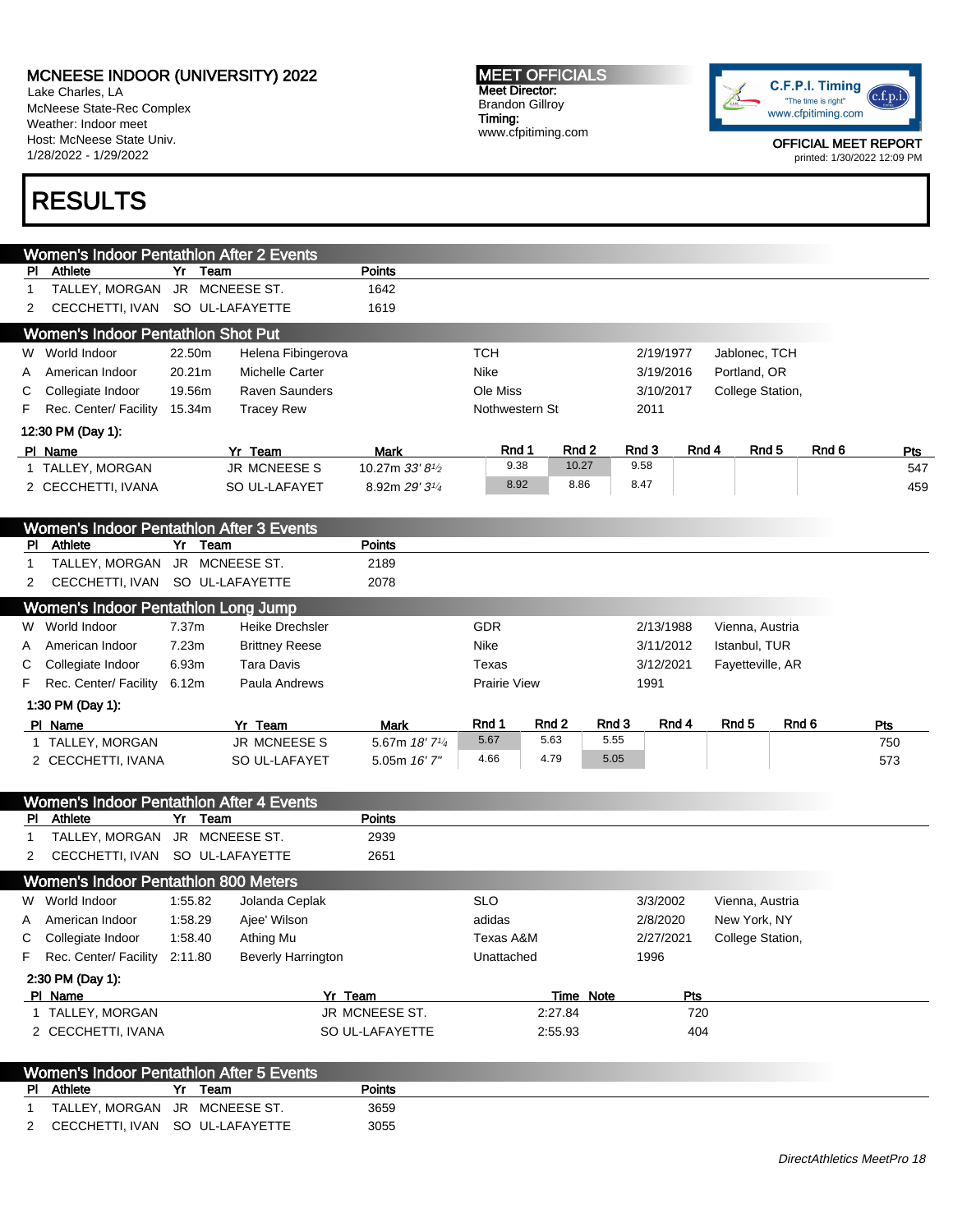Lake Charles, LA McNeese State-Rec Complex Weather: Indoor meet Host: McNeese State Univ. 1/28/2022 - 1/29/2022

# RESULTS

Men's 55 Meters

#### MEET OFFICIALS Meet Director: Brandon Gillroy Timing: www.cfpitiming.com



OFFICIAL MEET REPORT printed: 1/30/2022 12:09 PM

| 2 section final, 4 athletes in each section |                     |            |      |
|---------------------------------------------|---------------------|------------|------|
| F Rec. Center/ Facility 6.1h                | <b>Brian Cooper</b> | McNeese St | 1987 |
| F Rec. Center/ Facility 6.1h                | Verril Young        | Unattached | 1991 |
| F Rec. Center/ Facility 6.1h                | <b>Puel Paul</b>    | USL        | 1991 |

#### 5:45 PM (Day 2):

Finals

Finals

| .                    |                   |      |            |             |     |
|----------------------|-------------------|------|------------|-------------|-----|
| PI Name              | Yr Team           |      | Time Note  | $H(PI)$ Pts |     |
| 1 QUINN, KAMERON     | FR MCNEESE ST.    |      | 6.48 6.476 | $2(1)$ 10   |     |
| 2 ROANE, DAMARION    | FR MCNEESE ST.    |      | 6.48 6.477 | 1(1)        | - 8 |
| 3 BRANCH, CODY       | <b>SR DILLARD</b> | 6.51 |            | 2(2)        | - 6 |
| 4 WILLLIAMS, LEVANCE | SR UNATTACHED     | 6.55 |            | 1(2)        |     |
| 5 GRAY, SAMUEL       | FR MCNEESE ST.    | 6.60 |            | 1(3)        | 4   |
| 6 MARTIN, ZAC        | JR MCNEESE ST.    | 6.63 |            | 1(4)        | - 2 |
| 7 BLALOCK, KALEB     | FR MCNEESE ST.    | 6.65 |            | 2(3)        |     |
| 8 FULCHER, CHRISTIAN | FR MCNEESE ST.    | 6.74 |            | 2(4)        |     |
|                      |                   |      |            |             |     |

### SECTION RESULTS

| PI Name              | Yr Team           | Time Note  |
|----------------------|-------------------|------------|
| Section 1 of 2       |                   |            |
| ROANE, DAMARION      | FR MCNEESE ST.    | 6.48 6.477 |
| 2 WILLLIAMS, LEVANCE | SR UNATTACHED     | 6.55       |
| 3 GRAY, SAMUEL       | FR MCNEESE ST.    | 6.60       |
| 4 MARTIN, ZAC        | JR MCNEESE ST.    | 6.63       |
| Section 2 of 2       |                   |            |
| 1 QUINN, KAMERON     | FR MCNEESE ST.    | 6.48 6.476 |
| 2 BRANCH, CODY       | <b>SR DILLARD</b> | 6.51       |
| 3 BLALOCK, KALEB     | FR MCNEESE ST.    | 6.65       |
| 4 FULCHER, CHRISTIAN | FR MCNEESE ST.    | 6.74       |

#### 4:50 PM (Day 2): (Top 1 per Heat + next 2 advance)

| Prelims |  |
|---------|--|
|         |  |

| PI Name                  | Yr Team           | Time Note  | H(PI) |
|--------------------------|-------------------|------------|-------|
| 1 QUINN, KAMERON         | FR MCNEESE ST.    | 6.5206.511 | 3(1)  |
| 2 ROANE, DAMARION        | FR MCNEESE ST.    | 6.5206.513 | 4(1)  |
| 3 MARTIN, ZAC            | JR MCNEESE ST.    | 6.57Q      | 5(1)  |
| 4 GRAY, SAMUEL           | FR MCNEESE ST.    | 6.61q6.602 | 3(2)  |
| 5 BLALOCK, KALEB         | FR MCNEESE ST.    | 6.6106.610 | 2(1)  |
| 6 BRANCH, CODY           | <b>SR DILLARD</b> | 6.62q      | 4(2)  |
| 7 FULCHER, CHRISTIAN     | FR MCNEESE ST.    | 6.64Q      | 6(1)  |
| 8 LEE, RICHARD           | FR MCNEESE ST.    | 6.66       | 4(3)  |
| 9 FRANK, CALEB           | JR MCNEESE ST.    | 6.69       | 6(2)  |
| 10 MCCLENDON, KALEB      | JR DILLARD        | 6.73       | 3(3)  |
| 11 CEASER, TREVIN        | JR UNATTACHED     | 6.74       | 6(3)  |
| 12 WILLLIAMS, LEVANCE    | SR UNATTACHED     | 6.77Q      | 1(1)  |
| 13 BANKS, TERRILL        | SR MCNEESE ST.    | 6.79       | 1(2)  |
| 14 POWELL-CHIMENE, BRYCE | SO TX LUTHERAN    | 6.81       | 4(4)  |
| 15 ALLEN, TRAVIS         | <b>UNATTACHED</b> | 6.84       | 5(2)  |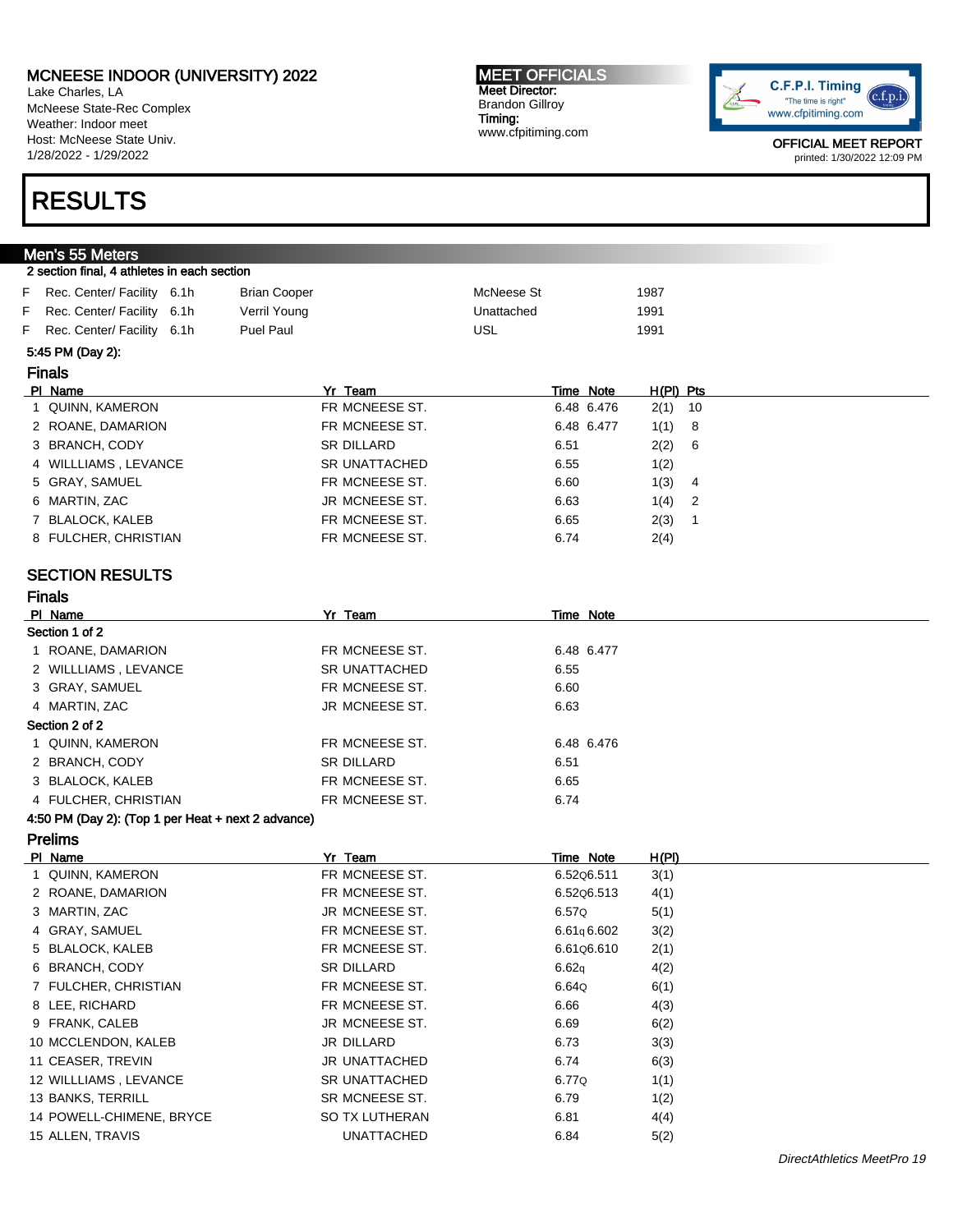Lake Charles, LA McNeese State-Rec Complex Weather: Indoor meet Host: McNeese State Univ. 1/28/2022 - 1/29/2022

# RESULTS

### Men's 55 Meters (cont'd)

4:50 PM (Day 2): (Top 1 per Heat + next 2 advance)

#### Prelims

| PI Name                  | Yr Team         | Time Note  | H(PI)          |
|--------------------------|-----------------|------------|----------------|
| 16 HEROD, DAMON          | SO SE LOUISIANA | 6.86       | 3(4)           |
| 17 POWELL, EZRAEL        | JR TX LUTHERAN  | 6.93       | 6(4)           |
| 18 DAMIANO, JOSIAH       | SO TX LUTHERAN  | 6.95       | 6(5)           |
| 19 BRACHETT, KALEB       | SO TX LUTHERAN  | 6.99       | 5(3)           |
| 20 PENNINGTON III, JAMES | SO DILLARD      | 7.02       | 2(2)           |
| 21 WILSON, WYATT         | FR TX LUTHERAN  | 7.06       | 4(5)           |
| 22 WILLIAMS, JADEN       | FR SE LOUISIANA | 7.09       | 1(3)           |
| 23 JEFFERSON, ELIJAH     | FR TX LUTHERAN  | 7.18       | 1(4)           |
| 24 ASADOURIAN, CONOR     | FR TX LUTHERAN  | 7.28 7.278 | 5(4)           |
| 25 SALAIS, J'REN         | FR TX LUTHERAN  | 7.28 7.279 | 3(5)           |
| 26 GARCIA, JASON         | FR TX LUTHERAN  | 7.33 7.323 | 3(6)           |
| 27 DAVIS, JADYN          | FR TX LUTHERAN  | 7.33 7.329 | 5(5)           |
| 28 BOUDREAUX, PATRICK    | FR MCNEESE ST.  | 7.38       | 1(5)           |
| 29 NICHOLLS, RYAN        | FR NICHOLLS ST. | 8.20       | 2(3)           |
| ZUNIGA, EZVYN            | FR TX LUTHERAN  | <b>DNS</b> |                |
| BERNAL, OSCAR            | FR TX LUTHERAN  | <b>DNS</b> | $\overline{2}$ |
| FORD, DEONTRE            | <b>DILLARD</b>  | <b>DNS</b> | 2              |
| MCCAULLEY, WILLIE        | JR DILLARD      | <b>DNS</b> | 5              |
| TURNER, MARKEL           | SO TX LUTHERAN  | <b>DNS</b> | 6              |

MEET OFFICIALS Meet Director: Brandon Gillroy Timing:

www.cfpitiming.com

#### HEAT RESULTS

Prelims

| PI Name                 | Yr Team              | Time Note  |  |
|-------------------------|----------------------|------------|--|
| Heat 1 of 6             |                      |            |  |
| WILLLIAMS, LEVANCE      | <b>SR UNATTACHED</b> | 6.77Q      |  |
| 2 BANKS, TERRILL        | SR MCNEESE ST.       | 6.79       |  |
| 3 WILLIAMS, JADEN       | FR SE LOUISIANA      | 7.09       |  |
| 4 JEFFERSON, ELIJAH     | FR TX LUTHERAN       | 7.18       |  |
| 5 BOUDREAUX, PATRICK    | FR MCNEESE ST.       | 7.38       |  |
| ZUNIGA, EZVYN           | FR TX LUTHERAN       | <b>DNS</b> |  |
| Heat 2 of 6             |                      |            |  |
| <b>BLALOCK, KALEB</b>   | FR MCNEESE ST.       | 6.61Q6.610 |  |
| 2 PENNINGTON III, JAMES | SO DILLARD           | 7.02       |  |
| 3 NICHOLLS, RYAN        | FR NICHOLLS ST.      | 8.20       |  |
| BERNAL, OSCAR           | FR TX LUTHERAN       | <b>DNS</b> |  |
| FORD, DEONTRE           | <b>DILLARD</b>       | <b>DNS</b> |  |
| Heat 3 of 6             |                      |            |  |
| 1 QUINN, KAMERON        | FR MCNEESE ST.       | 6.5206.511 |  |
| 2 GRAY, SAMUEL          | FR MCNEESE ST.       | 6.61q6.602 |  |
| 3 MCCLENDON, KALEB      | JR DILLARD           | 6.73       |  |
| 4 HEROD, DAMON          | SO SE LOUISIANA      | 6.86       |  |
| 5 SALAIS, J'REN         | FR TX LUTHERAN       | 7.28 7.279 |  |
| 6 GARCIA, JASON         | FR TX LUTHERAN       | 7.33 7.323 |  |

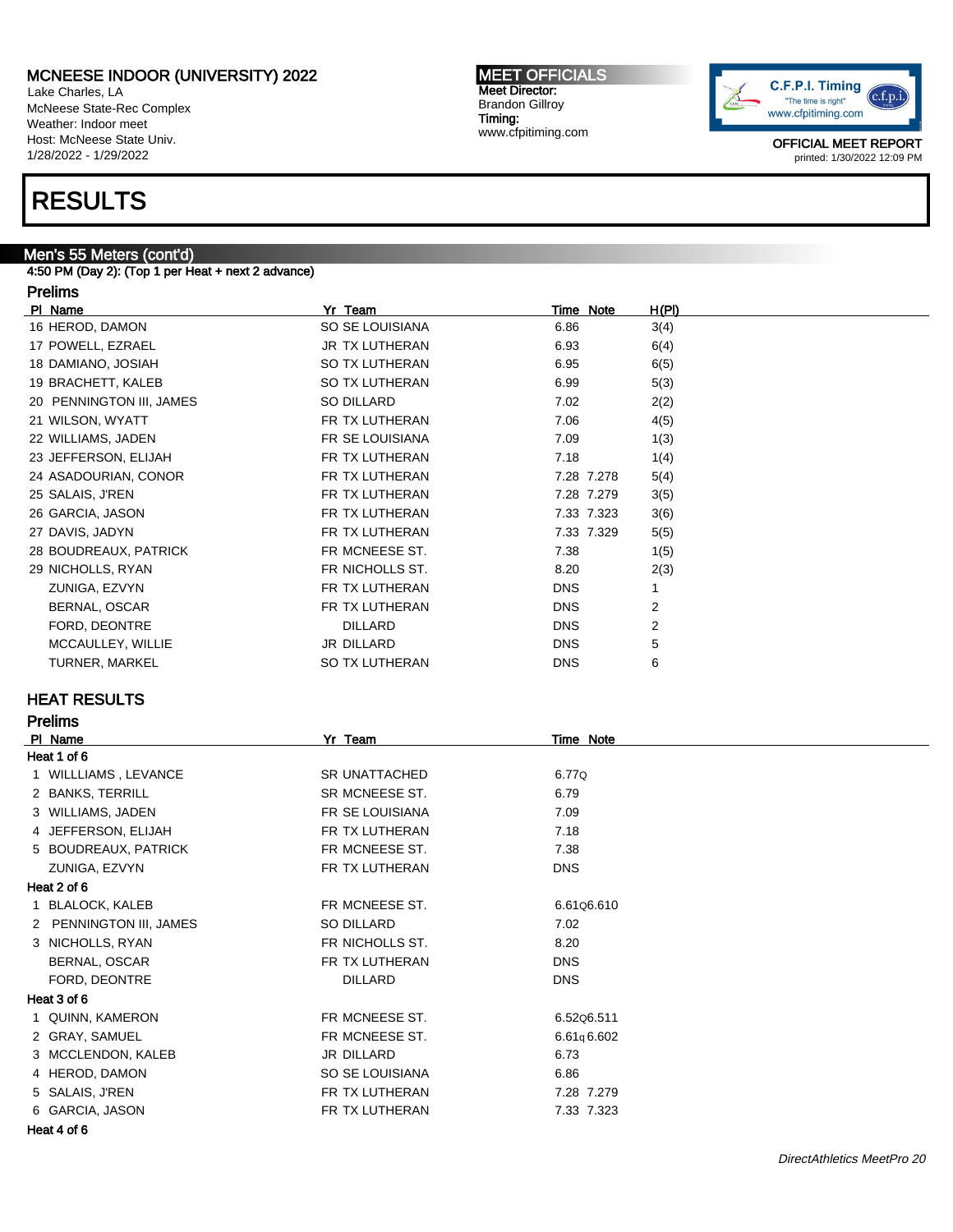Lake Charles, LA McNeese State-Rec Complex Weather: Indoor meet Host: McNeese State Univ. 1/28/2022 - 1/29/2022

# RESULTS

#### Men's 55 Meters (cont'd)

Prelims Pl Name Time Note 2014 and 2015 and 2016 and 2017 and 2016 and 2017 and 2017 and 2017 and 2017 and 2017 and 20 1 ROANE, DAMARION **FR MCNEESE ST.** 6.52Q6.513 2 BRANCH, CODY SR DILLARD 6.62q 3 LEE, RICHARD **FR MCNEESE ST.** 6.66 4 POWELL-CHIMENE, BRYCE SO TX LUTHERAN 6.81 5 WILSON. WYATT FR TX LUTHERAN T.06 Heat 5 of 6 1 MARTIN, ZAC JR MCNEESE ST. 6.57Q 2 ALLEN, TRAVIS UNATTACHED 6.84 3 BRACHETT, KALEB SO TX LUTHERAN 6.99 4 ASADOURIAN, CONOR FR TX LUTHERAN 7.28 7.278 5 DAVIS, JADYN FR TX LUTHERAN 7.33 7.329 MCCAULLEY, WILLIE JR DILLARD DNS Heat 6 of 6 1 FULCHER, CHRISTIAN FR MCNEESE ST. 6.64Q 2 FRANK, CALEB **JR MCNEESE ST.** 6.69 3 CEASER, TREVIN JR UNATTACHED 6.74 4 POWELL, EZRAEL 6.93 5 DAMIANO, JOSIAH SO TX LUTHERAN 6.95 TURNER, MARKEL SO TX LUTHERAN DNS Men's 200 Meters W World Indoor at 19.92 Trank Fredericks NAM NAM 2/18/1996 Lievin, France A American Indoor 20.10 Wallace Spearmon **Arkansas** 3/11/2005 Fayetteville, AR C Collegiate Indoor 20.02 Elijah Hall **Houston** Houston 3/10/2018 College Station, F Rec. Center/ Facility 22.11 Deandre Henderson SE LA 1/17/2014 4:55 PM (Day 2): Pl Name Yr Team Time Note H(Pl) Pts 1 ROANE, DAMARION FR MCNEESE ST. F 22.07 2(1) 10 2 GODETTE, AMARI SO NICHOLLS ST. 22.38 9(1) 8 3 FULCHER, CHRISTIAN **FR MCNEESE ST.** 23.14 8(1) 6 4 BLALOCK, KALEB FR MCNEESE ST. 23.19 9(2) 4 5 MINGO, MAKALE FR ST. THOMAS (TEX.) 23.22 7(1) 2 6 SHEAD, JOHN **FR HUSTON-TILLOTS** 23.27 1(1) 1 7 POWELL, EZRAEL JR TX LUTHERAN 23.42 10(1) 8 WILSON, WYATT FR TX LUTHERAN 23.59 6(1) 9 POWELL-CHIMENE, BRYCE SO TX LUTHERAN 23.62 8(2) 10 JEFFERSON, ELIJAH FR TX LUTHERAN 23.68 7(2) 11 FRANK, CALEB JR MCNEESE ST. 23.76 10(2) 12 WILSON, JACKIE 10(3) JR HUSTON-TILLOTS 23.88 10(3) 13 ALLEN, TRAVIS UNATTACHED 23.95 6(2) 14 GARDNER, DAVONTA FR HUSTON-TILLOTS 23.99 3(1) 15 ARMSTRONG , JOSEPH FR HUSTON-TILLOTS 24.10 3(2) 16 BRACHETT, KALEB SO TX LUTHERAN 24.24 7(3) 17 HEICHELHEIM, DALTON JR LETOURNEAU 24.41 2(2) 18 HALL, JARED SO LETOURNEAU 24.48 8(3) 19 LANDRY, ANTHONY FR NICHOLLS ST. 24.58 4(1)

MEET OFFICIALS Meet Director: Brandon Gillroy Timing: www.cfpitiming.com

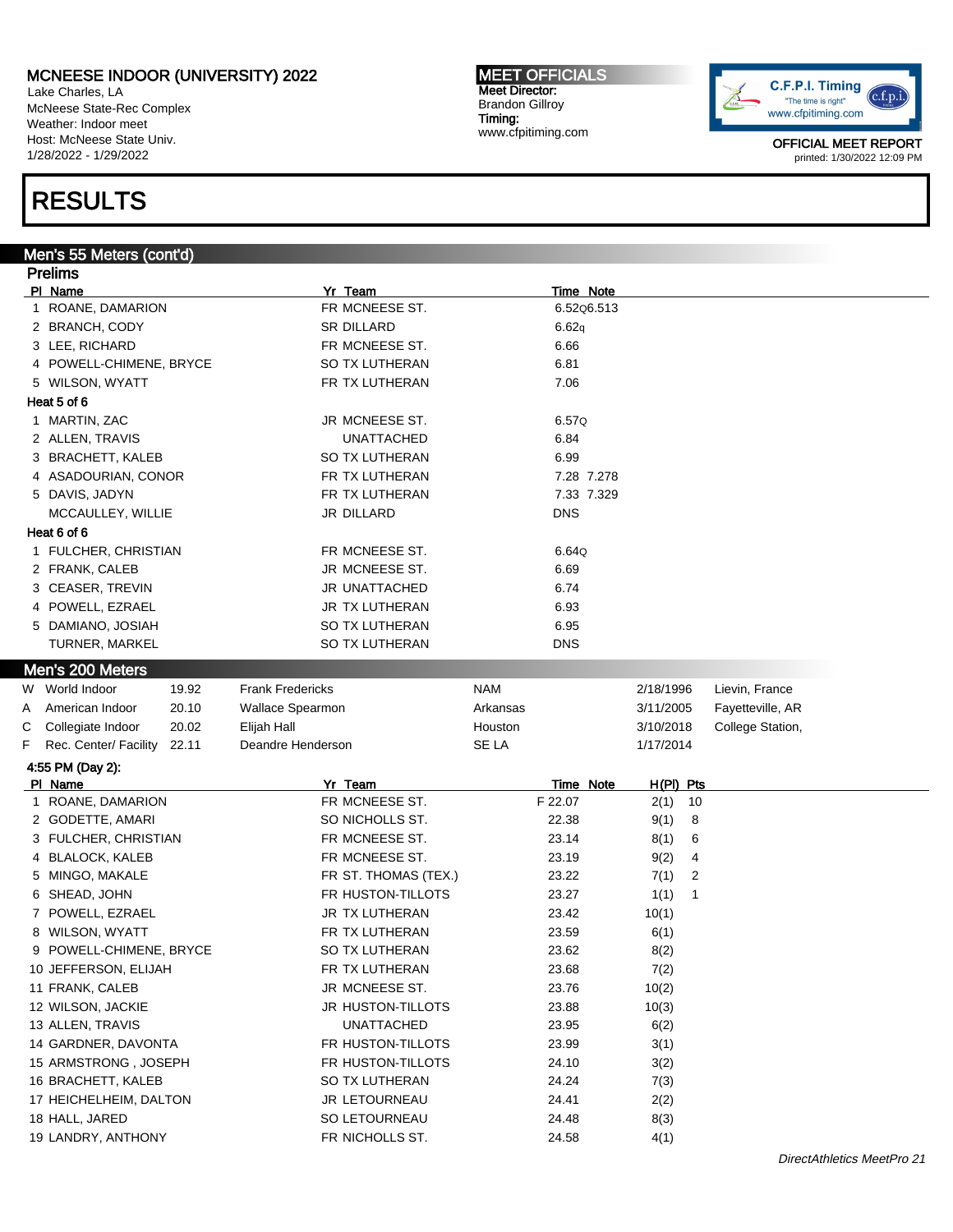Lake Charles, LA McNeese State-Rec Complex Weather: Indoor meet Host: McNeese State Univ. 1/28/2022 - 1/29/2022

# RESULTS

#### Men's 200 Meters (cont'd)

4:55 PM (Day 2): Pl Name Yr Team Time Note H(Pl) Pts 20 MCFADDEN, AARON FR LOYOLA-NO 24.60 5(1) 21 DAMIANO, JOSIAH SO TX LUTHERAN 24.61 6(3) 22 HILL, MICHAEL FR LETOURNEAU 24.63 4(2) 23 SALAIS, J'REN 1(2) 1(2) THERAN 24.93 1(2) 24 ASADOURIAN, CONOR FR TX LUTHERAN 24.98 7(4) 25 AKPEN, JOSIAH **FR ST. THOMAS (TEX.)** 25.04 5(2) 26 GARCIA, JASON **FR TX LUTHERAN** 25.27 3(3) 27 CAZARES, CARLOS **FR ST. THOMAS (TEX.)** 25.47 5(3) 28 DAVIS, JADYN FR TX LUTHERAN 25.49 6(4) 29 JOHNSON, CAMERON SO LOYOLA-NO 25.68 4(3) 30 LEE, CALEB 2(3) CALEB FR NICHOLLS ST. 26.29 2(3) 31 HAYES, ISAAC SO NICHOLLS ST. 27.12 2(4) WHITE, JACOB SO LETOURNEAU DNF 10 VEAL, TERRENCE THE ST. THOMAS (TEX.) THE ST. THOMAS (TEX.) BERNAL, OSCAR TAN DIR TX LUTHERAN DINS 4 TROSEN, ANDREW SO LETOURNEAU DNS 1 **ZUNIGA, EZVYN FR TX LUTHERAN DISCUSSION CONS** WILLLIAMS, LEVANCE SR UNATTACHED DNS 9 CROWDER , MAX SR UNATTACHED DNS 9 LORD, BRADDOCK FR LOYOLA-NO DNS 5 SECTION RESULTS PI Name **Time Note PI Name PI Name PI Name PI Name PI Name PI Name PI Name PI Name PI Name PI Name PI Name PI Name PI Name PI Name PI Name PI Name PI NAME PI NAME PI NAME PI NAME P** Section 1 of 10 1 SHEAD, JOHN 23.27 2 SALAIS, J'REN FR TX LUTHERAN 24.93 TROSEN, ANDREW SO LETOURNEAU DNS ZUNIGA, EZVYN DNS ER TX LUTHERAN DNS Section 2 of 10 1 ROANE, DAMARION FR MCNEESE ST. F 22.07 2 HEICHELHEIM, DALTON JR LETOURNEAU 24.41 3 LEE, CALEB **FR NICHOLLS ST.** 26.29 4 HAYES, ISAAC SO NICHOLLS ST. 27.12 Section 3 of 10 1 GARDNER, DAVONTA FR HUSTON-TILLOTS 23.99 2 ARMSTRONG , JOSEPH FR HUSTON-TILLOTS 24.10 3 GARCIA, JASON **FR TX LUTHERAN** 25.27

#### Section 4 of 10

1 LANDRY, ANTHONY FR NICHOLLS ST. 24.58 2 HILL, MICHAEL FR LETOURNEAU 24.63 3 JOHNSON, CAMERON SO LOYOLA-NO 25.68 BERNAL, OSCAR FR TX LUTHERAN DNS Section 5 of 10 1 MCFADDEN, AARON FR LOYOLA-NO 24.60

2 AKPEN, JOSIAH **FR ST. THOMAS (TEX.)** 25.04

MEET OFFICIALS Meet Director: Brandon Gillroy Timing: www.cfpitiming.com

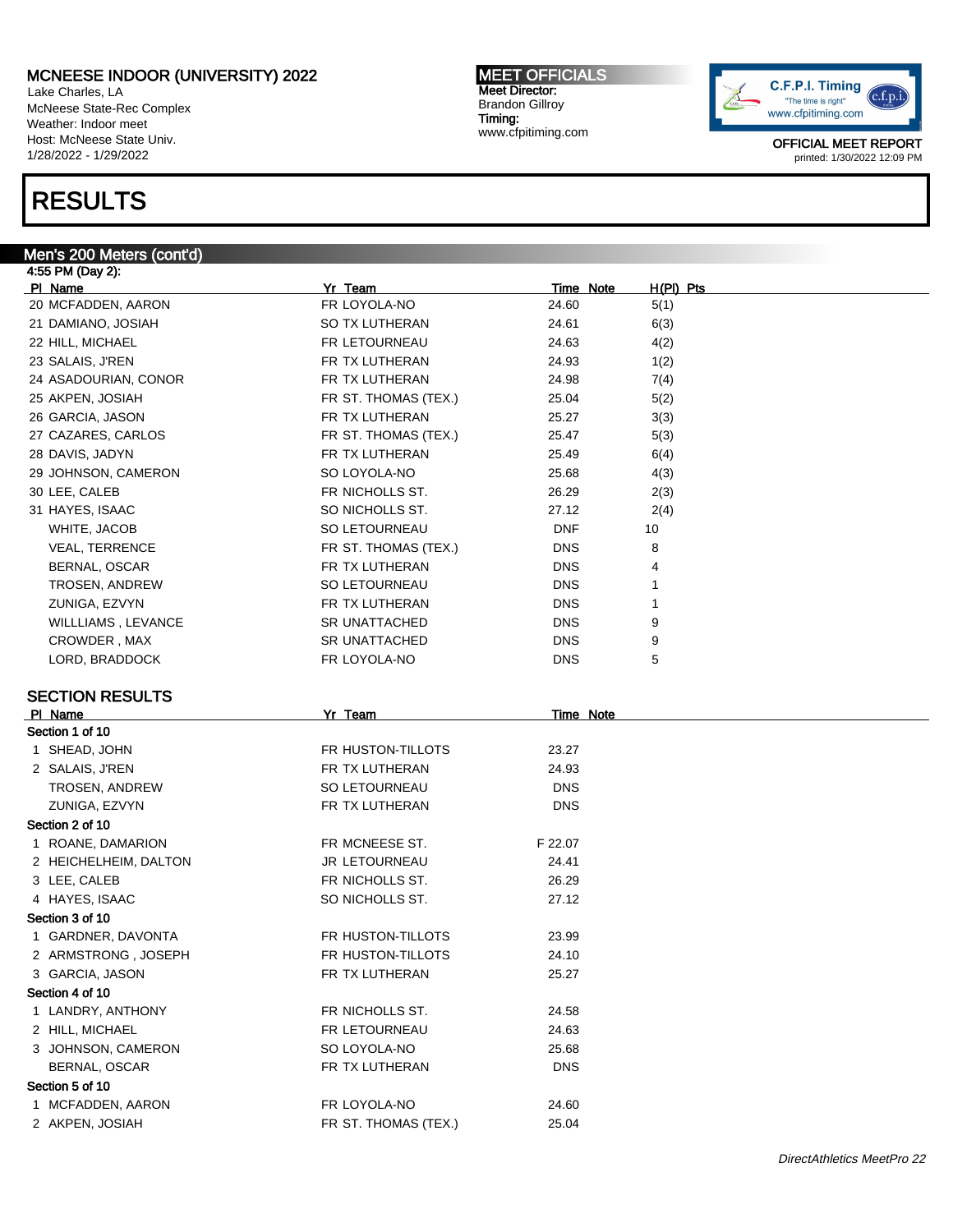Lake Charles, LA McNeese State-Rec Complex Weather: Indoor meet Host: McNeese State Univ. 1/28/2022 - 1/29/2022

# RESULTS

MEET OFFICIALS Meet Director: Brandon Gillroy Timing: www.cfpitiming.com



| Men's 200 Meters (cont'd)                    |                      |            |                               |
|----------------------------------------------|----------------------|------------|-------------------------------|
| PI Name                                      | Yr Team              | Time Note  |                               |
| 3 CAZARES, CARLOS                            | FR ST. THOMAS (TEX.) | 25.47      |                               |
| LORD, BRADDOCK                               | FR LOYOLA-NO         | <b>DNS</b> |                               |
| Section 6 of 10                              |                      |            |                               |
| 1 WILSON, WYATT                              | FR TX LUTHERAN       | 23.59      |                               |
| 2 ALLEN, TRAVIS                              | <b>UNATTACHED</b>    | 23.95      |                               |
| 3 DAMIANO, JOSIAH                            | SO TX LUTHERAN       | 24.61      |                               |
| 4 DAVIS, JADYN                               | FR TX LUTHERAN       | 25.49      |                               |
| Section 7 of 10                              |                      |            |                               |
| 1 MINGO, MAKALE                              | FR ST. THOMAS (TEX.) | 23.22      |                               |
| 2 JEFFERSON, ELIJAH                          | FR TX LUTHERAN       | 23.68      |                               |
| 3 BRACHETT, KALEB                            | SO TX LUTHERAN       | 24.24      |                               |
| 4 ASADOURIAN, CONOR                          | FR TX LUTHERAN       | 24.98      |                               |
| Section 8 of 10                              |                      |            |                               |
| 1 FULCHER, CHRISTIAN                         | FR MCNEESE ST.       | 23.14      |                               |
| 2 POWELL-CHIMENE, BRYCE                      | SO TX LUTHERAN       | 23.62      |                               |
| 3 HALL, JARED                                | SO LETOURNEAU        | 24.48      |                               |
| <b>VEAL, TERRENCE</b>                        | FR ST. THOMAS (TEX.) | <b>DNS</b> |                               |
| Section 9 of 10                              |                      |            |                               |
| 1 GODETTE, AMARI                             | SO NICHOLLS ST.      | 22.38      |                               |
| 2 BLALOCK, KALEB                             | FR MCNEESE ST.       | 23.19      |                               |
| WILLLIAMS, LEVANCE                           | <b>SR UNATTACHED</b> | <b>DNS</b> |                               |
| CROWDER, MAX                                 | <b>SR UNATTACHED</b> | <b>DNS</b> |                               |
| Section 10 of 10                             |                      |            |                               |
|                                              | JR TX LUTHERAN       | 23.42      |                               |
| 1 POWELL, EZRAEL                             |                      |            |                               |
| 2 FRANK, CALEB                               | JR MCNEESE ST.       | 23.76      |                               |
| 3 WILSON, JACKIE                             | JR HUSTON-TILLOTS    | 23.88      |                               |
| WHITE, JACOB                                 | SO LETOURNEAU        | <b>DNF</b> |                               |
| Men's 400 Meters                             |                      |            |                               |
| W World Indoor<br>44.52                      | Michael Norman       | USA/USC    | College Station,<br>3/10/2018 |
| 44.52<br>American Indoor<br>A                | Michael Norman       | <b>USC</b> | College Station,<br>3/10/2018 |
| 44.52<br>С<br>Collegiate Indoor              | Michael Norman       | <b>USC</b> | College Station,<br>3/10/2018 |
| F<br>Rec. Center/ Facility<br>48.3h          | <b>Tom Williams</b>  | Jackson St | 1990                          |
| 3:45 PM (Day 2):                             |                      |            |                               |
| PI Name                                      | Yr Team              | Time Note  | H(PI) Pts                     |
| 1 BRANCH, CODY                               | <b>SR DILLARD</b>    | 51.67      | $5(1)$ 10                     |
| 2 MCINTYRE, BRYCE                            | FR ST. THOMAS (TEX.) | 52.32      | 4(1) 8                        |
| 3 SOLOMON, NICHOLAS                          | FR LOYOLA-NO         | 52.50      | 3(1)<br>6                     |
| 4 WALLER, EDUARDO                            | FR ST. THOMAS (TEX.) | 52.66      | 4(2)<br>4                     |
| 5 TODD, BENJAMIN                             | JR DILLARD           | 52.68      | 5(2)<br>2                     |
| 6 MCCLENDON, KALEB                           | JR DILLARD           | 53.00      | 3(2)<br>$\mathbf{1}$          |
| 7 ARMSTRONG, JOSEPH                          | FR HUSTON-TILLOTS    | 53.79      | 1(1)                          |
| 8 WILKINSON-HICKSON, ERIC                    | SO DILLARD           | 54.07      | 3(3)                          |
| 9 HEICHELHEIM, DALTON                        | JR LETOURNEAU        | 54.30      | 2(1)                          |
| 10 SHEAD, JOHN                               | FR HUSTON-TILLOTS    | 54.46      | 1(2)                          |
|                                              | SO DILLARD           | 54.55      | 5(3)                          |
|                                              |                      |            |                               |
| 11 PENNINGTON III, JAMES<br>12 HILL, MICHAEL | FR LETOURNEAU        | 54.70      | 1(3)                          |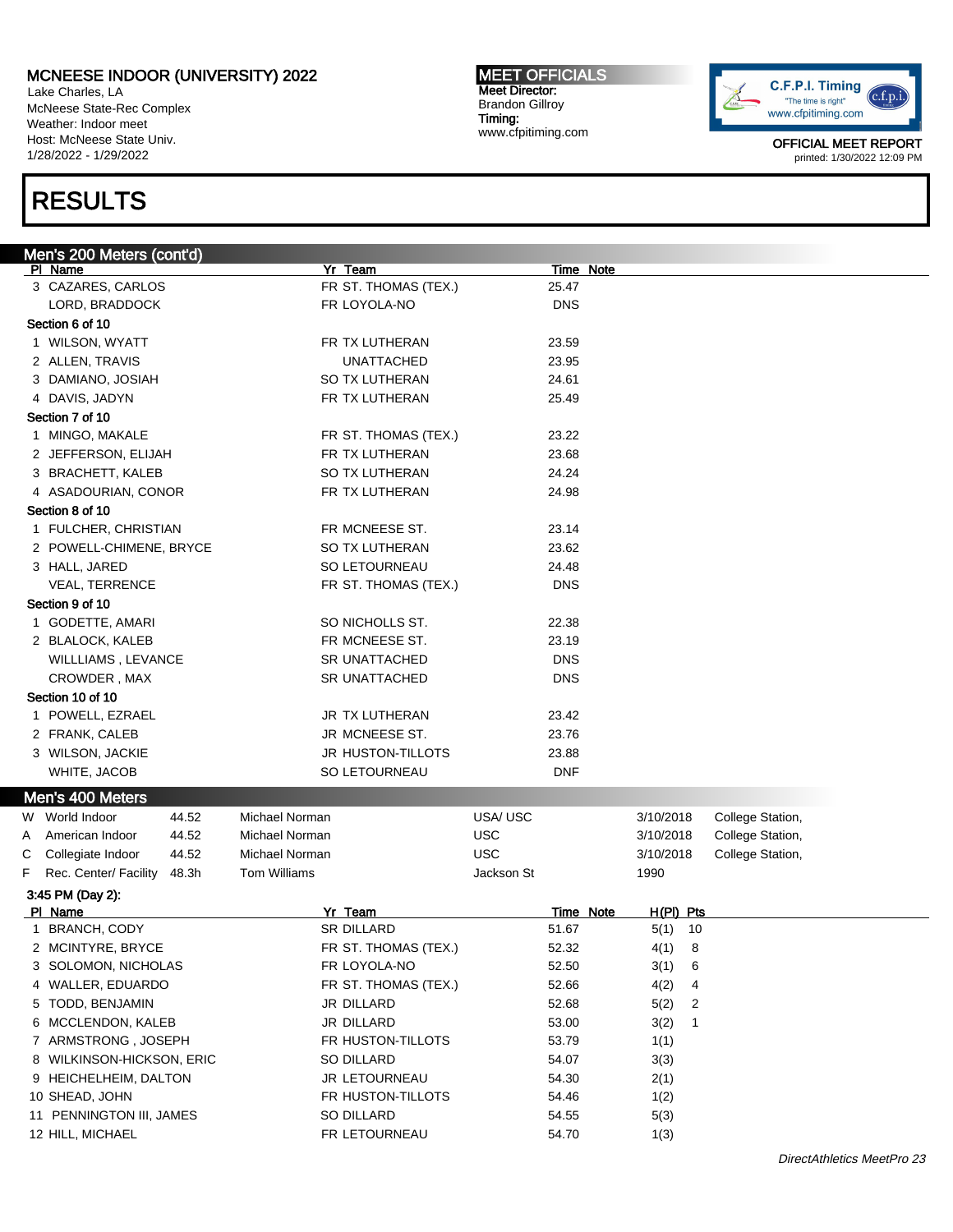Lake Charles, LA McNeese State-Rec Complex Weather: Indoor meet Host: McNeese State Univ. 1/28/2022 - 1/29/2022

# RESULTS

Men's 400 Meters (cont'd) 3:45 PM (Day 2): Pl Name Yr Team Time Note H(Pl) Pts 13 TROSEN, ANDREW SO LETOURNEAU 54.75 1(4) 14 HALL, JARED SO LETOURNEAU 54.86 4(3) 15 GARDNER, DAVONTA FR HUSTON-TILLOTS 54.91 54.91 1(5) 16 LANDRY, ANTHONY **FR NICHOLLS ST.** 55.72 2(2) 17 HICKS, MATTHEW **FR ST. THOMAS (TEX.)** 58.30 584) 18 JOHNSON, CAMERON SO LOYOLA-NO 58.53 2(3) 19 CROWDER , MAX SR UNATTACHED 59.23 4(4) 20 WILSON, JACKIE **Server State State State State State State State State State State State State State State State State State State State State State State State State State State State State State State State State Stat** MORRIS JR., JAMAAL JR DILLARD DNS 5 SECTION RESULTS PI Name **Time Note PI Name PI Name PI Name PI Name PI Name PI Name PI Name PI Name PI Name PI Name PI Name PI Name PI Name PI Name PI Name PI Name PI NAME PI NAME PI NAME PI NAME P** Section 1 of 5 1 ARMSTRONG , JOSEPH FR HUSTON-TILLOTS 53.79 2 SHEAD, JOHN **FR HUSTON-TILLOTS** 54.46 3 HILL, MICHAEL **FR LETOURNEAU** 54.70 4 TROSEN, ANDREW SO LETOURNEAU 54.75 5 GARDNER, DAVONTA FR HUSTON-TILLOTS 54.91 Section 2 of 5 1 HEICHELHEIM, DALTON **JR LETOURNEAU** 54.30 2 LANDRY, ANTHONY **FRIGHOLLS ST.** 55.72 3 JOHNSON, CAMERON SO LOYOLA-NO 58.53 4 WILSON, JACKIE **Server State State State State State State State State State State State State State State State State State State State State State State State State State State State State State State State State State** Section 3 of 5 1 SOLOMON, NICHOLAS **FR LOYOLA-NO** 52.50 2 MCCLENDON, KALEB JR DILLARD 53.00 3 WILKINSON-HICKSON, ERIC SO DILLARD 54.07 4 HICKS, MATTHEW **FR ST. THOMAS (TEX.)** 58.30 Section 4 of 5 1 MCINTYRE, BRYCE FR ST. THOMAS (TEX.) 52.32 2 WALLER, EDUARDO FR ST. THOMAS (TEX.) 52.66 3 HALL, JARED SO LETOURNEAU 54.86 4 CROWDER , MAX SR UNATTACHED 59.23 Section 5 of 5 1 BRANCH, CODY SR DILLARD 51.67 2 TODD, BENJAMIN JR DILLARD 52.68 3 PENNINGTON III, JAMES SO DILLARD 54.55 MORRIS JR., JAMAAL JR DILLARD DNS

#### Men's 600 Meters

4:45 PM (Day 2): Pl Name Yr Team Time Note H(Pl) Pts 1 JACKSON, AGERIAN JR SE LOUISIANA 1:21.31 6(1) 10 2 OMALLA, EUGENE JR SE LOUISIANA 1:22.19 6(2) 8 3 MILES, ONDRAY 64 CHE CHE CHE CHE CHE CHE FR MCNEESE ST. 1:23.07 3(1) 6 4 MORTON JR., DAMON FR SE LOUISIANA 1:26.35 5(1) 4

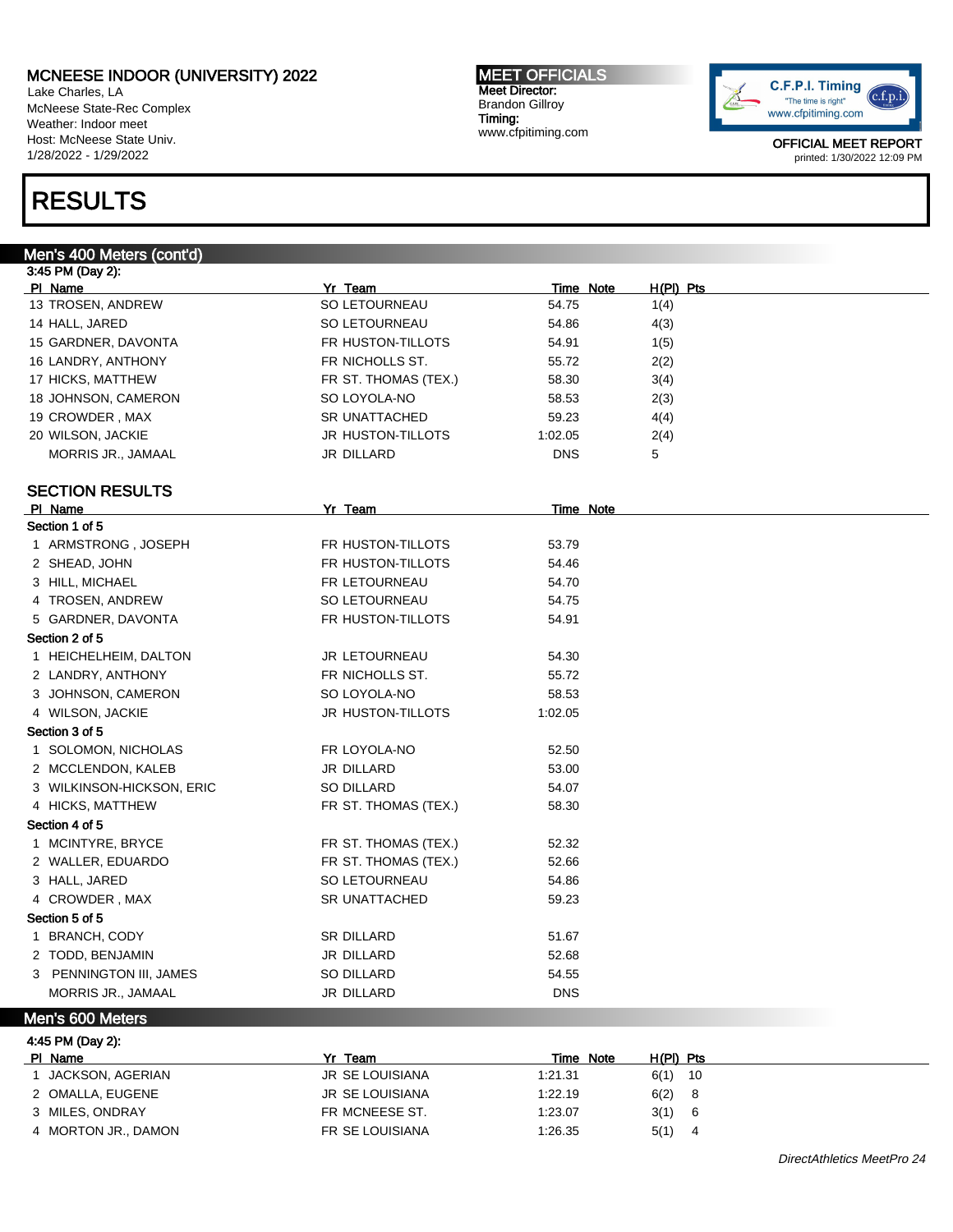Lake Charles, LA McNeese State-Rec Complex Weather: Indoor meet Host: McNeese State Univ. 1/28/2022 - 1/29/2022

# RESULTS

#### Men's 600 Meters (cont'd)

4:45 PM (Day 2): Pl Name Yr Team Time Note H(Pl) Pts 5 KRAUS, PAVEL SO MCNEESE ST. 1:26.55 5(2) 2 6 TOOKES, RODNEY JR MCNEESE ST. 1:26.67 1(1) 1 7 SNEED, VIRGIL 1(2) 3 - JR HUSTON-TILLOTS 1:26.81 1(2) 8 DENNIS, KEYLAN 1:27.48 3(2) 9 DENNIS, KEANON **FR HUSTON-TILLOTS** 1:27.92 2(1) 10 NOEL, JOSHUN 10 NOEL, JOSHUN 1:28.66 6(3) 11 SELDERS, QUINTON **FRIMIT FRIMIT FRIMIT CONTACT EXAMPLE 1:29.12** 1(3) 12 HOWARD , XAVIER SO HUSTON-TILLOTS 1:29.14 2(2) 13 HANSON, CHRISTIAN JR LOYOLA-NO 1:30.99 5(3) 14 GROOMS, DEANDRE SO NICHOLLS ST. 1:31.48 2(3) 15 DURANT, MALIK SO DILLARD 1:31.94 4(1) 16 BRISCO, WILL **16 BRISCO, WILL 1:32.11** 1:32.11 4(2) 17 O'NEAL, WESLEY SO NICHOLLS ST. 1:33.37 1(4) 18 WATERS, SAMUEL THE RETOURNEAU 1:33.75 3(3) 19 MEDINA, ALEX SO LOYOLA-NO 1:33.94 5(4) 20 FLORA, ISAAC 6 (2) THE LETOURNEAU 1:34.68 4(3) 21 BENHAM, DESMOND JR HUSTON-TILLOTS 1:35.62 4(4) 22 GETTRIDGE, WENDELL FR HUSTON-TILLOTS 1:37.96 1(5) 23 MARTINEZ, DANIEL **1:38.06 1:38.06** 3(4) FABACHER, JAKE **FR NICHOLLS ST.** DNF 2 POZO, GERSON **FR SE LOUISIANA** DNF 6 GRAY, RUSSELL GRAY CONSISTED SO LETOURNEAU A DINS 4

#### SECTION RESULTS

| PI Name               | Yr Team                  | Time Note  |
|-----------------------|--------------------------|------------|
| Section 1 of 6        |                          |            |
| 1 TOOKES, RODNEY      | JR MCNEESE ST.           | 1:26.67    |
| 2 SNEED, VIRGIL       | <b>JR HUSTON-TILLOTS</b> | 1:26.81    |
| 3 SELDERS, QUINTON    | FR HUSTON-TILLOTS        | 1:29.12    |
| 4 O'NEAL, WESLEY      | SO NICHOLLS ST.          | 1:33.37    |
| 5 GETTRIDGE, WENDELL  | FR HUSTON-TILLOTS        | 1:37.96    |
| Section 2 of 6        |                          |            |
| 1 DENNIS, KEANON      | FR HUSTON-TILLOTS        | 1:27.92    |
| 2 HOWARD, XAVIER      | SO HUSTON-TILLOTS        | 1:29.14    |
| 3 GROOMS, DEANDRE     | SO NICHOLLS ST.          | 1:31.48    |
| <b>FABACHER, JAKE</b> | FR NICHOLLS ST.          | <b>DNF</b> |
| Section 3 of 6        |                          |            |
| 1 MILES, ONDRAY       | FR MCNEESE ST.           | 1:23.07    |
| 2 DENNIS, KEYLAN      | <b>JR HUSTON-TILLOTS</b> | 1:27.48    |
| 3 WATERS, SAMUEL      | <b>FR LETOURNEAU</b>     | 1:33.75    |
| 4 MARTINEZ, DANIEL    | FR DILLARD               | 1:38.06    |
| Section 4 of 6        |                          |            |
| 1 DURANT, MALIK       | SO DILLARD               | 1:31.94    |
| 2 BRISCO, WILL        | FR ST. THOMAS (TEX.)     | 1:32.11    |
| 3 FLORA, ISAAC        | FR LETOURNEAU            | 1:34.68    |

MEET OFFICIALS Meet Director: Brandon Gillroy Timing: www.cfpitiming.com

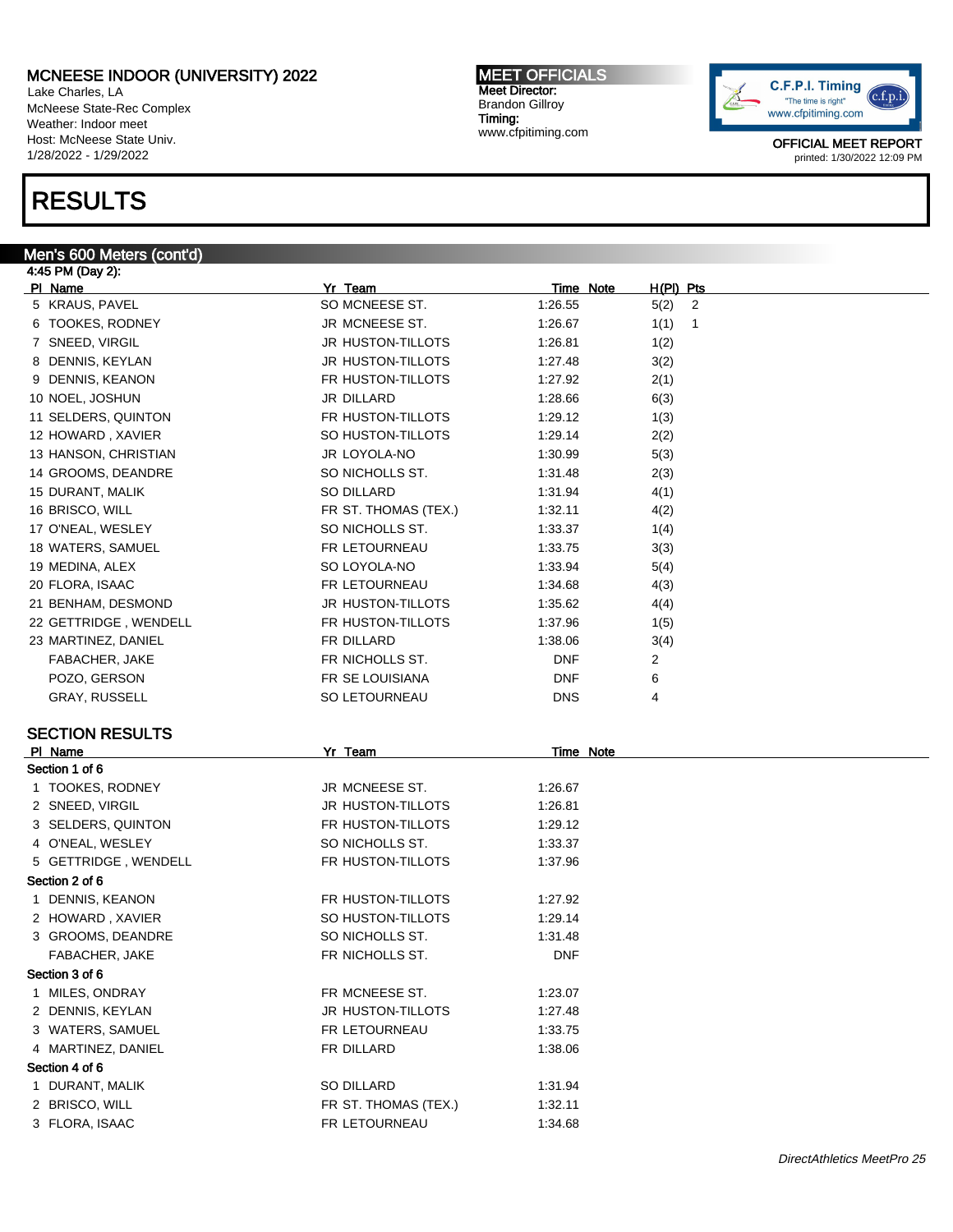Lake Charles, LA McNeese State-Rec Complex Weather: Indoor meet Host: McNeese State Univ. 1/28/2022 - 1/29/2022

# RESULTS

MEET OFFICIALS Meet Director: Brandon Gillroy Timing: www.cfpitiming.com



|                  | Men's 600 Meters (cont'd)             |         |                                         | <b>Time Note</b>    |   |            |               |
|------------------|---------------------------------------|---------|-----------------------------------------|---------------------|---|------------|---------------|
|                  | PI Name                               |         | Yr Team<br>JR HUSTON-TILLOTS            | 1:35.62             |   |            |               |
|                  | 4 BENHAM, DESMOND                     |         |                                         |                     |   |            |               |
|                  | <b>GRAY, RUSSELL</b>                  |         | SO LETOURNEAU                           | <b>DNS</b>          |   |            |               |
|                  | Section 5 of 6                        |         |                                         |                     |   |            |               |
|                  | 1 MORTON JR., DAMON                   |         | FR SE LOUISIANA                         | 1:26.35             |   |            |               |
|                  | 2 KRAUS, PAVEL                        |         | SO MCNEESE ST.                          | 1:26.55             |   |            |               |
|                  | 3 HANSON, CHRISTIAN                   |         | JR LOYOLA-NO                            | 1:30.99             |   |            |               |
|                  | 4 MEDINA, ALEX                        |         | SO LOYOLA-NO                            | 1:33.94             |   |            |               |
|                  | Section 6 of 6                        |         |                                         |                     |   |            |               |
|                  | 1 JACKSON, AGERIAN                    |         | JR SE LOUISIANA                         | 1:21.31             |   |            |               |
|                  | 2 OMALLA, EUGENE                      |         | <b>JR SE LOUISIANA</b>                  | 1:22.19             |   |            |               |
|                  | 3 NOEL, JOSHUN                        |         | JR DILLARD                              | 1:28.66             |   |            |               |
|                  | POZO, GERSON                          |         | FR SE LOUISIANA                         | <b>DNF</b>          |   |            |               |
|                  | Men's 800 Meters                      |         |                                         |                     |   |            |               |
|                  | W World Indoor                        | 1:42.67 | Wilson Kipketer                         | DEN                 |   | 3/9/1997   | Paris, France |
| A                | American Indoor                       | 1:44.21 | Donavan Brazier                         | Nike                |   | 2/8/2021   | New York, NY  |
| С                | Collegiate Indoor                     | 1:44.84 | Paul Ereng                              | Virginia            |   | 3/4/1989   | Budapest,     |
| F                | Rec. Center/ Facility                 | 1:50.89 | Harding, Matthew                        | <b>UNAT-McNeese</b> |   | 1/31/2020  |               |
| 4:22 PM (Day 2): |                                       |         |                                         |                     |   |            |               |
|                  | PI Name                               |         | Yr Team                                 | Time Note           |   | H(PI) Pts  |               |
|                  | 1 PATTERSON, JOSEPH                   |         | SO UL-LAFAYETTE                         | 1:55.40             |   | 2(1)<br>10 |               |
|                  | 2 DEPRIL-DUPRE, BAPTISTE              |         | SO UL-LAFAYETTE                         | 1:55.83             |   | 2(2)<br>8  |               |
|                  | 3 HARRIS, JIMMY                       |         | FR UL-LAFAYETTE                         | 1:57.23             |   | 2(3)<br>6  |               |
|                  | 4 SQUASSINA, FILIPPO                  |         |                                         |                     |   |            |               |
|                  |                                       |         |                                         |                     |   |            |               |
|                  |                                       |         | FR MCNEESE ST.                          | 1:57.75             |   | 2(4)<br>4  |               |
|                  | 5 CANADY, RANDY                       |         | JR NICHOLLS ST.                         | 1:58.61             |   | 2(5)<br>2  |               |
|                  | 6 KIPROTICH, NOAH                     |         | FR SE LOUISIANA                         | 2:00.01             |   | 2(6)<br>1  |               |
|                  | 7 WHISENHUNT, PRESTON                 |         | SO NICHOLLS ST.                         | 2:00.06             |   | 1(1)       |               |
|                  | 8 REESE, RASHID                       |         | SR UL-LAFAYETTE                         | 2:00.91             |   | 2(7)       |               |
|                  | 9 BRENT, SOLOMON                      |         | JR UL-LAFAYETTE                         | 2:00.95             |   | 1(2)       |               |
|                  | 10 CARPIO, JHANCARLOS                 |         | FR ST. THOMAS (TEX.)                    | 2:01.74             |   | 1(3)       |               |
|                  | 11 GAMBRELL, SPENCER                  |         | JR LETOURNEAU                           | 2:02.03             |   | 2(8)       |               |
|                  | 12 MEEK, JACOB                        |         | SO UL-LAFAYETTE                         | 2:02.15             |   | 2(9)       |               |
|                  | 13 HINOJOSA, CARLOS                   |         | FR ST. THOMAS (TEX.)                    | 2:04.24             |   | 1(4)       |               |
|                  | 14 KANIPE, MILES                      |         | SR NICHOLLS ST.                         | 2:04.41             |   | 1(5)       |               |
|                  | 15 LOMELI LLUIS, PABLO                |         | FR LETOURNEAU                           | 2:07.68             |   | 1(6)       |               |
|                  | 16 WILLIAMS, DEVONTE                  |         | JR DILLARD                              | 2:08.38             |   | 1(7)       |               |
|                  | SKINNER, MICHAEL                      |         | SO ST. THOMAS (TEX.)                    | <b>DNS</b>          | 1 |            |               |
|                  | URBINA, JAMES                         |         | FR ST. THOMAS (TEX.)                    | <b>DNS</b>          | 1 |            |               |
|                  |                                       |         |                                         |                     |   |            |               |
|                  | <b>SECTION RESULTS</b>                |         |                                         |                     |   |            |               |
|                  | PI Name                               |         | Yr Team                                 | Time Note           |   |            |               |
|                  | Section 1 of 2                        |         |                                         |                     |   |            |               |
|                  | 1 WHISENHUNT, PRESTON                 |         | SO NICHOLLS ST.                         | 2:00.06             |   |            |               |
|                  | 2 BRENT, SOLOMON                      |         | JR UL-LAFAYETTE                         | 2:00.95             |   |            |               |
|                  | 3 CARPIO, JHANCARLOS                  |         | FR ST. THOMAS (TEX.)                    | 2:01.74             |   |            |               |
|                  | 4 HINOJOSA, CARLOS<br>5 KANIPE, MILES |         | FR ST. THOMAS (TEX.)<br>SR NICHOLLS ST. | 2:04.24<br>2:04.41  |   |            |               |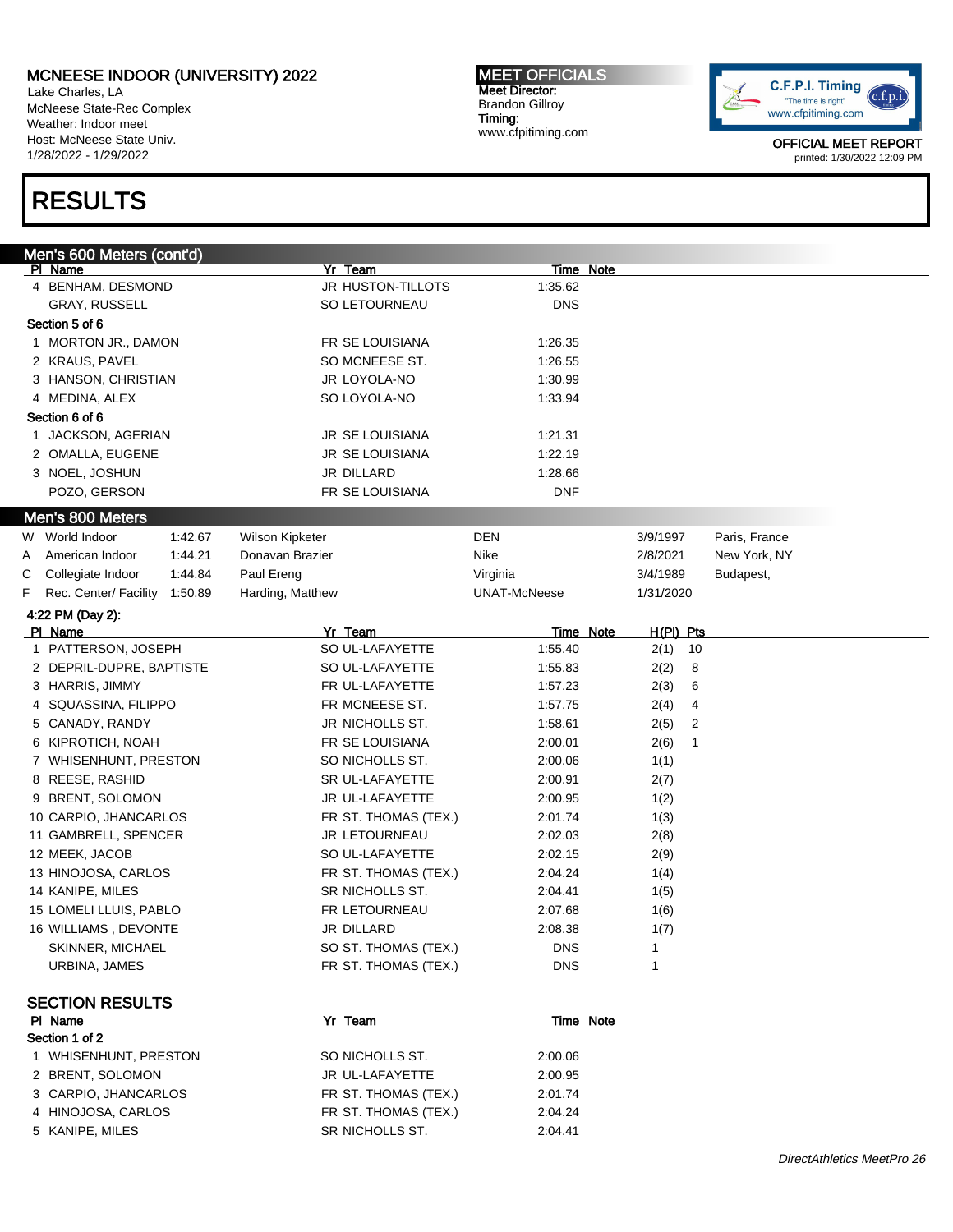Lake Charles, LA McNeese State-Rec Complex Weather: Indoor meet Host: McNeese State Univ. 1/28/2022 - 1/29/2022

# RESULTS

MEET OFFICIALS Meet Director: Brandon Gillroy Timing: www.cfpitiming.com



|   | <u>Men's 800 Meters (cont'd)</u> |         |                       |            |                     |                  |  |
|---|----------------------------------|---------|-----------------------|------------|---------------------|------------------|--|
|   | PI Name                          |         | Yr Team               | Time Note  |                     |                  |  |
|   | 6 LOMELI LLUIS, PABLO            |         | FR LETOURNEAU         | 2:07.68    |                     |                  |  |
|   | 7 WILLIAMS, DEVONTE              |         | JR DILLARD            | 2:08.38    |                     |                  |  |
|   | SKINNER, MICHAEL                 |         | SO ST. THOMAS (TEX.)  | <b>DNS</b> |                     |                  |  |
|   | URBINA, JAMES                    |         | FR ST. THOMAS (TEX.)  | <b>DNS</b> |                     |                  |  |
|   | Section 2 of 2                   |         |                       |            |                     |                  |  |
|   | 1 PATTERSON, JOSEPH              |         | SO UL-LAFAYETTE       | 1:55.40    |                     |                  |  |
|   | 2 DEPRIL-DUPRE, BAPTISTE         |         | SO UL-LAFAYETTE       | 1:55.83    |                     |                  |  |
|   | 3 HARRIS, JIMMY                  |         | FR UL-LAFAYETTE       | 1:57.23    |                     |                  |  |
|   | 4 SQUASSINA, FILIPPO             |         | FR MCNEESE ST.        | 1:57.75    |                     |                  |  |
|   | 5 CANADY, RANDY                  |         | JR NICHOLLS ST.       | 1:58.61    |                     |                  |  |
|   | 6 KIPROTICH, NOAH                |         | FR SE LOUISIANA       | 2:00.01    |                     |                  |  |
|   | 7 REESE, RASHID                  |         | SR UL-LAFAYETTE       | 2:00.91    |                     |                  |  |
|   | 8 GAMBRELL, SPENCER              |         | JR LETOURNEAU         | 2:02.03    |                     |                  |  |
|   | 9 MEEK, JACOB                    |         | SO UL-LAFAYETTE       | 2:02.15    |                     |                  |  |
|   | Men's 1 Mile Run                 |         |                       |            |                     |                  |  |
|   | W World Indoor                   | 3:48.45 | Hicham El Guerrouj    | MAR        | 2/12/1997           | Gent, BEL        |  |
| W | World Indoor                     | 3:48.45 | Yomif Kejelcha        | ETH        | 3/3/2019            | Boston, MA       |  |
| A | American Indoor                  | 3:49.89 | <b>Bernard Lagat</b>  | Nike       | 2/11/2005           | Fayetteville, AR |  |
| С | Collegiate Indoor                | 3:50.39 | Cooper Teare          | Oregon     | 2/12/2021           | Fayetteville, AR |  |
| F | Rec. Center/ Facility            | 4:06.19 | Alex Bruce-Littlewood | McNeese St | 2011                |                  |  |
|   | 3:10 PM (Day 2):                 |         |                       |            |                     |                  |  |
|   | PI Name                          |         | Yr Team               | Time Note  | H(PI) Pts           |                  |  |
|   | 1 DEPRIL-DUPRE, BAPTISTE         |         | SO UL-LAFAYETTE       | 4:21.86    | 2(1)<br>10          |                  |  |
|   | 2 BOUDREAUX, LOUDEN              |         | FR UL-LAFAYETTE       | 4:21.93    | 2(2)<br>8           |                  |  |
|   | 3 CHIASSON, PEYTON               |         | FR UL-LAFAYETTE       | 4:23.50    | 2(3)<br>6           |                  |  |
|   | 4 KEMPER, JULIUS                 |         | FR SE LOUISIANA       | 4:25.51    | 2(4)<br>4           |                  |  |
|   | 5 SHELBY, REECE                  |         | FR UL-LAFAYETTE       | 4:28.32    | 2(5)<br>2           |                  |  |
|   | 6 KAPLAN, SETH                   |         | SO LETOURNEAU         | 4:31.90    | 2(6)<br>$\mathbf 1$ |                  |  |
|   | 7 CARTER, NICHOLAS               |         | FR LETOURNEAU         | 4:33.84    | 2(7)                |                  |  |
|   | 8 HANSON, CHRISTIAN              |         | JR LOYOLA-NO          | 4:34.01    | 2(8)                |                  |  |
|   | 9 UNGER, JUSTIN                  |         | SO UL-LAFAYETTE       | 4:38.50    | 2(9)                |                  |  |
|   | 10 MARCINKUS, JACOB              |         | FR UL-LAFAYETTE       | 4:39.31    | 2(10)               |                  |  |
|   | 11 MEDINA, ALEX                  |         | SO LOYOLA-NO          | 4:39.50    | 1(1)                |                  |  |
|   | 12 LOMELI LLUIS, PABLO           |         | FR LETOURNEAU         | 4:39.54    | 1(2)                |                  |  |
|   | 13 WOLF, LUCAS                   |         | FR ST. THOMAS (TEX.)  | 4:42.43    | 1(3)                |                  |  |
|   | 14 STEWART, CHAPIN               |         | FR UL-LAFAYETTE       | 4:42.90    | 1(4)                |                  |  |
|   | 15 SCALISI, BRADEN               |         | SO UL-LAFAYETTE       | 4:44.01    | 2(11)               |                  |  |
|   | 16 BOYD, JAXON                   |         | FR ST. THOMAS (TEX.)  | 4:44.76    | 2(12)               |                  |  |
|   | 17 WORLEY, DUSTIN                |         | SR NICHOLLS ST.       | 4:47.63    | 1(5)                |                  |  |
|   | 18 GREEN, KOBY                   |         | JR TX LUTHERAN        | 4:51.84    | 1(6)                |                  |  |
|   | 19 FOREMAN, PAYTON               |         | FR MCNEESE ST.        | 4:54.57    | 1(7)                |                  |  |
|   | 20 BLANCHARD, THARON             |         | SO NICHOLLS ST.       | 5:03.61    | 1(8)                |                  |  |
|   | WAGER, DUSTIN                    |         | SO NICHOLLS ST.       | <b>DNF</b> | 1                   |                  |  |
|   | MATAN, IMAN                      |         | JR HUSTON-TILLOTS     | <b>DNS</b> | 1                   |                  |  |
|   | MCGUIRE, HUDSON                  |         | FR LETOURNEAU         | <b>DNS</b> | 1                   |                  |  |
|   | KIPROTICH, NOAH                  |         | FR SE LOUISIANA       | <b>DNS</b> | 1                   |                  |  |
|   |                                  |         |                       |            |                     |                  |  |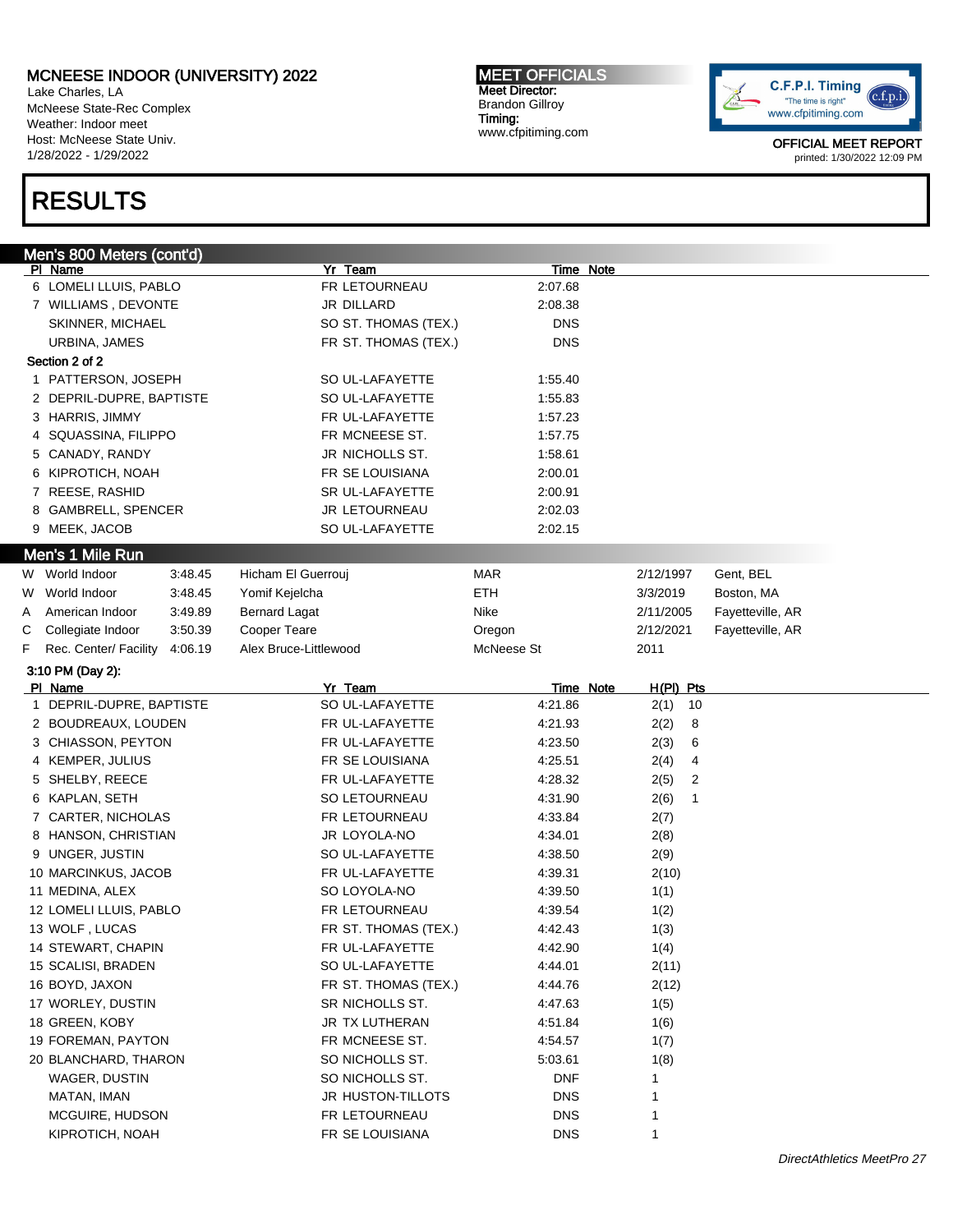Lake Charles, LA McNeese State-Rec Complex Weather: Indoor meet Host: McNeese State Univ. 1/28/2022 - 1/29/2022

# RESULTS

#### MEET OFFICIALS Meet Director: Brandon Gillroy Timing: www.cfpitiming.com



| Men's 1 Mile Run (cont'd)             |                      |             |             |                  |
|---------------------------------------|----------------------|-------------|-------------|------------------|
| <b>SECTION RESULTS</b>                |                      |             |             |                  |
| PI Name                               | Yr Team              | Time Note   |             |                  |
| Section 1 of 2                        |                      |             |             |                  |
| 1 MEDINA, ALEX                        | SO LOYOLA-NO         | 4:39.50     |             |                  |
| 2 LOMELI LLUIS, PABLO                 | FR LETOURNEAU        | 4:39.54     |             |                  |
| 3 WOLF, LUCAS                         | FR ST. THOMAS (TEX.) | 4:42.43     |             |                  |
| 4 STEWART, CHAPIN                     | FR UL-LAFAYETTE      | 4:42.90     |             |                  |
| 5 WORLEY, DUSTIN                      | SR NICHOLLS ST.      | 4:47.63     |             |                  |
| 6 GREEN, KOBY                         | JR TX LUTHERAN       | 4:51.84     |             |                  |
| 7 FOREMAN, PAYTON                     | FR MCNEESE ST.       | 4:54.57     |             |                  |
| 8 BLANCHARD, THARON                   | SO NICHOLLS ST.      | 5:03.61     |             |                  |
| WAGER, DUSTIN                         | SO NICHOLLS ST.      | <b>DNF</b>  |             |                  |
| MATAN, IMAN                           | JR HUSTON-TILLOTS    | <b>DNS</b>  |             |                  |
| MCGUIRE, HUDSON                       | FR LETOURNEAU        | <b>DNS</b>  |             |                  |
| KIPROTICH, NOAH                       | FR SE LOUISIANA      | <b>DNS</b>  |             |                  |
| Section 2 of 2                        |                      |             |             |                  |
| 1 DEPRIL-DUPRE, BAPTISTE              | SO UL-LAFAYETTE      | 4:21.86     |             |                  |
| 2 BOUDREAUX, LOUDEN                   | FR UL-LAFAYETTE      | 4:21.93     |             |                  |
| 3 CHIASSON, PEYTON                    | FR UL-LAFAYETTE      | 4:23.50     |             |                  |
| 4 KEMPER, JULIUS                      | FR SE LOUISIANA      | 4:25.51     |             |                  |
| 5 SHELBY, REECE                       | FR UL-LAFAYETTE      | 4:28.32     |             |                  |
| 6 KAPLAN, SETH                        | SO LETOURNEAU        | 4:31.90     |             |                  |
| 7 CARTER, NICHOLAS                    | FR LETOURNEAU        | 4:33.84     |             |                  |
| 8 HANSON, CHRISTIAN                   | JR LOYOLA-NO         | 4:34.01     |             |                  |
| 9 UNGER, JUSTIN                       | SO UL-LAFAYETTE      | 4:38.50     |             |                  |
| 10 MARCINKUS, JACOB                   | FR UL-LAFAYETTE      | 4:39.31     |             |                  |
| 11 SCALISI, BRADEN                    | SO UL-LAFAYETTE      | 4:44.01     |             |                  |
| 12 BOYD, JAXON                        | FR ST. THOMAS (TEX.) | 4:44.76     |             |                  |
| Men's 3000 Meters                     |                      |             |             |                  |
| W World Indoor<br>7:24.90             | Daniel Komen         | <b>KEN</b>  | 2/6/1998    | Budapest,        |
| American Indoor<br>7:32.43<br>A       | <b>Bernard Lagat</b> | Nike        | 2/17/2007   | Birmingham, ENG  |
| Collegiate Indoor<br>7:38.59<br>С     | Allistair Cragg      | Arkansas    | 2/14/2004   | Fayetteville, AR |
| F<br>Rec. Center/ Facility<br>8:10.9h | Roger Solar          | <b>UTSA</b> | 1985        |                  |
| 6:17 PM (Day 2):                      |                      |             |             |                  |
| PI Name                               | Yr Team              | Time Note   | $H(PI)$ Pts |                  |
| 1 CROFT, JOEY                         | JR MCNEESE ST.       | 8:22.84     | 1(1)<br>10  |                  |
| 2 NIGHTINGALE, LORIEN                 | <b>SR LETOURNEAU</b> | 8:27.00     | 1(2)<br>8   |                  |
| MAKUVIRE, BRADLEY<br>3                | SO SE LOUISIANA      | 8:27.59     | 1(3)<br>6   |                  |
| GILLIAM, AARON<br>4                   | JR MCNEESE ST.       | 8:28.97     | 1(4)<br>4   |                  |
| KEMBOI, EVANS<br>5                    | FR MCNEESE ST.       | 8:30.20     | 2<br>1(5)   |                  |
| EL-FADL, OMER<br>6                    | FR MCNEESE ST.       | 8:34.42     | 1<br>1(6)   |                  |
| HYLAND, JAMES<br>7                    | FR MCNEESE ST.       | 8:35.86     | 1(7)        |                  |
| SMITH, AARON<br>8                     | FR MCNEESE ST.       | 8:42.44     | 1(8)        |                  |
| BOUDREAUX, LOUDEN<br>9                | FR UL-LAFAYETTE      | 8:52.18     | 1(9)        |                  |
| 10 KIPKOGEI, JACOB                    | SO MCNEESE ST.       | 8:54.79     | 1(10)       |                  |
| 11 KIPLAGAT, HENRY                    | JR MCNEESE ST.       | 8:56.43     | 1(11)       |                  |
| 12 LORIPOSIA, ELIAS                   | SO MCNEESE ST.       | 8:56.79     | 1(12)       |                  |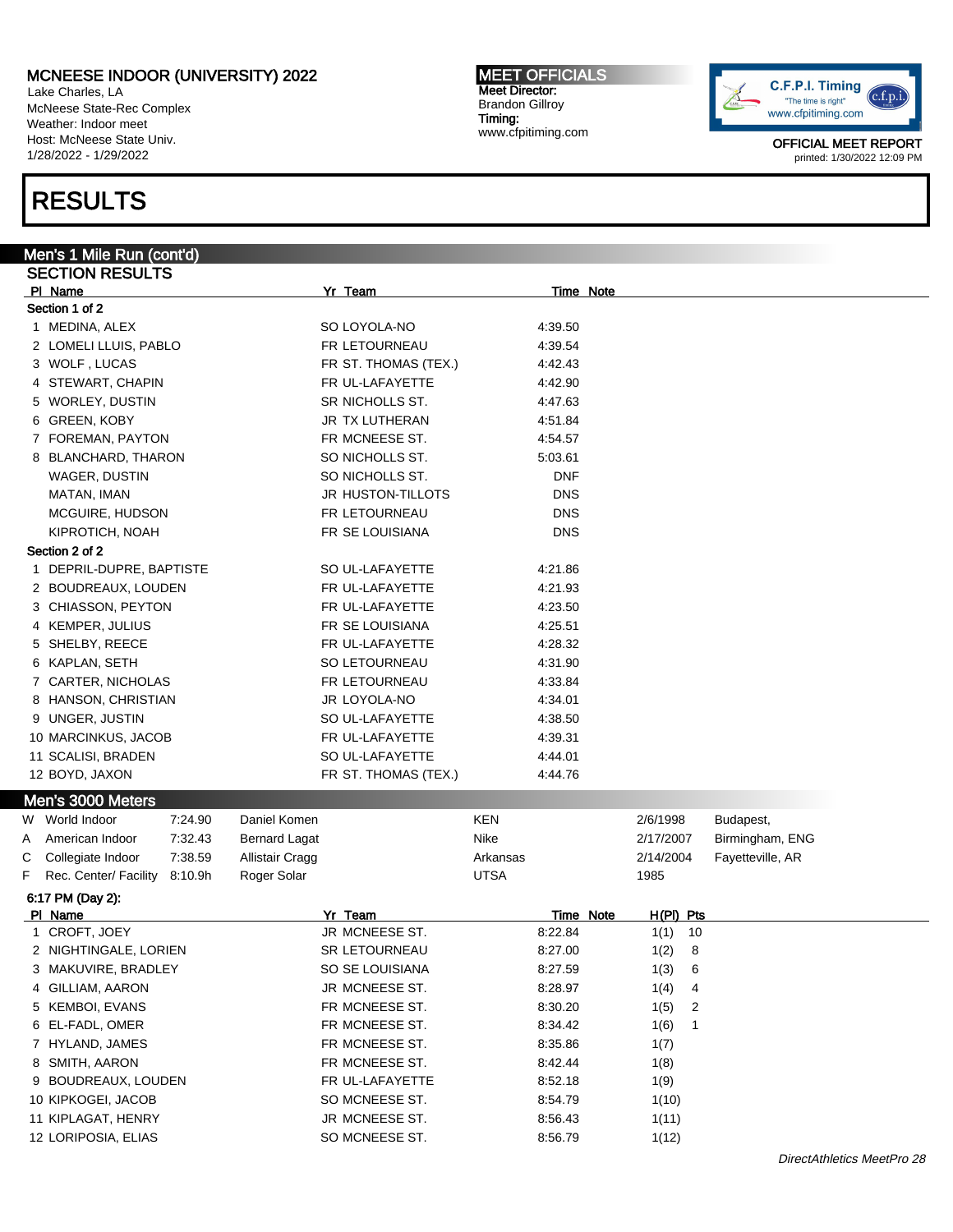Lake Charles, LA McNeese State-Rec Complex Weather: Indoor meet Host: McNeese State Univ. 1/28/2022 - 1/29/2022

# RESULTS

#### Men's 3000 Meters (cont'd)

MEET OFFICIALS Meet Director: Brandon Gillroy Timing: www.cfpitiming.com



| 6:17 PM (Day 2):           |                      |            |             |  |
|----------------------------|----------------------|------------|-------------|--|
| <b>PI Name</b>             | Yr Team              | Time Note  | $H(PI)$ Pts |  |
| 13 O'BOYLE, DAMIAN         | UNAUNAT-ULL          | 9:06.49    | 1(13)       |  |
| 14 KIMUTAI, GILBERT        | FR MCNEESE ST.       | 9:06.59    | 1(14)       |  |
| 15 GAMBRELL, SPENCER       | <b>JR LETOURNEAU</b> | 9:10.22    | 2(1)        |  |
| 16 CARPIO, JHANCARLOS      | FR ST. THOMAS (TEX.) | 9:15.44    | 2(2)        |  |
| 17 SHELBY, REECE           | FR UL-LAFAYETTE      | 9:16.84    | 1(15)       |  |
| 18 MARCINKUS, JACOB        | FR UL-LAFAYETTE      | 9:18.56    | 2(3)        |  |
| 19 UNGER, JUSTIN           | SO UL-LAFAYETTE      | 9:22.18    | 2(4)        |  |
| 20 CHIASSON, PEYTON        | FR UL-LAFAYETTE      | 9:26.75    | 1(16)       |  |
| 21 SCALISI, BRADEN         | SO UL-LAFAYETTE      | 9:27.35    | 2(5)        |  |
| 22 STEWART, CHAPIN         | FR UL-LAFAYETTE      | 9:44.88    | 2(6)        |  |
| 23 NELSON-BRODERICK, PETER | SO LOYOLA-NO         | 10:31.36   | 2(7)        |  |
| KEMPER, JULIUS             | FR SE LOUISIANA      | <b>DNS</b> | 2           |  |
|                            |                      |            |             |  |
| <b>SECTION RESULTS</b>     |                      |            |             |  |
| PI Name                    | Yr Team              | Time Note  |             |  |
| Section 1 of 2             |                      |            |             |  |
| 1 CROFT, JOEY              | JR MCNEESE ST.       | 8:22.84    |             |  |
| 2 NIGHTINGALE, LORIEN      | <b>SR LETOURNEAU</b> | 8:27.00    |             |  |
| 3 MAKUVIRE, BRADLEY        | SO SE LOUISIANA      | 8:27.59    |             |  |
| 4 GILLIAM, AARON           | JR MCNEESE ST.       | 8:28.97    |             |  |
| 5 KEMBOI, EVANS            | FR MCNEESE ST.       | 8:30.20    |             |  |
| 6 EL-FADL, OMER            | FR MCNEESE ST.       | 8:34.42    |             |  |
| 7 HYLAND, JAMES            | FR MCNEESE ST.       | 8:35.86    |             |  |
| 8 SMITH, AARON             | FR MCNEESE ST.       | 8:42.44    |             |  |
| 9 BOUDREAUX, LOUDEN        | FR UL-LAFAYETTE      | 8:52.18    |             |  |
| 10 KIPKOGEI, JACOB         | SO MCNEESE ST.       | 8:54.79    |             |  |
| 11 KIPLAGAT, HENRY         | JR MCNEESE ST.       | 8:56.43    |             |  |
| 12 LORIPOSIA, ELIAS        | SO MCNEESE ST.       | 8:56.79    |             |  |
| 13 O'BOYLE, DAMIAN         | UNAUNAT-ULL          | 9:06.49    |             |  |
| 14 KIMUTAI, GILBERT        | FR MCNEESE ST.       | 9:06.59    |             |  |
| 15 SHELBY, REECE           | FR UL-LAFAYETTE      | 9:16.84    |             |  |
| 16 CHIASSON, PEYTON        | FR UL-LAFAYETTE      | 9:26.75    |             |  |
| Section 2 of 2             |                      |            |             |  |
| 1 GAMBRELL, SPENCER        | <b>JR LETOURNEAU</b> | 9:10.22    |             |  |
| 2 CARPIO, JHANCARLOS       | FR ST. THOMAS (TEX.) | 9:15.44    |             |  |
| 3 MARCINKUS, JACOB         | FR UL-LAFAYETTE      | 9:18.56    |             |  |
| 4 UNGER, JUSTIN            | SO UL-LAFAYETTE      | 9:22.18    |             |  |
| 5 SCALISI, BRADEN          | SO UL-LAFAYETTE      | 9:27.35    |             |  |
| 6 STEWART, CHAPIN          | FR UL-LAFAYETTE      | 9:44.88    |             |  |
| 7 NELSON-BRODERICK, PETER  | SO LOYOLA-NO         | 10:31.36   |             |  |
| KEMPER, JULIUS             | FR SE LOUISIANA      | <b>DNS</b> |             |  |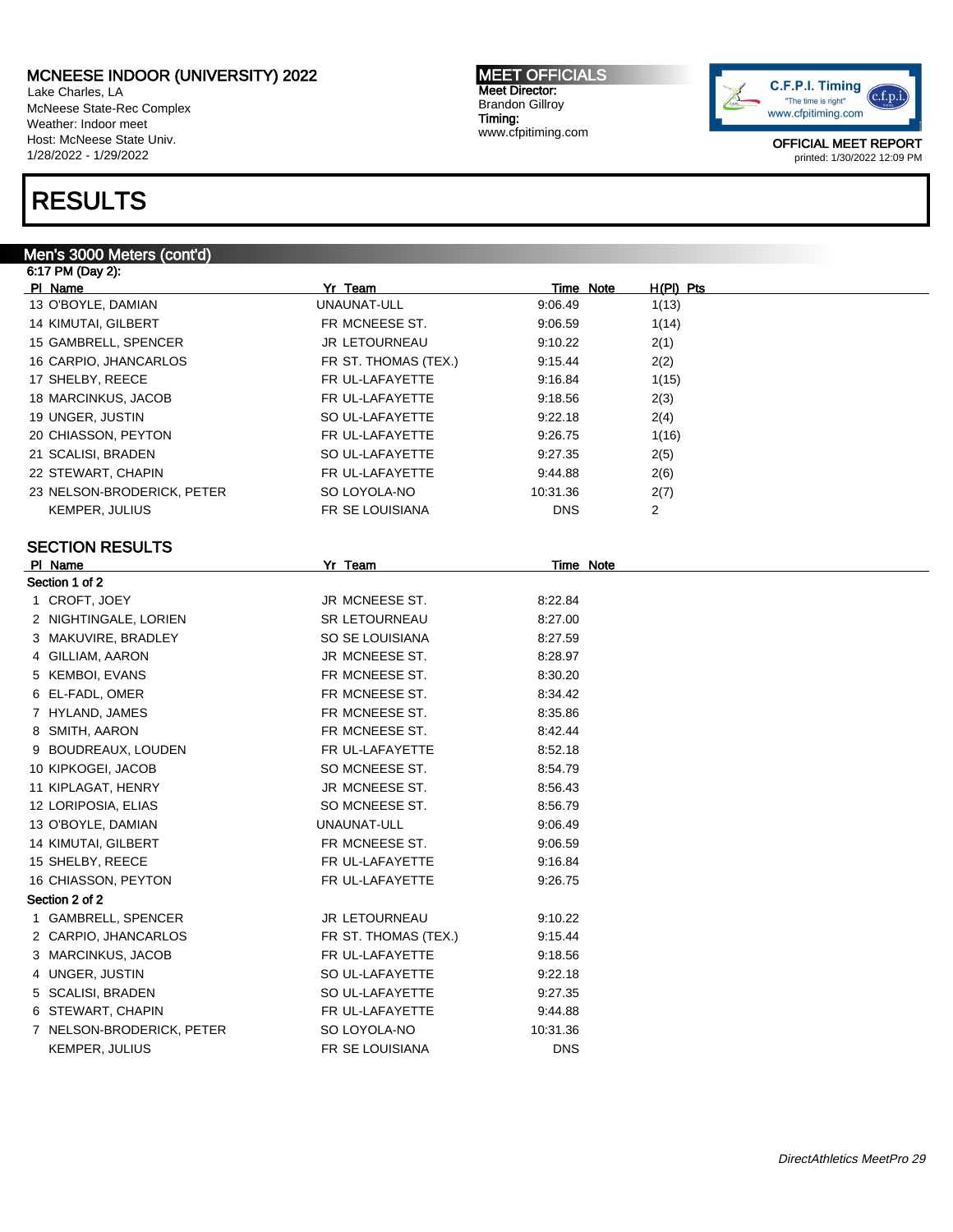Lake Charles, LA McNeese State-Rec Complex Weather: Indoor meet Host: McNeese State Univ. 1/28/2022 - 1/29/2022

#### MEET OFFICIALS Meet Director: Brandon Gillroy Timing: www.cfpitiming.com



OFFICIAL MEET REPORT printed: 1/30/2022 12:09 PM

# RESULTS

## Men's 55m Hurdles

#### straight final, 4 athletes in each section

| H(PI) Pts<br>PI Name<br>Yr Team<br>Time Note<br>1 PALMER, COLE<br>FR SE LOUISIANA<br>8.04<br>2(1)<br>10<br>2 YATES, JORDAN<br>SO DILLARD<br>8.47<br>2(2)<br>8<br>FR LOYOLA-NO<br>3 LORD, BRADDOCK<br>8.53<br>2(3)<br>6<br>4 MURPHY, JOSIAH<br>FR LETOURNEAU<br>9.24<br>1(1)<br>4<br>5 WILKINSON-HICKSON, ERIC<br>SO DILLARD<br>9.81 9.806<br>1(2)<br>2<br>6 SELDERS, QUINTON<br>FR HUSTON-TILLOTS<br>9.81 9.808<br>1(3)<br>1<br><b>JR DILLARD</b><br>7 LAFEUILLE, HILDEVERT<br>11.09<br>1(4)<br>FR LOYOLA-NO<br><b>DNS</b><br>2<br>MCFADDEN, AARON<br><b>SECTION RESULTS</b><br>PI Name<br>Yr Team<br>Time Note<br>Section 1 of 2<br>1 MURPHY, JOSIAH<br>9.24<br>FR LETOURNEAU<br>SO DILLARD<br>9.81 9.806<br>2 WILKINSON-HICKSON, ERIC<br>3 SELDERS, QUINTON<br>FR HUSTON-TILLOTS<br>9.81 9.808<br>4 LAFEUILLE, HILDEVERT<br>JR DILLARD<br>11.09<br>Section 2 of 2<br>1 PALMER, COLE<br>FR SE LOUISIANA<br>8.04<br>2 YATES, JORDAN<br><b>SO DILLARD</b><br>8.47<br>3 LORD, BRADDOCK<br>FR LOYOLA-NO<br>8.53<br>MCFADDEN, AARON<br>FR LOYOLA-NO<br><b>DNS</b><br>Men's 4 x 400m Relay<br>W World Indoor<br>Izu, Grant, Dixon, Kerley<br>Texas A&M<br>College Station,<br>3:01.39<br>3/10/2018<br>Izu, Grant, Dixon, Kerley<br>Texas A&M<br>College Station,<br>American Indoor<br>3:01.39<br>3/10/2018<br>A<br><b>USC</b><br>Shinnick, Benjamin, Morgan, Norman<br>С<br>Collegiate Indoor<br>3:00.77<br>3/10/2018<br>College Station,<br><b>USL</b><br><b>USL</b><br>Rec. Center/ Facility<br>F<br>3:15.3h<br>1991<br>6:50 PM (Day 2):<br>Time Note<br>H(PI) Pts<br>PI Team<br>1 MCNEESE ST. (A)<br>3:20.29<br>$4(1)$ 10<br>4(2)<br>2 SE LOUISIANA (A)<br>3:20.71<br>8<br>3 MCNEESE ST. (B)<br>3:27.98<br>2(1)<br>4 HUSTON-TILLOTSON (A)<br>3:31.35<br>4(3)<br>6 |
|------------------------------------------------------------------------------------------------------------------------------------------------------------------------------------------------------------------------------------------------------------------------------------------------------------------------------------------------------------------------------------------------------------------------------------------------------------------------------------------------------------------------------------------------------------------------------------------------------------------------------------------------------------------------------------------------------------------------------------------------------------------------------------------------------------------------------------------------------------------------------------------------------------------------------------------------------------------------------------------------------------------------------------------------------------------------------------------------------------------------------------------------------------------------------------------------------------------------------------------------------------------------------------------------------------------------------------------------------------------------------------------------------------------------------------------------------------------------------------------------------------------------------------------------------------------------------------------------------------------------------------------------------------------------------------------------------------------------------------------------------------------|
|                                                                                                                                                                                                                                                                                                                                                                                                                                                                                                                                                                                                                                                                                                                                                                                                                                                                                                                                                                                                                                                                                                                                                                                                                                                                                                                                                                                                                                                                                                                                                                                                                                                                                                                                                                  |
|                                                                                                                                                                                                                                                                                                                                                                                                                                                                                                                                                                                                                                                                                                                                                                                                                                                                                                                                                                                                                                                                                                                                                                                                                                                                                                                                                                                                                                                                                                                                                                                                                                                                                                                                                                  |
|                                                                                                                                                                                                                                                                                                                                                                                                                                                                                                                                                                                                                                                                                                                                                                                                                                                                                                                                                                                                                                                                                                                                                                                                                                                                                                                                                                                                                                                                                                                                                                                                                                                                                                                                                                  |
|                                                                                                                                                                                                                                                                                                                                                                                                                                                                                                                                                                                                                                                                                                                                                                                                                                                                                                                                                                                                                                                                                                                                                                                                                                                                                                                                                                                                                                                                                                                                                                                                                                                                                                                                                                  |
|                                                                                                                                                                                                                                                                                                                                                                                                                                                                                                                                                                                                                                                                                                                                                                                                                                                                                                                                                                                                                                                                                                                                                                                                                                                                                                                                                                                                                                                                                                                                                                                                                                                                                                                                                                  |
|                                                                                                                                                                                                                                                                                                                                                                                                                                                                                                                                                                                                                                                                                                                                                                                                                                                                                                                                                                                                                                                                                                                                                                                                                                                                                                                                                                                                                                                                                                                                                                                                                                                                                                                                                                  |
|                                                                                                                                                                                                                                                                                                                                                                                                                                                                                                                                                                                                                                                                                                                                                                                                                                                                                                                                                                                                                                                                                                                                                                                                                                                                                                                                                                                                                                                                                                                                                                                                                                                                                                                                                                  |
|                                                                                                                                                                                                                                                                                                                                                                                                                                                                                                                                                                                                                                                                                                                                                                                                                                                                                                                                                                                                                                                                                                                                                                                                                                                                                                                                                                                                                                                                                                                                                                                                                                                                                                                                                                  |
|                                                                                                                                                                                                                                                                                                                                                                                                                                                                                                                                                                                                                                                                                                                                                                                                                                                                                                                                                                                                                                                                                                                                                                                                                                                                                                                                                                                                                                                                                                                                                                                                                                                                                                                                                                  |
|                                                                                                                                                                                                                                                                                                                                                                                                                                                                                                                                                                                                                                                                                                                                                                                                                                                                                                                                                                                                                                                                                                                                                                                                                                                                                                                                                                                                                                                                                                                                                                                                                                                                                                                                                                  |
|                                                                                                                                                                                                                                                                                                                                                                                                                                                                                                                                                                                                                                                                                                                                                                                                                                                                                                                                                                                                                                                                                                                                                                                                                                                                                                                                                                                                                                                                                                                                                                                                                                                                                                                                                                  |
|                                                                                                                                                                                                                                                                                                                                                                                                                                                                                                                                                                                                                                                                                                                                                                                                                                                                                                                                                                                                                                                                                                                                                                                                                                                                                                                                                                                                                                                                                                                                                                                                                                                                                                                                                                  |
|                                                                                                                                                                                                                                                                                                                                                                                                                                                                                                                                                                                                                                                                                                                                                                                                                                                                                                                                                                                                                                                                                                                                                                                                                                                                                                                                                                                                                                                                                                                                                                                                                                                                                                                                                                  |
|                                                                                                                                                                                                                                                                                                                                                                                                                                                                                                                                                                                                                                                                                                                                                                                                                                                                                                                                                                                                                                                                                                                                                                                                                                                                                                                                                                                                                                                                                                                                                                                                                                                                                                                                                                  |
|                                                                                                                                                                                                                                                                                                                                                                                                                                                                                                                                                                                                                                                                                                                                                                                                                                                                                                                                                                                                                                                                                                                                                                                                                                                                                                                                                                                                                                                                                                                                                                                                                                                                                                                                                                  |
|                                                                                                                                                                                                                                                                                                                                                                                                                                                                                                                                                                                                                                                                                                                                                                                                                                                                                                                                                                                                                                                                                                                                                                                                                                                                                                                                                                                                                                                                                                                                                                                                                                                                                                                                                                  |
|                                                                                                                                                                                                                                                                                                                                                                                                                                                                                                                                                                                                                                                                                                                                                                                                                                                                                                                                                                                                                                                                                                                                                                                                                                                                                                                                                                                                                                                                                                                                                                                                                                                                                                                                                                  |
|                                                                                                                                                                                                                                                                                                                                                                                                                                                                                                                                                                                                                                                                                                                                                                                                                                                                                                                                                                                                                                                                                                                                                                                                                                                                                                                                                                                                                                                                                                                                                                                                                                                                                                                                                                  |
|                                                                                                                                                                                                                                                                                                                                                                                                                                                                                                                                                                                                                                                                                                                                                                                                                                                                                                                                                                                                                                                                                                                                                                                                                                                                                                                                                                                                                                                                                                                                                                                                                                                                                                                                                                  |
|                                                                                                                                                                                                                                                                                                                                                                                                                                                                                                                                                                                                                                                                                                                                                                                                                                                                                                                                                                                                                                                                                                                                                                                                                                                                                                                                                                                                                                                                                                                                                                                                                                                                                                                                                                  |
|                                                                                                                                                                                                                                                                                                                                                                                                                                                                                                                                                                                                                                                                                                                                                                                                                                                                                                                                                                                                                                                                                                                                                                                                                                                                                                                                                                                                                                                                                                                                                                                                                                                                                                                                                                  |
|                                                                                                                                                                                                                                                                                                                                                                                                                                                                                                                                                                                                                                                                                                                                                                                                                                                                                                                                                                                                                                                                                                                                                                                                                                                                                                                                                                                                                                                                                                                                                                                                                                                                                                                                                                  |
|                                                                                                                                                                                                                                                                                                                                                                                                                                                                                                                                                                                                                                                                                                                                                                                                                                                                                                                                                                                                                                                                                                                                                                                                                                                                                                                                                                                                                                                                                                                                                                                                                                                                                                                                                                  |
|                                                                                                                                                                                                                                                                                                                                                                                                                                                                                                                                                                                                                                                                                                                                                                                                                                                                                                                                                                                                                                                                                                                                                                                                                                                                                                                                                                                                                                                                                                                                                                                                                                                                                                                                                                  |
|                                                                                                                                                                                                                                                                                                                                                                                                                                                                                                                                                                                                                                                                                                                                                                                                                                                                                                                                                                                                                                                                                                                                                                                                                                                                                                                                                                                                                                                                                                                                                                                                                                                                                                                                                                  |
|                                                                                                                                                                                                                                                                                                                                                                                                                                                                                                                                                                                                                                                                                                                                                                                                                                                                                                                                                                                                                                                                                                                                                                                                                                                                                                                                                                                                                                                                                                                                                                                                                                                                                                                                                                  |
|                                                                                                                                                                                                                                                                                                                                                                                                                                                                                                                                                                                                                                                                                                                                                                                                                                                                                                                                                                                                                                                                                                                                                                                                                                                                                                                                                                                                                                                                                                                                                                                                                                                                                                                                                                  |
|                                                                                                                                                                                                                                                                                                                                                                                                                                                                                                                                                                                                                                                                                                                                                                                                                                                                                                                                                                                                                                                                                                                                                                                                                                                                                                                                                                                                                                                                                                                                                                                                                                                                                                                                                                  |
|                                                                                                                                                                                                                                                                                                                                                                                                                                                                                                                                                                                                                                                                                                                                                                                                                                                                                                                                                                                                                                                                                                                                                                                                                                                                                                                                                                                                                                                                                                                                                                                                                                                                                                                                                                  |
|                                                                                                                                                                                                                                                                                                                                                                                                                                                                                                                                                                                                                                                                                                                                                                                                                                                                                                                                                                                                                                                                                                                                                                                                                                                                                                                                                                                                                                                                                                                                                                                                                                                                                                                                                                  |
|                                                                                                                                                                                                                                                                                                                                                                                                                                                                                                                                                                                                                                                                                                                                                                                                                                                                                                                                                                                                                                                                                                                                                                                                                                                                                                                                                                                                                                                                                                                                                                                                                                                                                                                                                                  |
|                                                                                                                                                                                                                                                                                                                                                                                                                                                                                                                                                                                                                                                                                                                                                                                                                                                                                                                                                                                                                                                                                                                                                                                                                                                                                                                                                                                                                                                                                                                                                                                                                                                                                                                                                                  |
|                                                                                                                                                                                                                                                                                                                                                                                                                                                                                                                                                                                                                                                                                                                                                                                                                                                                                                                                                                                                                                                                                                                                                                                                                                                                                                                                                                                                                                                                                                                                                                                                                                                                                                                                                                  |
| 5 HUSTON-TILLOTSON (B)<br>3:38.41<br>2(2)                                                                                                                                                                                                                                                                                                                                                                                                                                                                                                                                                                                                                                                                                                                                                                                                                                                                                                                                                                                                                                                                                                                                                                                                                                                                                                                                                                                                                                                                                                                                                                                                                                                                                                                        |
| 6 LETOURNEAU (A)<br>3(1)<br>3:40.31<br>4                                                                                                                                                                                                                                                                                                                                                                                                                                                                                                                                                                                                                                                                                                                                                                                                                                                                                                                                                                                                                                                                                                                                                                                                                                                                                                                                                                                                                                                                                                                                                                                                                                                                                                                         |
| 7 NICHOLLS ST. (A)<br>3:42.39<br>3(2)<br>2                                                                                                                                                                                                                                                                                                                                                                                                                                                                                                                                                                                                                                                                                                                                                                                                                                                                                                                                                                                                                                                                                                                                                                                                                                                                                                                                                                                                                                                                                                                                                                                                                                                                                                                       |
| 1(1)<br>8 LETOURNEAU (B)<br>3:50.38                                                                                                                                                                                                                                                                                                                                                                                                                                                                                                                                                                                                                                                                                                                                                                                                                                                                                                                                                                                                                                                                                                                                                                                                                                                                                                                                                                                                                                                                                                                                                                                                                                                                                                                              |
| UL-LAFAYETTE (B)<br>DQ broke<br>1                                                                                                                                                                                                                                                                                                                                                                                                                                                                                                                                                                                                                                                                                                                                                                                                                                                                                                                                                                                                                                                                                                                                                                                                                                                                                                                                                                                                                                                                                                                                                                                                                                                                                                                                |
| <b>DNS</b><br>HUSTON-TILLOTSON (C)<br>1                                                                                                                                                                                                                                                                                                                                                                                                                                                                                                                                                                                                                                                                                                                                                                                                                                                                                                                                                                                                                                                                                                                                                                                                                                                                                                                                                                                                                                                                                                                                                                                                                                                                                                                          |
| <b>DNS</b><br>2<br>SE LOUISIANA (B)                                                                                                                                                                                                                                                                                                                                                                                                                                                                                                                                                                                                                                                                                                                                                                                                                                                                                                                                                                                                                                                                                                                                                                                                                                                                                                                                                                                                                                                                                                                                                                                                                                                                                                                              |
| <b>DNS</b><br>LETOURNEAU (C)<br>1                                                                                                                                                                                                                                                                                                                                                                                                                                                                                                                                                                                                                                                                                                                                                                                                                                                                                                                                                                                                                                                                                                                                                                                                                                                                                                                                                                                                                                                                                                                                                                                                                                                                                                                                |
| <b>DNS</b><br>3<br>UL-LAFAYETTE (A)                                                                                                                                                                                                                                                                                                                                                                                                                                                                                                                                                                                                                                                                                                                                                                                                                                                                                                                                                                                                                                                                                                                                                                                                                                                                                                                                                                                                                                                                                                                                                                                                                                                                                                                              |
| <b>DNS</b><br>3<br>ST. THOMAS (TEX.) (A)                                                                                                                                                                                                                                                                                                                                                                                                                                                                                                                                                                                                                                                                                                                                                                                                                                                                                                                                                                                                                                                                                                                                                                                                                                                                                                                                                                                                                                                                                                                                                                                                                                                                                                                         |
|                                                                                                                                                                                                                                                                                                                                                                                                                                                                                                                                                                                                                                                                                                                                                                                                                                                                                                                                                                                                                                                                                                                                                                                                                                                                                                                                                                                                                                                                                                                                                                                                                                                                                                                                                                  |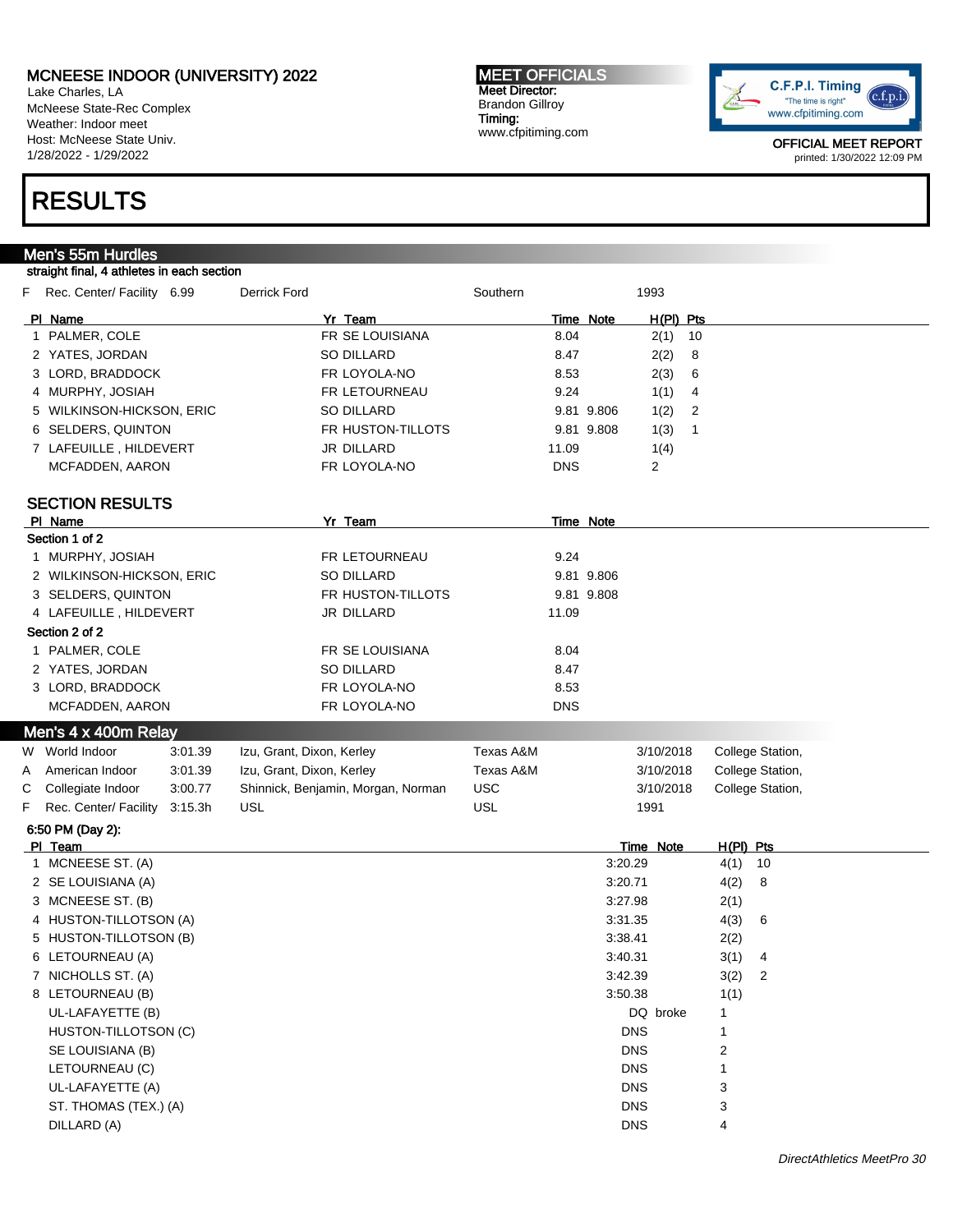Lake Charles, LA McNeese State-Rec Complex Weather: Indoor meet Host: McNeese State Univ. 1/28/2022 - 1/29/2022

# RESULTS

| Men's 4 x 400m Relay (cont'd)                                                                            |                                       |                                                              |                          |                             |                    |            |                   |                  |            |
|----------------------------------------------------------------------------------------------------------|---------------------------------------|--------------------------------------------------------------|--------------------------|-----------------------------|--------------------|------------|-------------------|------------------|------------|
| <b>SECTION RESULTS</b>                                                                                   |                                       |                                                              |                          |                             |                    |            |                   |                  |            |
| PI Team                                                                                                  |                                       |                                                              |                          |                             |                    |            | Time Note         |                  |            |
| Section 1 of 4                                                                                           |                                       |                                                              |                          |                             |                    |            |                   |                  |            |
| 1 LETOURNEAU (B)                                                                                         |                                       |                                                              |                          |                             |                    |            | 3:50.38           |                  |            |
| UL-LAFAYETTE (B)                                                                                         |                                       |                                                              |                          |                             |                    |            | DQ broke          |                  |            |
| HUSTON-TILLOTSON (C)                                                                                     |                                       |                                                              |                          |                             |                    |            | <b>DNS</b>        |                  |            |
| LETOURNEAU (C)                                                                                           |                                       |                                                              |                          |                             |                    |            | <b>DNS</b>        |                  |            |
| Section 2 of 4                                                                                           |                                       |                                                              |                          |                             |                    |            |                   |                  |            |
| 1 MCNEESE ST. (B)                                                                                        |                                       |                                                              |                          |                             |                    |            | 3:27.98           |                  |            |
| 2 HUSTON-TILLOTSON (B)                                                                                   |                                       |                                                              | 3:38.41<br>DNS           |                             |                    |            |                   |                  |            |
| SE LOUISIANA (B)                                                                                         |                                       |                                                              |                          |                             |                    |            |                   |                  |            |
| Section 3 of 4<br>1 LETOURNEAU (A)                                                                       |                                       |                                                              |                          |                             |                    |            | 3:40.31           |                  |            |
| 2 NICHOLLS ST. (A)                                                                                       |                                       |                                                              |                          |                             |                    |            |                   |                  |            |
| UL-LAFAYETTE (A)                                                                                         |                                       |                                                              | 3:42.39<br><b>DNS</b>    |                             |                    |            |                   |                  |            |
| ST. THOMAS (TEX.) (A)                                                                                    |                                       |                                                              | <b>DNS</b>               |                             |                    |            |                   |                  |            |
| Section 4 of 4                                                                                           |                                       |                                                              |                          |                             |                    |            |                   |                  |            |
| 1 MCNEESE ST. (A)                                                                                        |                                       |                                                              |                          |                             |                    |            | 3:20.29           |                  |            |
| 2 SE LOUISIANA (A)                                                                                       |                                       |                                                              |                          |                             |                    |            | 3:20.71           |                  |            |
| 3 HUSTON-TILLOTSON (A)                                                                                   |                                       |                                                              |                          |                             |                    |            | 3:31.35           |                  |            |
| DILLARD (A)                                                                                              |                                       |                                                              |                          |                             |                    |            | <b>DNS</b>        |                  |            |
|                                                                                                          |                                       |                                                              |                          |                             |                    |            |                   |                  |            |
| <b>Men's High Jump</b><br>Progressions- 1.80.1.85, 1.90, 1.95, 2.00, 2.05, 2.08, 2.11, 2.14, etc         |                                       |                                                              |                          |                             |                    |            |                   |                  |            |
|                                                                                                          |                                       |                                                              |                          |                             |                    |            |                   |                  |            |
| W World Indoor<br>2.43m                                                                                  | Javier Sotomayor                      |                                                              | <b>CUB</b>               |                             |                    |            | 3/4/1989          | Budapest,        |            |
| 2.40m<br>American Indoor<br>A<br>2.37 <sub>m</sub>                                                       | Hollis Conway<br><b>Hollis Conway</b> |                                                              |                          |                             | Nike International |            | 3/10/1991         | Seville, ESP     |            |
| С<br>Collegiate Indoor<br>F<br>Rec. Center/ Facility 2.18m                                               | Michael Roberson                      |                                                              |                          | LA. Lafayette<br>McNeese St |                    |            | 3/11/1989<br>1996 | Indianapolis, IN |            |
|                                                                                                          |                                       |                                                              |                          |                             |                    |            |                   |                  |            |
| 5:00 PM (Day 2):                                                                                         |                                       |                                                              |                          |                             |                    |            |                   |                  |            |
| PI Name                                                                                                  | Yr Team                               | <b>Mark</b>                                                  | 1.80                     | 1.85                        | 1.90               | 1.95       | 2.00              |                  | <u>Pts</u> |
| 1 BOUDREAUX, PATRICK                                                                                     | FR MCNEESE S                          | 1.95m $6'$ $4^{3/4}$                                         | PPP                      | XO                          | $\mathsf O$        | XXO XXX    |                   |                  | 10         |
| 2 HICKS, MATTHEW                                                                                         | FR ST. THOMAS                         | 1.90m $6'2^{3/4}$                                            | O                        | XXO                         | $\circ$            | <b>XXX</b> |                   |                  | 8          |
| 3 WATSON, CHRISTOPHER                                                                                    | SO DILLARD                            | 1.85m $6' 0^{3/4}$                                           | O                        | O                           | <b>XXX</b>         |            |                   |                  | 5          |
| 3 GUIDRY, JOSHUA                                                                                         | <b>SO LETOURNEA</b>                   | 1.85m $6' 0^{3/4}$                                           | O                        | O                           | <b>XXX</b>         |            |                   |                  | 5          |
| <b>TROSEN, ANDREW</b>                                                                                    | <b>SO LETOURNEA</b>                   | <b>NH</b>                                                    | <b>XXX</b>               |                             |                    |            |                   |                  |            |
| TODD, BENJAMIN<br><b>GRISCOM, GREYSON</b>                                                                | JR DILLARD<br>SO TX LUTHERA           | <b>NH</b><br>NΗ                                              | <b>XXX</b><br><b>XXX</b> |                             |                    |            |                   |                  |            |
|                                                                                                          |                                       |                                                              |                          |                             |                    |            |                   |                  |            |
|                                                                                                          |                                       |                                                              |                          |                             |                    |            |                   |                  |            |
| <b>Men's Pole Vault</b><br>Progressions- 4.45, 4.60, 4.75, 4.90, 5.00, 5.10, 5.20, 5.30, 5.40, 5.50, etc |                                       |                                                              |                          |                             |                    |            |                   |                  |            |
| W World Indoor<br>6.18m                                                                                  |                                       |                                                              | SWE                      |                             |                    |            | 2/15/2020         | Glasgow, SCO     |            |
| 6.02m<br>American Indoor                                                                                 | Mondo Deplantis<br>Jeff Hartwig       |                                                              | Nike                     |                             |                    |            | 3/10/2002         | Atlanta, GA      |            |
| A<br>С<br>Collegiate Indoor<br>6.00m                                                                     |                                       |                                                              |                          |                             |                    |            |                   |                  |            |
| F<br>Rec. Center/ Facility<br>5.25m                                                                      | K.C. Lightfoot<br>Jacob Davis         | Baylor<br>2/13/2021<br>Lubbock, TX<br>Orangefield HS<br>1995 |                          |                             |                    |            |                   |                  |            |
| 5:00 PM (Day 2):                                                                                         |                                       |                                                              |                          |                             |                    |            |                   |                  |            |
| PI Name                                                                                                  | Yr Team                               | <b>Mark</b>                                                  | 4.45                     | 4.60                        | 4.75               | 4.90       |                   |                  | Pts        |
| 1 STANDRIDGE, MATTHEW                                                                                    | SR UL-LAFAYET                         | 4.75m 15' 7"                                                 | <b>PPP</b>               | O                           | XXO XXX            |            |                   |                  | 10         |
|                                                                                                          |                                       |                                                              |                          |                             |                    |            |                   |                  |            |

C.F.P.I. Timing  $(c.f.p.i$ "The time is right" www.cfpitiming.com

> OFFICIAL MEET REPORT printed: 1/30/2022 12:09 PM

MEET OFFICIALS Meet Director: Brandon Gillroy Timing: www.cfpitiming.com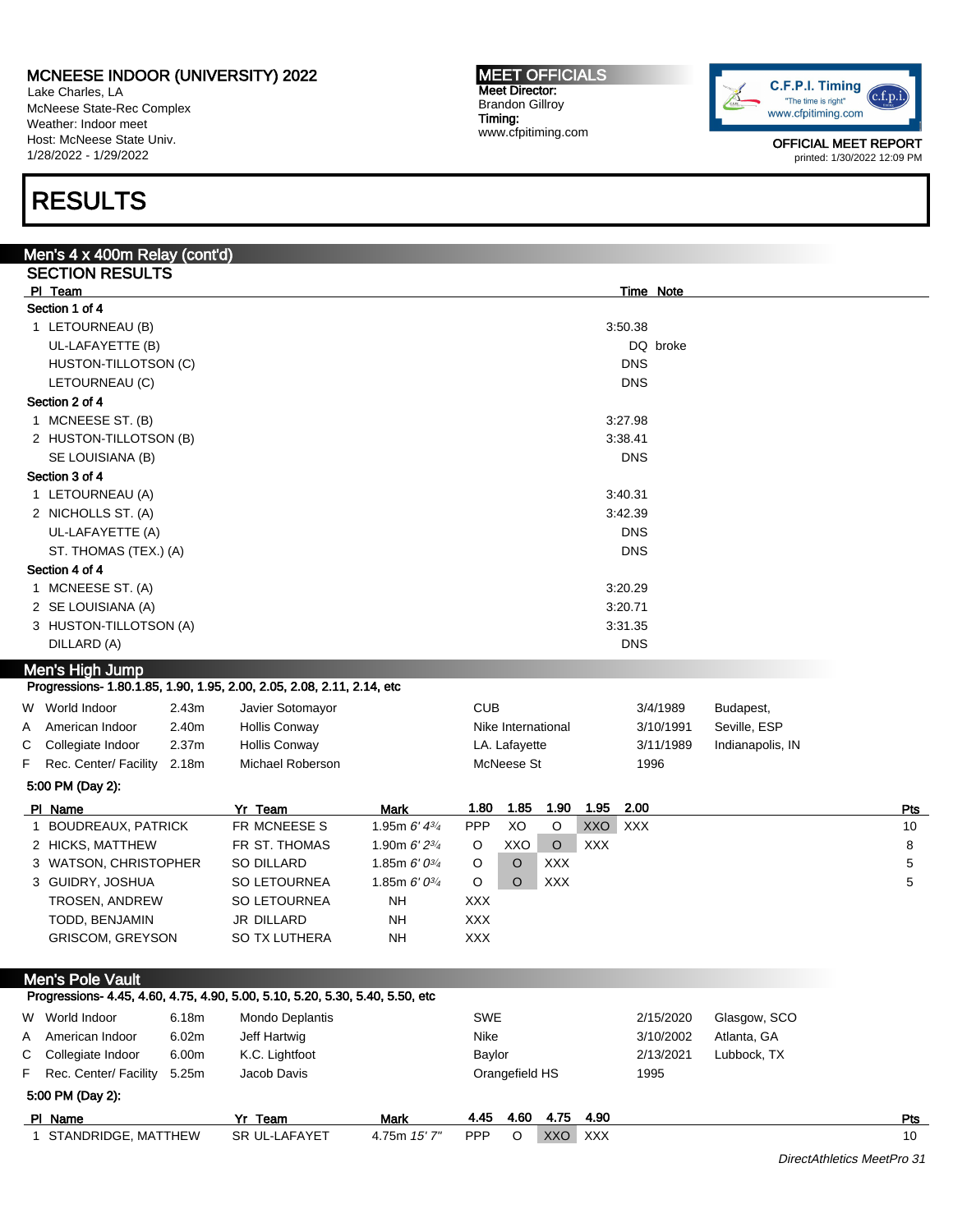Lake Charles, LA McNeese State-Rec Complex Weather: Indoor meet Host: McNeese State Univ. 1/28/2022 - 1/29/2022

# RESULTS

### Men's Pole Vault (cont'd)

### 5:00 PM (Day 2):

| PI Name              | Yr Team             | Mark                         | 4.45       | 4.60 | 4.75       | 4.90 | Pts |
|----------------------|---------------------|------------------------------|------------|------|------------|------|-----|
| 2 BURGESS, COLE      | JR ULM              | 4.60m 15' 1"                 | <b>PPP</b> | O    | <b>XXX</b> |      | 8   |
| 3 STEPHENSON, TROY   | JR TX LUTHERA       | 4.45m $14'$ 7 <sup>1/4</sup> | XO         | XXX  |            |      | 6   |
| ACERO, EZRA          | FR TX LUTHERA       | NH                           | <b>XXX</b> |      |            |      |     |
| <b>GERMAN, DYLAN</b> | FR ULM              | <b>NH</b>                    | <b>XXX</b> |      |            |      |     |
| MILLER, JACK         | <b>JR LETOURNEA</b> | <b>NH</b>                    | <b>XXX</b> |      |            |      |     |
| FLORA, ISAAC         | <b>FR LETOURNEA</b> | <b>NH</b>                    |            |      |            |      |     |
| <b>RUSSELL, NICK</b> | SO UL-LAFAYET       | <b>NH</b>                    |            |      |            |      |     |

MEET OFFICIALS Meet Director: Brandon Gillroy Timing:

www.cfpitiming.com

### Men's Long Jump

All entrants get 3 attempts in Prelims, Top 9 + ties to finals of 3 additional attempts, Min mark 6.30

9 MCINTYRE, BRYCE FR ST. THOMAS 6.34m 20' 93/4

| W World Indoor          | 8.79m | Carl Lewis           |                    | USA        |                   |             | 1/27/1984   | New York, NY, |             |             |      |
|-------------------------|-------|----------------------|--------------------|------------|-------------------|-------------|-------------|---------------|-------------|-------------|------|
| A American Indoor       | 8.79m | Carl Lewis           |                    |            | Santa Monica T.C. |             | 1/27/1984   | New York, NY  |             |             |      |
| C Collegiate Indoor     | 8.59m | <b>Miquel Pate</b>   |                    | Alabama    |                   |             | 3/1/2002    | New York, NY  |             |             |      |
| F Rec. Center/ Facility | 7.95m | <b>Brian Cooper</b>  |                    | McNeese St |                   |             | 1985        |               |             |             |      |
| 4:00 PM (Day 2):        |       |                      |                    |            |                   |             |             |               |             |             |      |
| PI Name                 |       | Yr Team              | Mark               | Rnd 1      | Rnd 2             | Rnd 3       | Rnd 4       | Rnd 5         | Rnd 6       | $F(PI)$ Pts |      |
| 1 WILLIAMS, LAVANCE     |       | <b>UNATTACHE</b>     | 7.10m $23'3'$      | 7.10       | 7.10              | <b>FOUL</b> | <b>FOUL</b> | 6.62          | 6.68        | 1(1)        |      |
| 2 JOSEPH, JOHN          |       | <b>JR UL-LAFAYET</b> | 6.88m 22' 7"       | 6.59       | 6.88              | 6.61        | <b>FOUL</b> | 6.63          | <b>FOUL</b> | 2(1)        | - 10 |
| 3 WILLIAMS, JADEN       |       | FR SE LOUISIA        | 6.85m $22'5^{3/4}$ | 6.36       | 6.73              | 6.56        | 6.85        | <b>FOUL</b>   | <b>FOUL</b> | 1(2)        | - 8  |
| 4 BOURKE, COLM          |       | <b>RAHENY SH</b>     | 6.84m $22'5''$     | 6.84       | <b>FOUL</b>       | 6.68        | 6.72        | <b>FOUL</b>   | 6.82        | 2(2)        | - 6  |
| 5 HEROD, DAMON          |       | SO SE LOUISIA        | 6.60m $21'8''$     | 6.17       | 6.35              | 6.60        | 6.38        | <b>FOUL</b>   | 6.51        | 2(3)        | 4    |
| 6 MASON, JOSHUA         |       | SO UL-LAFAYET        | 6.49m $21'3'$      | 6.42       | <b>FOUL</b>       | <b>FOUL</b> | 6.49        | 6.41          | <b>FOUL</b> | 2(4)        | - 2  |
| 7 THEYARD, RYLAN        |       | JR UL-LAFAYET        | 6.47m $21'2^{3/4}$ | 5.76       | 6.47              | 6.47        | <b>FOUL</b> | <b>FOUL</b>   | <b>FOUL</b> | 2(5)        |      |
| 8 MINGO, MAKALE         |       | FR ST. THOMAS        | 6.42m $21'0^{3/4}$ | 6.42       | <b>FOUL</b>       | <b>FOUL</b> | <b>FOUL</b> | <b>FOUL</b>   | <b>FOUL</b> | 2(6)        |      |

6.22 6.34 FOUL FOUL FOUL FOUL 2(7)

| 10 WATSON, CHRISTOPHER     | SO DILLARD           | 6.31m $20'8\frac{1}{2}$     | 6.31 | <b>FOUL</b> | <b>FOUL</b> | 2(8) |
|----------------------------|----------------------|-----------------------------|------|-------------|-------------|------|
| 11 CLEVELAND, KENDALL      | SO SE LOUISIA        | 6.03m $19'9'$               | 6.03 | 5.60        | <b>FOUL</b> | 1(3) |
| 12 WILLIAMS, JULIAN        | <b>SR DILLARD</b>    | 5.95m $19'6''$              | 5.95 | <b>FOUL</b> | <b>FOUL</b> | 2(9) |
| 13 BOUDREAUX, PATRICK      | FR MCNEESE S         | 5.68m $18'$ $7^{3}/_4$      | 5.68 | <b>FOUL</b> | <b>FOUL</b> | 1(4) |
| 14 MURPHY, JOSIAH          | <b>FR LETOURNEA</b>  | 5.62m $18'5\frac{1}{4}$     | 5.62 | <b>FOUL</b> | <b>FOUL</b> | 1(5) |
| 15 HARRIS, DATJUAN         | SO DILLARD           | 5.48m $17'$ $11^{3}/_4$     | 5.48 | <b>FOUL</b> | <b>FOUL</b> | 1(6) |
| 16 TROSEN, ANDREW          | <b>SO LETOURNEA</b>  | 5.47m $17'$ $11\frac{1}{2}$ | 5.47 | <b>FOUL</b> | <b>FOUL</b> | 1(7) |
| 17 GANT, DEDRICK           | FR SE LOUISIA        | 5.26m $17'3^{1/4}$          | 5.26 | <b>FOUL</b> | <b>FOUL</b> | 1(8) |
| WHITE, JACOB               | <b>SO LETOURNEA</b>  | NM                          |      |             |             |      |
| OKIGWEH, ISAAC             | FR HUSTON-TIL        | NM                          |      |             |             |      |
| <b>HEICHELHEIM, DALTON</b> | <b>JR LETOURNEA</b>  | NM                          |      |             |             |      |
| TUCKER, CHRIS              | FR NICHOLLS S        | NM                          |      |             |             | 2    |
| <b>WARE, OBDARIUS</b>      | <b>JR UL-LAFAYET</b> | <b>NM</b>                   |      |             |             | 2    |

#### FLIGHT RESULTS

| PI Name              | Yr Team          | Mark                        | Rnd 1 | Rnd 2 | Rnd 3       | Rnd 4       | Rnd 5       | Rnd 6       |  |  |
|----------------------|------------------|-----------------------------|-------|-------|-------------|-------------|-------------|-------------|--|--|
| Flight 1 of 2        |                  |                             |       |       |             |             |             |             |  |  |
| WILLIAMS, LAVANCE    | <b>UNATTACHE</b> | $7.10$ m 23′ 31⁄2           | 7.10  | 7.10  | <b>FOUL</b> | <b>FOUL</b> | 6.62        | 6.68        |  |  |
| 2 WILLIAMS, JADEN    | FR SE LOUISIA    | 6.85m $22'$ 5 $\frac{3}{4}$ | 6.36  | 6.73  | 6.56        | 6.85        | <b>FOUL</b> | <b>FOUL</b> |  |  |
| 3 CLEVELAND, KENDALL | SO SE LOUISIA    | 6.03m $19'9'$               | 6.03  | 5.60  | <b>FOUL</b> |             |             |             |  |  |

DirectAthletics MeetPro 32

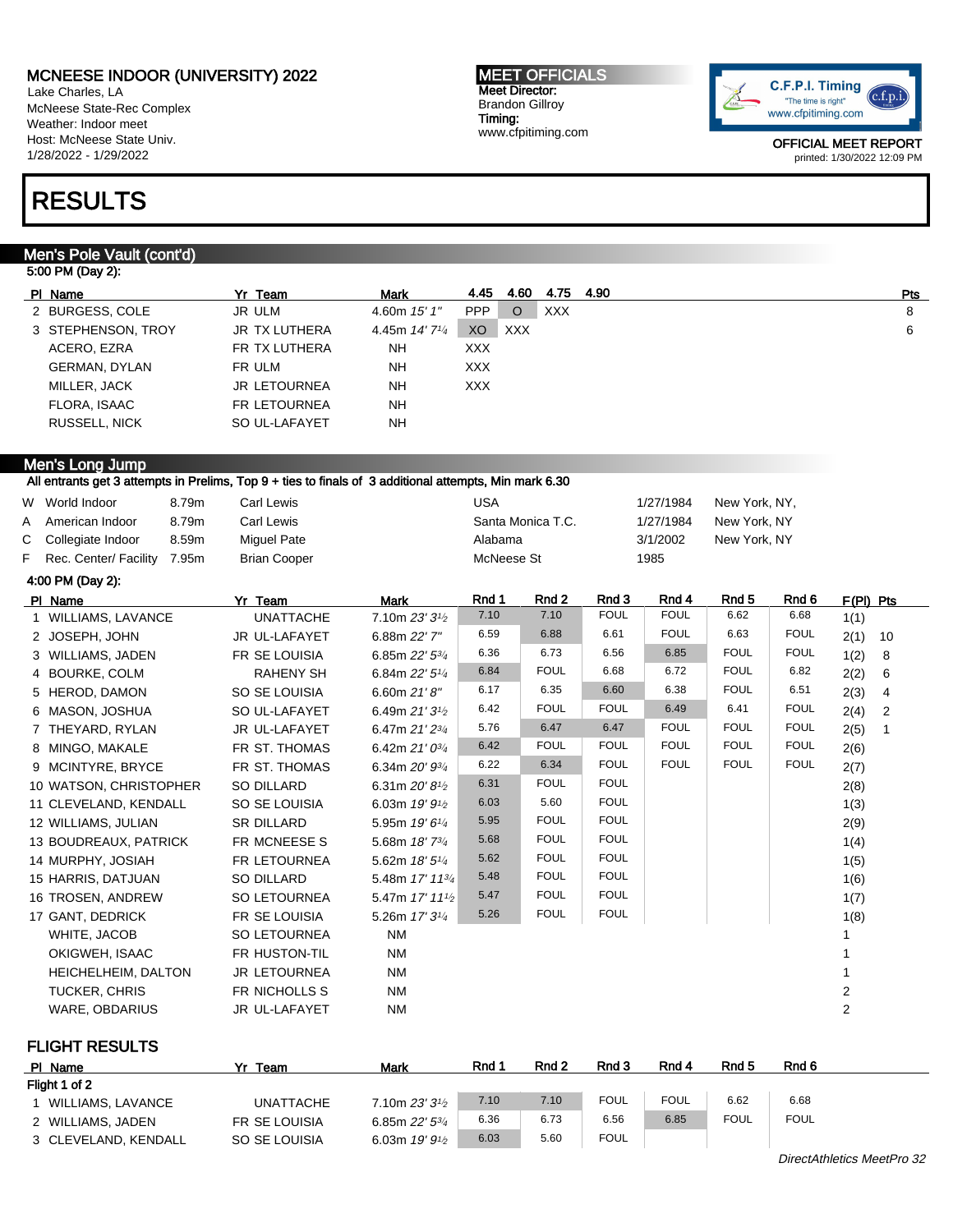Lake Charles, LA McNeese State-Rec Complex Weather: Indoor meet Host: McNeese State Univ. 1/28/2022 - 1/29/2022

# RESULTS

MEET OFFICIALS Meet Director: Brandon Gillroy Timing: www.cfpitiming.com



OFFICIAL MEET REPORT printed: 1/30/2022 12:09 PM

| Men's Long Jump (cont'd)                                                                                |                     |                            |            |             |             |             |                  |             |  |  |  |
|---------------------------------------------------------------------------------------------------------|---------------------|----------------------------|------------|-------------|-------------|-------------|------------------|-------------|--|--|--|
| PI Name                                                                                                 | Yr Team             | <b>Mark</b>                | Rnd 1      | Rnd 2       | Rnd 3       | Rnd 4       | Rnd <sub>5</sub> | Rnd 6       |  |  |  |
| 4 BOUDREAUX, PATRICK                                                                                    | FR MCNEESE S        | 5.68m 18' 73/4             | 5.68       | <b>FOUL</b> | <b>FOUL</b> |             |                  |             |  |  |  |
| 5 MURPHY, JOSIAH                                                                                        | <b>FR LETOURNEA</b> | 5.62m $18'5\frac{1}{4}$    | 5.62       | <b>FOUL</b> | <b>FOUL</b> |             |                  |             |  |  |  |
| 6 HARRIS, DATJUAN                                                                                       | SO DILLARD          | 5.48m 17' 113/4            | 5.48       | <b>FOUL</b> | <b>FOUL</b> |             |                  |             |  |  |  |
| 7 TROSEN, ANDREW                                                                                        | SO LETOURNEA        | 5.47m 17' 111/2            | 5.47       | <b>FOUL</b> | <b>FOUL</b> |             |                  |             |  |  |  |
| 8 GANT, DEDRICK                                                                                         | FR SE LOUISIA       | 5.26m 17' 3 <sup>1/4</sup> | 5.26       | <b>FOUL</b> | <b>FOUL</b> |             |                  |             |  |  |  |
| WHITE, JACOB                                                                                            | <b>SO LETOURNEA</b> | <b>NM</b>                  |            |             |             |             |                  |             |  |  |  |
| OKIGWEH. ISAAC                                                                                          | FR HUSTON-TIL       | <b>NM</b>                  |            |             |             |             |                  |             |  |  |  |
| HEICHELHEIM, DALTON                                                                                     | <b>JR LETOURNEA</b> | <b>NM</b>                  |            |             |             |             |                  |             |  |  |  |
| Flight 2 of 2                                                                                           |                     |                            |            |             |             |             |                  |             |  |  |  |
| JOSEPH, JOHN                                                                                            | JR UL-LAFAYET       | 6.88m 22' 7"               | 6.59       | 6.88        | 6.61        | <b>FOUL</b> | 6.63             | <b>FOUL</b> |  |  |  |
| 2 BOURKE, COLM                                                                                          | <b>RAHENY SH</b>    | 6.84m $22'5\frac{1}{4}$    | 6.84       | <b>FOUL</b> | 6.68        | 6.72        | <b>FOUL</b>      | 6.82        |  |  |  |
| 3 HEROD, DAMON                                                                                          | SO SE LOUISIA       | 6.60m $21'8''$             | 6.17       | 6.35        | 6.60        | 6.38        | <b>FOUL</b>      | 6.51        |  |  |  |
| 4 MASON, JOSHUA                                                                                         | SO UL-LAFAYET       | 6.49m $21'3^{1/2}$         | 6.42       | <b>FOUL</b> | <b>FOUL</b> | 6.49        | 6.41             | <b>FOUL</b> |  |  |  |
| 5 THEYARD, RYLAN                                                                                        | JR UL-LAFAYET       | 6.47m 21' 23/4             | 5.76       | 6.47        | 6.47        | <b>FOUL</b> | <b>FOUL</b>      | <b>FOUL</b> |  |  |  |
| 6 MINGO, MAKALE                                                                                         | FR ST. THOMAS       | 6.42m $21'0^{3/4}$         | 6.42       | <b>FOUL</b> | <b>FOUL</b> | <b>FOUL</b> | <b>FOUL</b>      | <b>FOUL</b> |  |  |  |
| 7 MCINTYRE, BRYCE                                                                                       | FR ST. THOMAS       | 6.34m 20' 93/4             | 6.22       | 6.34        | <b>FOUL</b> | <b>FOUL</b> | <b>FOUL</b>      | <b>FOUL</b> |  |  |  |
| 8 WATSON, CHRISTOPHER                                                                                   | SO DILLARD          | 6.31m 20' 8 <sup>1/2</sup> | 6.31       | <b>FOUL</b> | <b>FOUL</b> |             |                  |             |  |  |  |
| 9 WILLIAMS, JULIAN                                                                                      | <b>SR DILLARD</b>   | 5.95m 19' 61/4             | 5.95       | <b>FOUL</b> | <b>FOUL</b> |             |                  |             |  |  |  |
| <b>TUCKER, CHRIS</b>                                                                                    | FR NICHOLLS S       | <b>NM</b>                  |            |             |             |             |                  |             |  |  |  |
| <b>WARE, OBDARIUS</b>                                                                                   | JR UL-LAFAYET       | <b>NM</b>                  |            |             |             |             |                  |             |  |  |  |
| Men's Triple Jump                                                                                       |                     |                            |            |             |             |             |                  |             |  |  |  |
| All entrants get 3 attempts in Prelims, Top 9 + ties to finals of 3 additional attempts, Min mark 11.00 |                     |                            |            |             |             |             |                  |             |  |  |  |
| W World Indoor<br>18.07m                                                                                | Hugues Zango        |                            | <b>BUR</b> |             |             | 1/16/2021   | Aubirre, FRA     |             |  |  |  |
| 17.76m<br>A American Indoor                                                                             | Mike Conley         |                            | Tyson T.C. |             |             | 1/27/1987   | New York, NY     |             |  |  |  |

| F Rec. Center/ Facility<br>15.56m | Mdholongwa          |                            | USL         |             |             | 1995        |             |             |            |
|-----------------------------------|---------------------|----------------------------|-------------|-------------|-------------|-------------|-------------|-------------|------------|
| 4:00 PM (Day 2):                  |                     |                            |             |             |             |             |             |             |            |
| PI Name                           | Yr Team             | <b>Mark</b>                | Rnd 1       | Rnd 2       | Rnd 3       | Rnd 4       | Rnd 5       | Rnd 6       | <b>Pts</b> |
| 1 JACKSON, RONNIE                 | SO MCNEESE S        | 14.16m $46'5\frac{1}{2}$   | <b>FOUL</b> | 13.74       | <b>FOUL</b> | 14.16       | <b>FOUL</b> | <b>PASS</b> | 10         |
| 2 CLEVELAND, KENDALL              | SO SE LOUISIA       | 13.64m 44' 9"              | 13.64       | 12.94       | 13.02       | 12.91       | <b>FOUL</b> | 13.12       | 8          |
| 3 WILLIAMS, JULIAN                | <b>SR DILLARD</b>   | 13.61m 44'8"               | <b>FOUL</b> | <b>FOUL</b> | 13.61       | 13.31       | 13.21       | <b>FOUL</b> | 6          |
| 4 GANT, DEDRICK                   | FR SE LOUISIA       | 13.24m $43'5'4$            | 12.79       | 12.18       | 12.60       | 13.24       | <b>FOUL</b> | 12.69       | 4          |
| 5 SOLOMON, NICHOLAS               | FR LOYOLA-NO        | 12.55m $41'2'4$            | 12.29       | <b>FOUL</b> | 12.55       | <b>PASS</b> | <b>PASS</b> | <b>PASS</b> | 2          |
| 6 HARRIS, DATJUAN                 | SO DILLARD          | 12.28m $40'3^{1/2}$        | <b>FOUL</b> | 12.28       | 11.89       | 12.09       | 12.26       | <b>FOUL</b> |            |
| 7 WATSON, CHRISTOPHER             | SO DILLARD          | 12.15m 39' $10\frac{1}{2}$ | 12.15       | <b>FOUL</b> | <b>FOUL</b> | <b>PASS</b> | <b>PASS</b> | PASS        |            |
| LEWIS, MAULEY                     | <b>JR LETOURNEA</b> | <b>NM</b>                  | <b>FOUL</b> | <b>FOUL</b> | <b>FOUL</b> |             |             |             |            |
| WHITE, JACOB                      | <b>SO LETOURNEA</b> | <b>DNS</b>                 |             |             |             |             |             |             |            |
| OKIGWEH, ISAAC                    | FR HUSTON-TIL       | <b>DNS</b>                 |             |             |             |             |             |             |            |
| MURPHY, JOSIAH                    | <b>FR LETOURNEA</b> | <b>DNS</b>                 |             |             |             |             |             |             |            |

C Collegiate Indoor 17.50m Charlie Simpkins **Baptist** Baptist 1/17/1986 Los Angeles, CA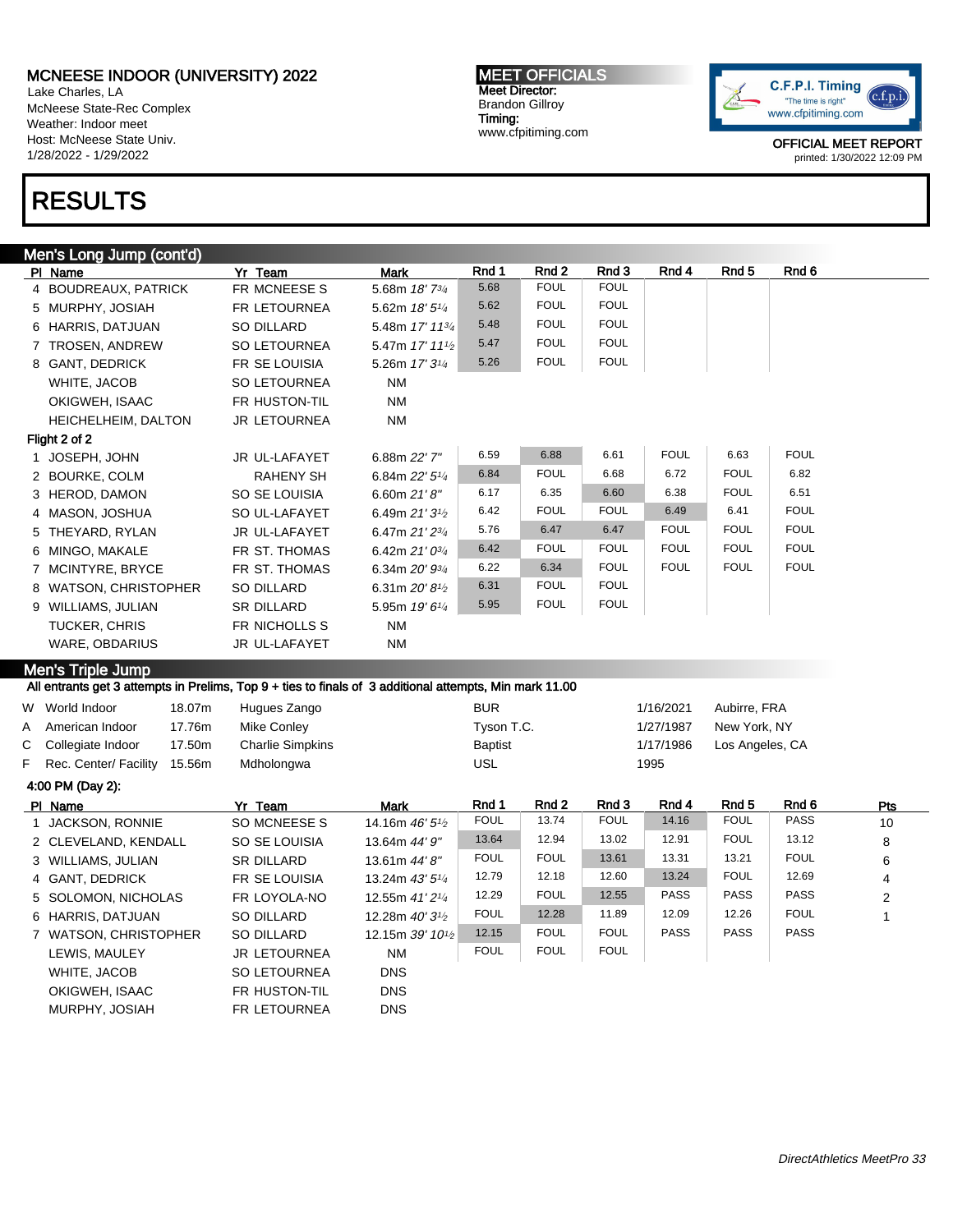Lake Charles, LA McNeese State-Rec Complex Weather: Indoor meet Host: McNeese State Univ. 1/28/2022 - 1/29/2022

# RESULTS

#### Men's Shot Put

All entrants get 3 attempts in Prelims, Top 9 + ties to finals of 3 additional attempts, Min mark 12.00 W World Indoor 22.82m Ryan Crouser New York USA 1/24/2021 Fayetteville, AR, A American Indoor 22.82m Ryan Crouser Nike Nike 1/24/2021 Fayetville, AR C Collegiate Indoor 21.85m Turner Washington Arizona State 2/13/2021 Lubbock, TX F Rec. Center/ Facility 18.59m Kevin Toth Unattached 1992 12:00 PM (Day 2): PIName Yr Team Mark Rnd 1 Rnd 2 Rnd 3 Rnd 4 Rnd 5 Rnd 6 F(Pl) Pts 1 NEDOW, TOMMY SO SE LOUISIA 16.66m 54' 8" 16.17 16.55 15.92 16.66 FOUL FOUL 2(1) 10 2 DIETERT, GARRETT JR MCNEESE S 14.46m 47' 5<sup>1/4</sup> 13.85 FOUL 14.37 FOUL 14.46 14.16 2(2) 8 3 REYES, SCOTTIE SO TX LUTHERA 14.42m 47' 33/4 14.42 13.91 FOUL FOUL FOUL 13.56 2(3) 6 4 FRANCIS, MARCUS FR MCNEESE S 14.22m 46' 8" 12.83 14.12 13.62 FOUL 14.22 13.98 2(4) 4 5 VRBEK, ROBIN FR SE LOUISIA 14.10m 46' 3<sup>1/4</sup> 14.10 13.88 14.07 13.71 13.82 13.93 1(1) 2 6 VICKNAIR, GABRIEL SO UL-LAFAYET  $13.81$ m  $45'3^{3/4}$  FOUL 13.60 13.81 FOUL FOUL FOUL 2(5) 1 7 HANNAH, TYREN SO UL-LAFAYET  $13.54$ m  $44'5^{1/4}$  FOUL FOUL 13.54 FOUL FOUL FOUL FOUL 2(6) 8 JACK, OLIVER FR UL-LAFAYET 13.44m 44' 11/4 13.44 12.55 FOUL 12.70 12.55 13.05 2(7) 9 CHALLIS, TYLER FR MCNEESE S 13.23m 43' 5" 12.55 FOUL 13.23 12.97 FOUL FOUL 1(2) 10 KITCHEN, JOHNATHAN SO DILLARD 13.19m 43' 3<sup>1/4</sup> 12.58 12.73 13.19 2(8) 11 GEIGER, WESTON FR TX LUTHERA 13.09m 42' 11<sup>1</sup>/<sub>2</sub> 12.89 13.09 13.04 2(9) 12 DAMASCH, ROMAN SO SE LOUISIA 12.63m 41' 51/<sup>4</sup> 12.63 FOUL 12.33 2(10) 13 PAGART, SETH FR SE LOUISIA 12.58m 41' 3<sup>1/4</sup> 12.58 11.82 FOUL 1 (3) 14 WHITRACK, JARRED FR NICHOLLS S 12.23m 40' 1<sup>1/2</sup> 11.90 12.23 11.86 1(4) 15 LONGINO, HUNTER SO MCNEESE S 12.19m 40' 0" FOUL 12.19 FOUL FOUL 2(11) 16 DENMAN, RILEY FR TX LUTHERA 12.00m 39' 41/2 11.36 12.00 FOUL 10 1 (5) 17 BELL, DEMONTRE JR HUSTON-TIL 11.79m 38' 8<sup>1/4</sup> 10.62 10.58 11.79 1(6) 18 HEGGELAND, JARED SO LETOURNEA 11.59m 38' 0<sup>1/4</sup> 11.59 FOUL FOUL 10 1(7) 19 HARRIS, NOBIE JR DILLARD 11.09m 36' 43/<sup>4</sup> FOUL FOUL 11.09 1(8) 20 GENNUSO, JUSTUS SR DILLARD 10.99m 36'  $0^{3}/4$  FOUL 10.99 FOUL 10.99 FOUL 10.99 FOUL 21 LOPEZ ALVAREZ, MIGUEL JR LETOURNEA 10.73m 35' 21/<sup>2</sup> FOUL 10.27 10.73 2(12) 22 SANDERS, COREY FR LOYOLA-NO 8.98m 29' 5<sup>1</sup>/2 8.98 FOUL FOUL I 1(10) TAYLOR, ZACHARY FR LETOURNEA NM 1 BERRY, MICAIAH FR HUSTON-TIL NM 1 RYAN, JOSEPH JR LETOURNEA NM 1 HERMAN, ZACHARY JR TX LUTHERA NM FOUL FOUL FOUL 2 COOK, CHASE FR TX LUTHERA NM 2

#### FLIGHT RESULTS

| PI Name            | Yr Team             | <b>Mark</b>                                | Rnd 1       | Rnd 2       | Rnd 3       | Rnd 4 | Rnd 5       | Rnd 6       |  |
|--------------------|---------------------|--------------------------------------------|-------------|-------------|-------------|-------|-------------|-------------|--|
| Flight 1 of 2      |                     |                                            |             |             |             |       |             |             |  |
| 1 VRBEK, ROBIN     | FR SE LOUISIA       | 14.10m $46'3\frac{1}{4}$                   | 14.10       | 13.88       | 14.07       | 13.71 | 13.82       | 13.93       |  |
| 2 CHALLIS, TYLER   | FR MCNEESE S        | 13.23m $43'5''$                            | 12.55       | <b>FOUL</b> | 13.23       | 12.97 | <b>FOUL</b> | <b>FOUL</b> |  |
| 3 PAGART, SETH     | FR SE LOUISIA       | 12.58m $41'3^{1/4}$                        | 12.58       | 11.82       | <b>FOUL</b> |       |             |             |  |
| 4 WHITRACK, JARRED | FR NICHOLLS S       | 12.23m $40'$ 1 <sup>1</sup> / <sub>2</sub> | 11.90       | 12.23       | 11.86       |       |             |             |  |
| 5 DENMAN, RILEY    | FR TX LUTHERA       | 12.00m $39'$ 4 <sup>1</sup> / <sub>2</sub> | 11.36       | 12.00       | <b>FOUL</b> |       |             |             |  |
| 6 BELL, DEMONTRE   | JR HUSTON-TIL       | 11.79m $38'8'4$                            | 10.62       | 10.58       | 11.79       |       |             |             |  |
| 7 HEGGELAND, JARED | <b>SO LETOURNEA</b> | 11.59m $38'0\%$                            | 11.59       | <b>FOUL</b> | <b>FOUL</b> |       |             |             |  |
| 8 HARRIS, NOBIE    | <b>JR DILLARD</b>   | 11.09m $36'$ $4\frac{3}{4}$                | <b>FOUL</b> | <b>FOUL</b> | 11.09       |       |             |             |  |
| 9 GENNUSO, JUSTUS  | <b>SR DILLARD</b>   | 10.99m $36'0^{3}/4$                        | FOUL        | 10.99       | <b>FOUL</b> |       |             |             |  |

#### MEET OFFICIALS Meet Director: Brandon Gillroy Timing: www.cfpitiming.com

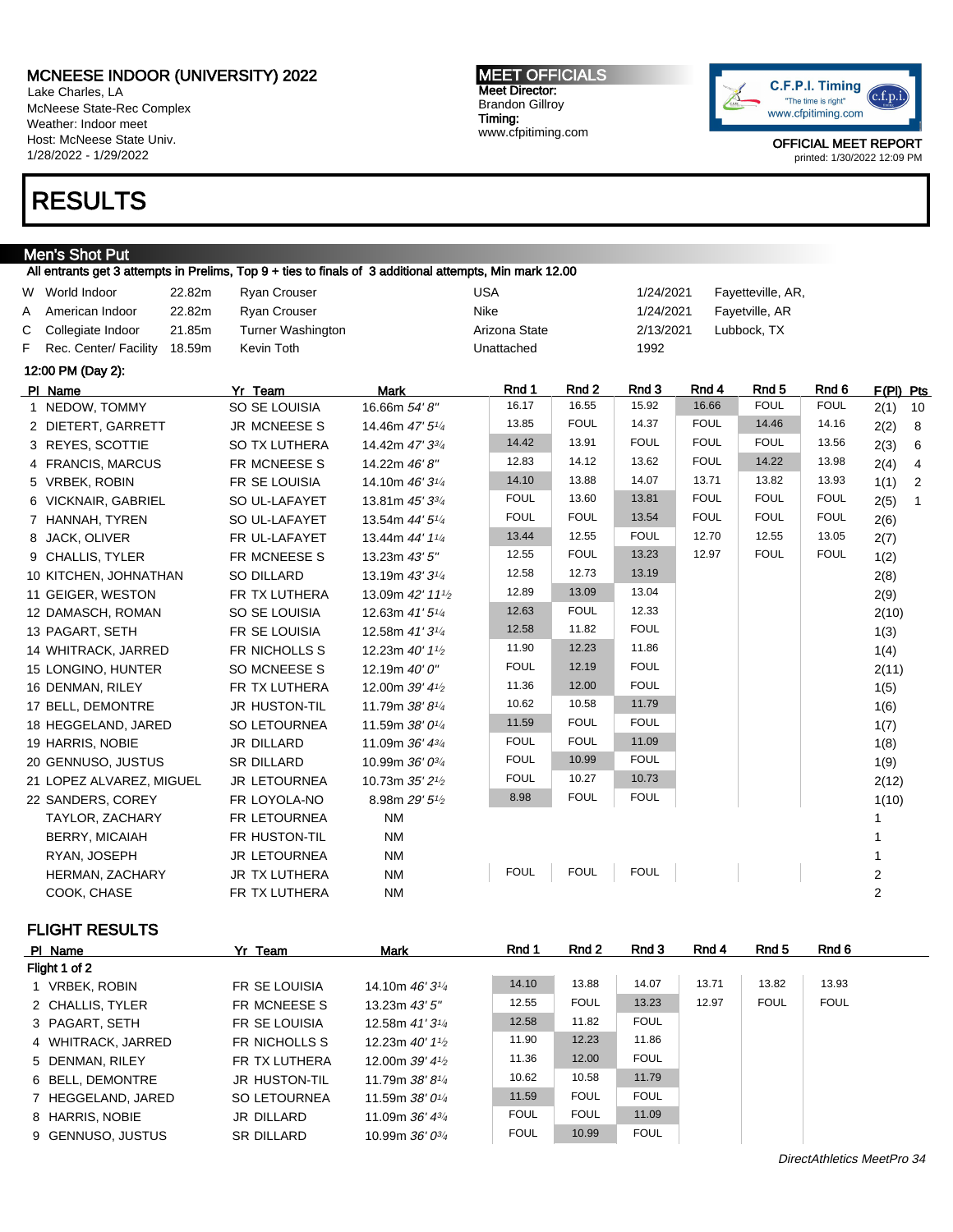Lake Charles, LA McNeese State-Rec Complex Weather: Indoor meet Host: McNeese State Univ. 1/28/2022 - 1/29/2022

# RESULTS

### Men's Shot Put (cont'd)

| PI Name                  | Yr Team              | Mark                                      | Rnd 1       | Rnd 2       | Rnd 3       | Rnd 4       | Rnd 5       | Rnd 6       |
|--------------------------|----------------------|-------------------------------------------|-------------|-------------|-------------|-------------|-------------|-------------|
| 10 SANDERS, COREY        | FR LOYOLA-NO         | 8.98m $29'5\frac{1}{2}$                   | 8.98        | <b>FOUL</b> | <b>FOUL</b> |             |             |             |
| TAYLOR, ZACHARY          | FR LETOURNEA         | <b>NM</b>                                 |             |             |             |             |             |             |
| BERRY, MICAIAH           | FR HUSTON-TIL        | <b>NM</b>                                 |             |             |             |             |             |             |
| RYAN, JOSEPH             | <b>JR LETOURNEA</b>  | <b>NM</b>                                 |             |             |             |             |             |             |
| Flight 2 of 2            |                      |                                           |             |             |             |             |             |             |
| 1 NEDOW, TOMMY           | SO SE LOUISIA        | 16.66m 54' 8"                             | 16.17       | 16.55       | 15.92       | 16.66       | <b>FOUL</b> | <b>FOUL</b> |
| 2 DIETERT, GARRETT       | JR MCNEESE S         | 14.46m 47' 51/4                           | 13.85       | <b>FOUL</b> | 14.37       | <b>FOUL</b> | 14.46       | 14.16       |
| 3 REYES, SCOTTIE         | <b>SO TX LUTHERA</b> | 14.42m 47' 33/4                           | 14.42       | 13.91       | <b>FOUL</b> | <b>FOUL</b> | <b>FOUL</b> | 13.56       |
| 4 FRANCIS, MARCUS        | FR MCNEESE S         | 14.22m 46'8"                              | 12.83       | 14.12       | 13.62       | <b>FOUL</b> | 14.22       | 13.98       |
| 5 VICKNAIR, GABRIEL      | SO UL-LAFAYET        | 13.81m 45' 33/4                           | <b>FOUL</b> | 13.60       | 13.81       | <b>FOUL</b> | <b>FOUL</b> | <b>FOUL</b> |
| 6 HANNAH, TYREN          | SO UL-LAFAYET        | 13.54m 44' 5 <sup>1/4</sup>               | <b>FOUL</b> | <b>FOUL</b> | 13.54       | <b>FOUL</b> | <b>FOUL</b> | <b>FOUL</b> |
| 7 JACK, OLIVER           | FR UL-LAFAYET        | 13.44m 44' 11/4                           | 13.44       | 12.55       | <b>FOUL</b> | 12.70       | 12.55       | 13.05       |
| 8 KITCHEN, JOHNATHAN     | SO DILLARD           | 13.19m $43'3\frac{1}{4}$                  | 12.58       | 12.73       | 13.19       |             |             |             |
| 9 GEIGER, WESTON         | FR TX LUTHERA        | 13.09m 42' 11 <sup>1</sup> / <sub>2</sub> | 12.89       | 13.09       | 13.04       |             |             |             |
| 10 DAMASCH, ROMAN        | SO SE LOUISIA        | 12.63m $41'5\frac{1}{4}$                  | 12.63       | <b>FOUL</b> | 12.33       |             |             |             |
| 11 LONGINO, HUNTER       | SO MCNEESE S         | 12.19m 40' 0"                             | <b>FOUL</b> | 12.19       | <b>FOUL</b> |             |             |             |
| 12 LOPEZ ALVAREZ, MIGUEL | <b>JR LETOURNEA</b>  | 10.73m $35'2\frac{1}{2}$                  | <b>FOUL</b> | 10.27       | 10.73       |             |             |             |
| HERMAN, ZACHARY          | JR TX LUTHERA        | <b>NM</b>                                 | <b>FOUL</b> | <b>FOUL</b> | <b>FOUL</b> |             |             |             |
| COOK, CHASE              | FR TX LUTHERA        | <b>NM</b>                                 |             |             |             |             |             |             |

Men's Weight Throw

#### All entrants get 3 attempts in Prelims, Top 9 + ties to finals of 3 additional attempts, Min mark 13.00

|                                |        | <u>. The strategies of the contempt of the contempt of the contempt of the contempt of the contempt of the contempt of the contempt of the contempt of the contempt of the contempt of the contempt of the contempt of the conte</u> |               |           |             |  |  |  |
|--------------------------------|--------|--------------------------------------------------------------------------------------------------------------------------------------------------------------------------------------------------------------------------------------|---------------|-----------|-------------|--|--|--|
| A American Indoor              | 25.86m | Lance Deal                                                                                                                                                                                                                           | New York A.C. | 3/4/1995  | Atlanta, GA |  |  |  |
| C Collegiate Indoor            | 25.58m | Michael Lihrman                                                                                                                                                                                                                      | Wisconsin     | 2/28/2015 | Geneva, OH  |  |  |  |
| F Rec. Center/ Facility 20.87m |        | Alexander Young                                                                                                                                                                                                                      | <b>SELA</b>   | 2015      |             |  |  |  |
| 12:45 PM (Day 2):              |        |                                                                                                                                                                                                                                      |               |           |             |  |  |  |
|                                |        |                                                                                                                                                                                                                                      |               |           |             |  |  |  |

| PI Name             | Yr Team              | <b>Mark</b>                              | Rnd 1       | Rnd <sub>2</sub> | Rnd 3       | Rnd 4       | Rnd 5       | Rnd <sub>6</sub> | $F(PI)$ Pts |                |
|---------------------|----------------------|------------------------------------------|-------------|------------------|-------------|-------------|-------------|------------------|-------------|----------------|
| 1 NEDOW, TOMMY      | SO SE LOUISIA        | 17.90m 58' 83/4                          | 16.31       | 17.90            | 17.65       | 17.17       | <b>FOUL</b> | <b>FOUL</b>      | $2(1)$ 10   |                |
| 2 HANNAH, TYREN     | SO UL-LAFAYET        | 17.14m 56' 3"                            | <b>FOUL</b> | 17.14            | 16.30       | <b>FOUL</b> | <b>FOUL</b> | 17.00            | 2(2)        | - 8            |
| 3 CHALLIS, TYLER    | FR MCNEESE S         | 16.30m 53' 5 <sup>3</sup> / <sub>4</sub> | 16.30       | 15.72            | 15.24       | 16.23       | <b>FOUL</b> | <b>FOUL</b>      | 2(3)        | - 6            |
| 4 WEBB, TERRELL     | SO SE LOUISIA        | 16.04m 52' 7 <sup>1</sup> / <sub>2</sub> | <b>FOUL</b> | 14.86            | <b>FOUL</b> | 14.86       | 15.59       | 16.04            | 2(4)        | $\overline{4}$ |
| 5 REYES, SCOTTIE    | <b>SO TX LUTHERA</b> | 15.68m 51' 5 <sup>1</sup> / <sub>2</sub> | 15.01       | 14.62            | 15.47       | <b>FOUL</b> | 14.61       | 15.68            | 2(5)        | $\overline{2}$ |
| 6 VICKNAIR, GABRIEL | SO UL-LAFAYET        | 15.47m 50' 9 <sup>1</sup> / <sub>4</sub> | 14.67       | 14.95            | <b>FOUL</b> | 15.47       | <b>FOUL</b> | 15.40            | 2(6)        | $\overline{1}$ |
| 7 GEIGER, WESTON    | FR TX LUTHERA        | 15.34m 50' 4"                            | 14.98       | 14.95            | 15.09       | 14.15       | 15.34       | 14.28            | 2(7)        |                |
| 8 LEBLANC, REILLY   | FR MCNEESE S         | 15.14m 49'8 <sup>1/4</sup>               | 14.50       | 13.89            | 15.14       | <b>FOUL</b> | <b>FOUL</b> | <b>FOUL</b>      | 2(8)        |                |
| 9 LONGINO, HUNTER   | SO MCNEESE S         | 14.20m 46' 7 <sup>1</sup> / <sub>4</sub> | <b>FOUL</b> | 13.83            | 14.20       | 13.79       | <b>FOUL</b> | <b>FOUL</b>      | 2(9)        |                |
| 10 HERMAN, ZACHARY  | JR TX LUTHERA        | 14.06m 46' 1 <sup>1</sup> / <sub>2</sub> | 14.06       | <b>FOUL</b>      | <b>FOUL</b> |             |             |                  | 2(10)       |                |
| 11 PAGART, SETH     | FR SE LOUISIA        | 13.79m 45' 3"                            | 13.15       | 13.79            | <b>FOUL</b> |             |             |                  | 1(1)        |                |
| 12 COOK, CHASE      | FR TX LUTHERA        | 13.68m 44' 10 <sup>3/4</sup>             | 13.68       | 13.65            | <b>FOUL</b> |             |             |                  | 2(11)       |                |
| 13 VRBEK, ROBIN     | FR SE LOUISIA        | 13.17m 43' 2 <sup>1</sup> / <sub>2</sub> | <b>FOUL</b> | 13.08            | 13.17       |             |             |                  | 2(12)       |                |
| 14 HARRIS, NOBIE    | JR DILLARD           | 13.00m 42' 8"                            | <b>FOUL</b> | <b>FOUL</b>      | 13.00       |             |             |                  | 1(2)        |                |
| 15 DIETERT, GARRETT | JR MCNEESE S         | 12.97m 42' 63/4                          | 12.97       | <b>FOUL</b>      | <b>FOUL</b> |             |             |                  | 2(13)       |                |
| 16 JACK, OLIVER     | FR UL-LAFAYET        | 12.83m 42' 11/4                          | <b>FOUL</b> | 12.83            | <b>FOUL</b> |             |             |                  | 1(3)        |                |
| 17 DENMAN, RILEY    | FR TX LUTHERA        | 11.87m 38' 111/2                         | <b>FOUL</b> | 11.87            | <b>FOUL</b> |             |             |                  | 1(4)        |                |
| 18 GENNUSO, JUSTUS  | SR DILLARD           | 11.69m 38' 41/4                          | 11.69       | <b>FOUL</b>      | <b>FOUL</b> |             |             |                  | 1(5)        |                |
| 19 DAMASCH, ROMAN   | SO SE LOUISIA        | 11.62m $38'11'$                          | 11.62       | <b>FOUL</b>      | <b>FOUL</b> |             |             |                  | 1(6)        |                |
| 20 BELL, DEMONTRE   | JR HUSTON-TIL        | 11.58m 38' 0"                            | 11.58       | <b>FOUL</b>      | <b>FOUL</b> |             |             |                  | 1(7)        |                |
|                     |                      |                                          |             |                  |             |             |             |                  |             |                |

MEET OFFICIALS Meet Director: Brandon Gillroy Timing: www.cfpitiming.com



OFFICIAL MEET REPORT printed: 1/30/2022 12:09 PM

DirectAthletics MeetPro 35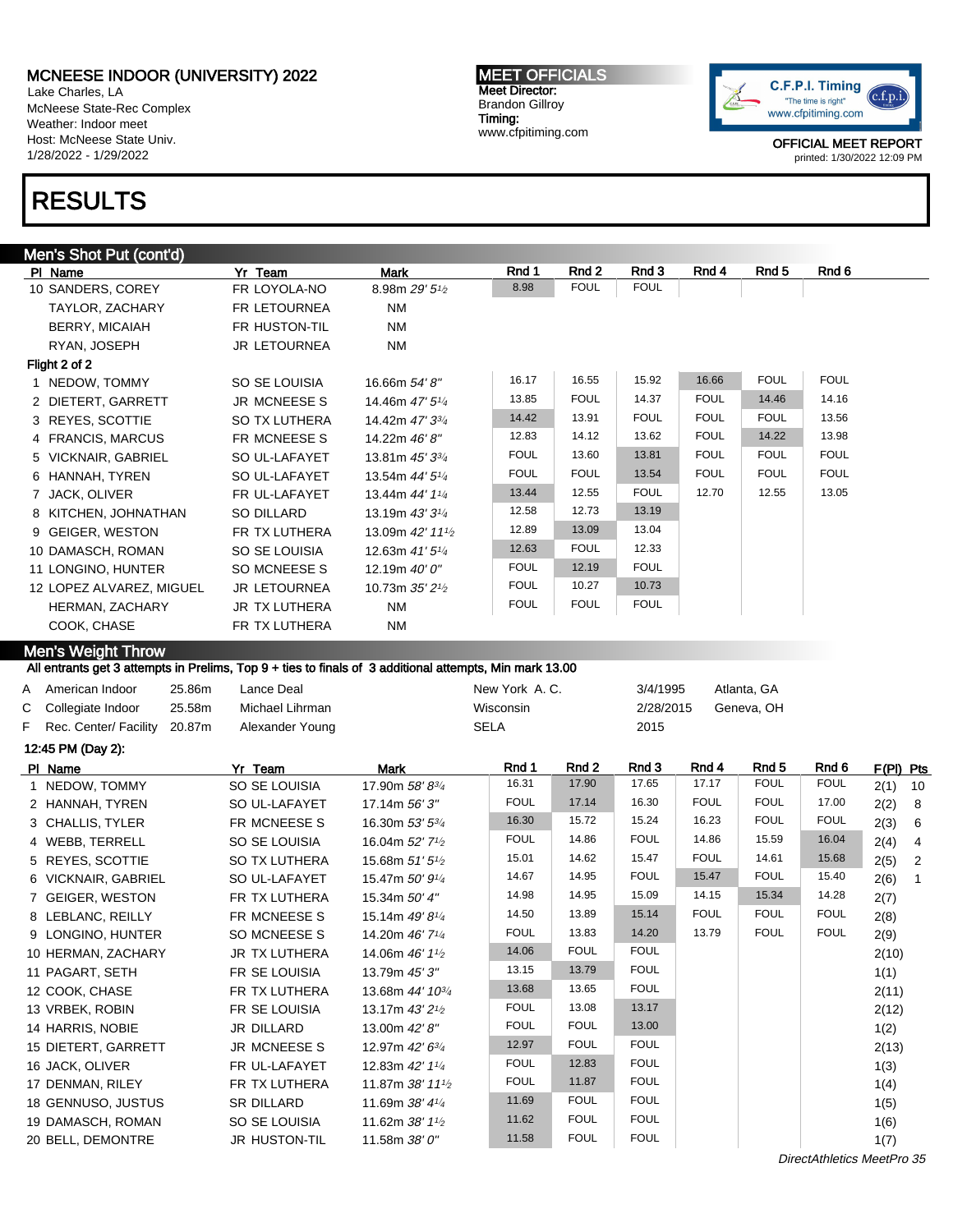Lake Charles, LA McNeese State-Rec Complex Weather: Indoor meet Host: McNeese State Univ. 1/28/2022 - 1/29/2022

# RESULTS

### Men's Weight Throw (cont'd)

| 12:45 PM (Day 2): |                          |                     |                            |             |             |             |       |       |       |             |  |  |  |
|-------------------|--------------------------|---------------------|----------------------------|-------------|-------------|-------------|-------|-------|-------|-------------|--|--|--|
|                   | PI Name                  | Yr Team             | <b>Mark</b>                | Rnd 1       | Rnd 2       | Rnd 3       | Rnd 4 | Rnd 5 | Rnd 6 | $F(PI)$ Pts |  |  |  |
|                   | 21 LOPEZ ALVAREZ, MIGUEL | <b>JR LETOURNEA</b> | 11.40m 37' 5"              | <b>FOUL</b> | <b>FOUL</b> | 11.40       |       |       |       | 1(8)        |  |  |  |
|                   | 22 HEGGELAND, JARED      | <b>SO LETOURNEA</b> | $9.14m$ $30'0''$           | <b>FOUL</b> | <b>FOUL</b> | 9.14        |       |       |       | 1(9)        |  |  |  |
|                   | 23 KITCHEN, JOHNATHAN    | SO DILLARD          | 8.47m $27'$ $9\frac{1}{2}$ | 8.47        | <b>FOUL</b> | <b>FOUL</b> |       |       |       | 1(10)       |  |  |  |
|                   | <b>GUILLOTTE, BRYCE</b>  | FR MCNEESE S        | <b>NM</b>                  | <b>FOUL</b> | <b>FOUL</b> | <b>FOUL</b> |       |       |       |             |  |  |  |
|                   | TAYLOR, ZACHARY          | <b>FR LETOURNEA</b> | <b>NM</b>                  |             |             |             |       |       |       |             |  |  |  |
|                   | <b>BERRY, MICAIAH</b>    | FR HUSTON-TIL       | <b>NM</b>                  |             |             |             |       |       |       |             |  |  |  |
|                   |                          |                     |                            |             |             |             |       |       |       |             |  |  |  |

### FLIGHT RESULTS

| PI Name                 | Yr Team              | <b>Mark</b>                              | Rnd 1       | Rnd 2       | Rnd 3       | Rnd 4       | Rnd <sub>5</sub> | Rnd 6       |
|-------------------------|----------------------|------------------------------------------|-------------|-------------|-------------|-------------|------------------|-------------|
| Flight 1 of 2           |                      |                                          |             |             |             |             |                  |             |
| 1 PAGART, SETH          | FR SE LOUISIA        | 13.79m 45' 3"                            | 13.15       | 13.79       | <b>FOUL</b> |             |                  |             |
| 2 HARRIS, NOBIE         | <b>JR DILLARD</b>    | 13.00m 42' 8"                            | <b>FOUL</b> | <b>FOUL</b> | 13.00       |             |                  |             |
| 3 JACK, OLIVER          | FR UL-LAFAYET        | 12.83m 42' 11/4                          | <b>FOUL</b> | 12.83       | <b>FOUL</b> |             |                  |             |
| 4 DENMAN, RILEY         | FR TX LUTHERA        | 11.87m 38' 111/2                         | <b>FOUL</b> | 11.87       | <b>FOUL</b> |             |                  |             |
| 5 GENNUSO, JUSTUS       | <b>SR DILLARD</b>    | 11.69m 38' 41/4                          | 11.69       | <b>FOUL</b> | <b>FOUL</b> |             |                  |             |
| 6 DAMASCH, ROMAN        | SO SE LOUISIA        | 11.62m 38' 11/2                          | 11.62       | <b>FOUL</b> | <b>FOUL</b> |             |                  |             |
| 7 BELL, DEMONTRE        | JR HUSTON-TIL        | 11.58m 38' 0"                            | 11.58       | <b>FOUL</b> | <b>FOUL</b> |             |                  |             |
| 8 LOPEZ ALVAREZ, MIGUEL | JR LETOURNEA         | 11.40m 37' 5"                            | <b>FOUL</b> | <b>FOUL</b> | 11.40       |             |                  |             |
| 9 HEGGELAND, JARED      | SO LETOURNEA         | 9.14m 30'0''                             | <b>FOUL</b> | <b>FOUL</b> | 9.14        |             |                  |             |
| 10 KITCHEN, JOHNATHAN   | SO DILLARD           | 8.47m 27' 9 <sup>1</sup> / <sub>2</sub>  | 8.47        | <b>FOUL</b> | <b>FOUL</b> |             |                  |             |
| <b>GUILLOTTE, BRYCE</b> | FR MCNEESE S         | <b>NM</b>                                | <b>FOUL</b> | <b>FOUL</b> | <b>FOUL</b> |             |                  |             |
| TAYLOR, ZACHARY         | FR LETOURNEA         | <b>NM</b>                                |             |             |             |             |                  |             |
| <b>BERRY, MICAIAH</b>   | FR HUSTON-TIL        | <b>NM</b>                                |             |             |             |             |                  |             |
| Flight 2 of 2           |                      |                                          |             |             |             |             |                  |             |
| 1 NEDOW, TOMMY          | SO SE LOUISIA        | 17.90m 58' 83/4                          | 16.31       | 17.90       | 17.65       | 17.17       | <b>FOUL</b>      | <b>FOUL</b> |
| 2 HANNAH, TYREN         | SO UL-LAFAYET        | 17.14m 56' 3"                            | <b>FOUL</b> | 17.14       | 16.30       | <b>FOUL</b> | <b>FOUL</b>      | 17.00       |
| 3 CHALLIS, TYLER        | FR MCNEESE S         | 16.30m 53' 53/4                          | 16.30       | 15.72       | 15.24       | 16.23       | <b>FOUL</b>      | <b>FOUL</b> |
| 4 WEBB, TERRELL         | SO SE LOUISIA        | 16.04m 52' 7 <sup>1</sup> / <sub>2</sub> | <b>FOUL</b> | 14.86       | <b>FOUL</b> | 14.86       | 15.59            | 16.04       |
| 5 REYES, SCOTTIE        | <b>SO TX LUTHERA</b> | 15.68m 51' 5 <sup>1</sup> / <sub>2</sub> | 15.01       | 14.62       | 15.47       | <b>FOUL</b> | 14.61            | 15.68       |
| 6 VICKNAIR, GABRIEL     | SO UL-LAFAYET        | 15.47m 50' 91/4                          | 14.67       | 14.95       | <b>FOUL</b> | 15.47       | <b>FOUL</b>      | 15.40       |
| 7 GEIGER, WESTON        | FR TX LUTHERA        | 15.34m 50' 4"                            | 14.98       | 14.95       | 15.09       | 14.15       | 15.34            | 14.28       |
| 8 LEBLANC, REILLY       | FR MCNEESE S         | 15.14m 49' 81/4                          | 14.50       | 13.89       | 15.14       | <b>FOUL</b> | <b>FOUL</b>      | <b>FOUL</b> |
| 9 LONGINO, HUNTER       | SO MCNEESE S         | 14.20m 46' 71/4                          | <b>FOUL</b> | 13.83       | 14.20       | 13.79       | <b>FOUL</b>      | <b>FOUL</b> |
| 10 HERMAN, ZACHARY      | <b>JR TX LUTHERA</b> | 14.06m 46' 11/2                          | 14.06       | <b>FOUL</b> | <b>FOUL</b> |             |                  |             |
| 11 COOK, CHASE          | FR TX LUTHERA        | 13.68m 44' 10 <sup>3/4</sup>             | 13.68       | 13.65       | <b>FOUL</b> |             |                  |             |
| 12 VRBEK, ROBIN         | FR SE LOUISIA        | 13.17m 43' 2 <sup>1</sup> / <sub>2</sub> | <b>FOUL</b> | 13.08       | 13.17       |             |                  |             |
| 13 DIETERT, GARRETT     | <b>JR MCNEESES</b>   | 12.97m 42' 63/4                          | 12.97       | <b>FOUL</b> | <b>FOUL</b> |             |                  |             |

| #63 Men's Indoor Heptathlon |               |      |           |                 |           |      |                        |         |  |  |  |  |  |
|-----------------------------|---------------|------|-----------|-----------------|-----------|------|------------------------|---------|--|--|--|--|--|
| PI Name                     | <b>Points</b> | 55   | Long Jump | <b>Shot Put</b> | High Jump | 55H  | Pole Vault             | 1000    |  |  |  |  |  |
| MIXON, CHANDLE              | 5260          | 6.63 | 6.88m     | 12.91m          | 1.86m     | 8.00 | 4.60m                  | 3:00.05 |  |  |  |  |  |
| UL-LAFAYETTE                |               |      | $22'$ 7"  | 42' 41/4        | 6'11/4    |      | 15'1''                 |         |  |  |  |  |  |
| Team Points: 10             |               | 844  | 785       | 662             | 679       | 836  | 790                    | 664     |  |  |  |  |  |
| <b>JACKSON, RONNIE</b>      | 4570          | 6.94 | 6.45m     | 10.49m          | 1.89m     | 7.88 | 3.34 <sub>m</sub>      | 3:03.59 |  |  |  |  |  |
|                             |               |      |           |                 |           |      |                        |         |  |  |  |  |  |
| MCNEESE ST.                 |               |      | 21'2''    | 34'5''          | 6'2''     |      | $10'$ 11 $\frac{1}{2}$ |         |  |  |  |  |  |

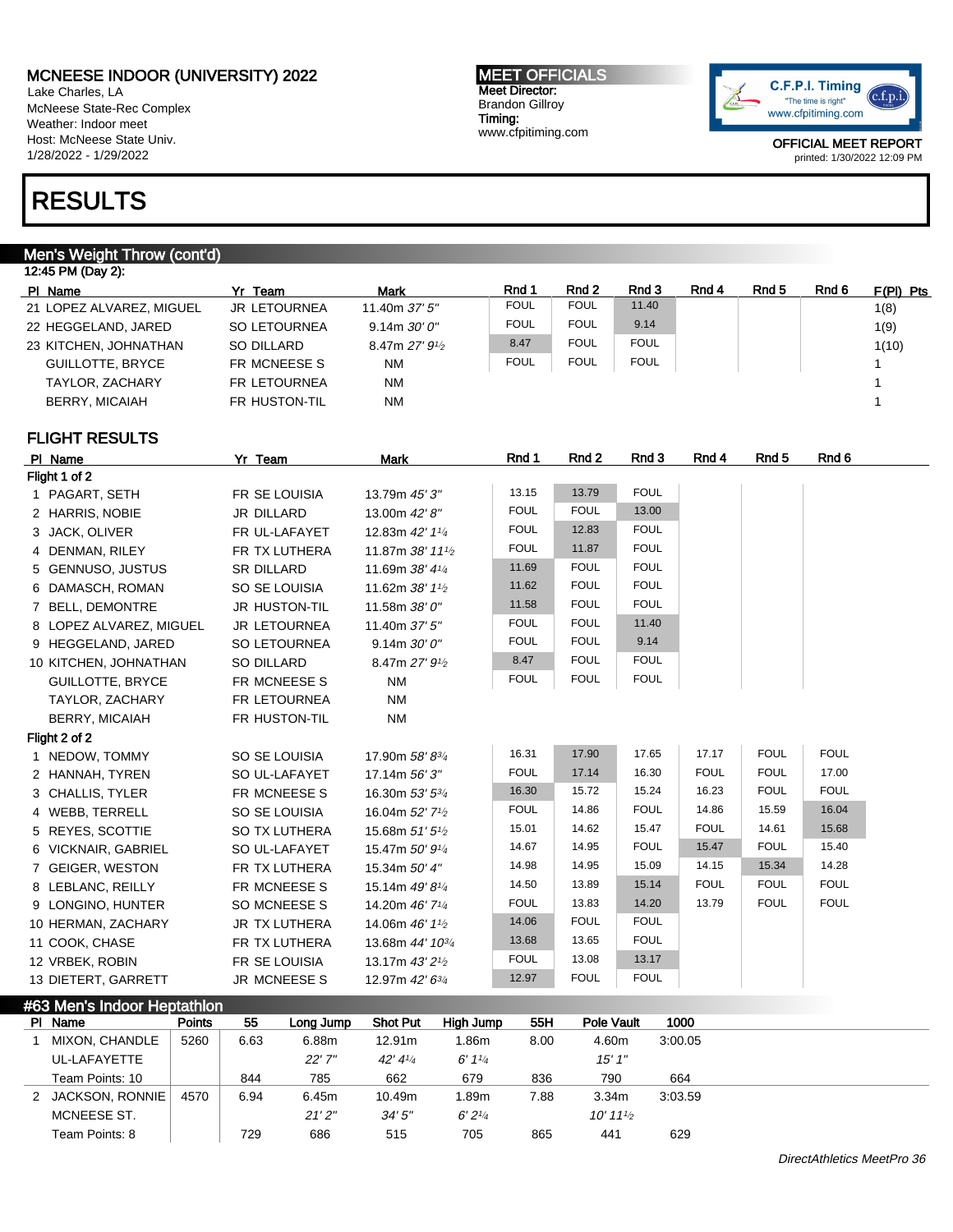Lake Charles, LA McNeese State-Rec Complex Weather: Indoor meet Host: McNeese State Univ. 1/28/2022 - 1/29/2022

#### MEET OFFICIALS Meet Director: Brandon Gillroy Timing: www.cfpitiming.com



OFFICIAL MEET REPORT printed: 1/30/2022 12:09 PM

# RESULTS

| #63 Men's Indoor Heptathlon (cont'd) |               |      |                    |                   |           |       |                        |         |  |  |  |  |  |
|--------------------------------------|---------------|------|--------------------|-------------------|-----------|-------|------------------------|---------|--|--|--|--|--|
| PI Name                              | <b>Points</b> | 55   | Long Jump          | <b>Shot Put</b>   | High Jump | 55H   | <b>Pole Vault</b>      | 1000    |  |  |  |  |  |
| JAIME. GAVIN<br>3                    | 4082          | 7.01 | 6.47m              | 9.69m             | <b>NH</b> | 8.28  | 4.40m                  | 2:54.26 |  |  |  |  |  |
| UL-LAFAYETTE                         |               |      | $21'2^{3/4}$       | 31'9''            |           |       | 14'5''                 |         |  |  |  |  |  |
| Team Points: 6                       |               | 703  | 691                | 467               |           | 768   | 731                    | 722     |  |  |  |  |  |
| <b>BENOIT, LUKE</b><br>4             | 3831          | 6.91 | 6.04m              | 9.84m             | 1.68m     | 10.03 | 3.34m                  | 3:01.88 |  |  |  |  |  |
| UL-LAFAYETTE                         |               |      | 19' 93/4           | $32'3\frac{1}{2}$ | 5'6''     |       | $10'$ 11 $\frac{1}{2}$ |         |  |  |  |  |  |
| Team Points: 4                       |               | 742  | 595                | 476               | 528       | 403   | 441                    | 646     |  |  |  |  |  |
| 5 PALMER, COLE                       | 3680          | 7.07 | 6.27m              | 7.97m             | 1.74m     | 8.02  | <b>NH</b>              | 3:09.32 |  |  |  |  |  |
| <b>SE LOUISIANA</b>                  |               |      | 20'7''             | 26' 13'           | 5'8''     |       |                        |         |  |  |  |  |  |
| Team Points: 2                       |               | 684  | 646                | 365               | 577       | 832   |                        | 576     |  |  |  |  |  |
| 6 COLA, TIMOTHY                      | 3413          | 7.06 | 6.00m              | 9.78m             | <b>NH</b> | 8.02  | 3.04m                  | 3:21.22 |  |  |  |  |  |
| UL-LAFAYETTE                         |               |      | $19' 8\frac{1}{4}$ | 32'1''            |           |       | $9' 11^{3/4}$          |         |  |  |  |  |  |
| Team Points: 1                       |               | 687  | 587                | 472               |           | 829   | 367                    | 471     |  |  |  |  |  |
|                                      |               |      |                    |                   |           |       |                        |         |  |  |  |  |  |

| Men's Indoor Heptathlon 55 Meters |                              |  |              |            |      |  |  |  |  |  |  |  |
|-----------------------------------|------------------------------|--|--------------|------------|------|--|--|--|--|--|--|--|
|                                   | F Rec. Center/ Facility 6.1h |  | Brian Cooper | McNeese St | 1987 |  |  |  |  |  |  |  |
|                                   | F Rec. Center/ Facility 6.1h |  | Verril Young | Unattached | 1991 |  |  |  |  |  |  |  |
|                                   | F Rec. Center/ Facility 6.1h |  | Puel Paul    | USL        | 1991 |  |  |  |  |  |  |  |

| 11:30 AM (Day 1): |                 |           |            |
|-------------------|-----------------|-----------|------------|
| PI Name           | Yr Team         | Time Note | <b>Pts</b> |
| 1 MIXON, CHANDLER | SR UL-LAFAYETTE | 6.63      | 844        |
| 2 BENOIT, LUKE    | SO UL-LAFAYETTE | 6.91      | 742        |
| 3 JACKSON, RONNIE | SO MCNEESE ST.  | 6.94      | 729        |
| 4 JAIME, GAVIN    | JR UL-LAFAYETTE | 7.01      | 703        |
| 5 COLA, TIMOTHY   | SO UL-LAFAYETTE | 7.06      | 687        |
| 6 PALMER, COLE    | FR SE LOUISIANA | 7.07      | 684        |

| Men's Indoor Heptathlon After 1 Events |                                  |  |                 |               |  |  |  |  |  |
|----------------------------------------|----------------------------------|--|-----------------|---------------|--|--|--|--|--|
|                                        | <b>PI</b> Athlete                |  | Yr Team         | <b>Points</b> |  |  |  |  |  |
| $\mathbf{1}$                           | MIXON, CHANDLE SR UL-LAFAYETTE   |  |                 | 844           |  |  |  |  |  |
|                                        | 2 BENOIT. LUKE                   |  | SO UL-LAFAYETTE | 742           |  |  |  |  |  |
|                                        | 3 JACKSON, RONNIE SO MCNEESE ST. |  |                 | 729           |  |  |  |  |  |
|                                        | 4 JAIME. GAVIN                   |  | JR UL-LAFAYETTE | 703           |  |  |  |  |  |
|                                        | 5 COLA. TIMOTHY                  |  | SO UL-LAFAYETTE | 687           |  |  |  |  |  |
|                                        | 6 PALMER. COLE                   |  | FR SE LOUISIANA | 684           |  |  |  |  |  |

|  | Men's Indoor Heptathlon Long Jump |  |
|--|-----------------------------------|--|

3 JACKSON, RONNIE SO MCNEESE S 6.45m 21' 2"

4 PALMER, COLE FR SE LOUISIA 6.27m 20' 7"

| W World Indoor                           | 8.79m                       | Carl Lewis           |                | USA         |       |           | 1/27/1984    | New York, NY, |       |  |
|------------------------------------------|-----------------------------|----------------------|----------------|-------------|-------|-----------|--------------|---------------|-------|--|
| A American Indoor<br>Carl Lewis<br>8.79m |                             | Santa Monica T.C.    |                |             |       | 1/27/1984 | New York, NY |               |       |  |
| C Collegiate Indoor                      | <b>Miquel Pate</b><br>8.59m |                      | Alabama        |             |       | 3/1/2002  | New York, NY |               |       |  |
| F Rec. Center/ Facility                  | 7.95m                       | <b>Brian Cooper</b>  |                | McNeese St  |       | 1985      |              |               |       |  |
| 12:00 PM (Day 1):                        |                             |                      |                |             |       |           |              |               |       |  |
| PI Name                                  |                             | Yr Team              | <b>Mark</b>    | Rnd 1       | Rnd 2 | Rnd 3     | Rnd 4        | Rnd 5         | Rnd 6 |  |
| <b>MIXON, CHANDLER</b>                   |                             | <b>SR UL-LAFAYET</b> | 6.88m 22' 7"   | 6.75        | 6.88  | 6.83      |              |               |       |  |
| 2 JAIME, GAVIN                           |                             | <b>JR UL-LAFAYET</b> | 6.47m 21' 23/4 | <b>FOUL</b> | 6.47  | 6.39      |              |               |       |  |

6.31 6.45 FOUL **6.45** FOUL

6.27 FOUL 6.19 6.19 646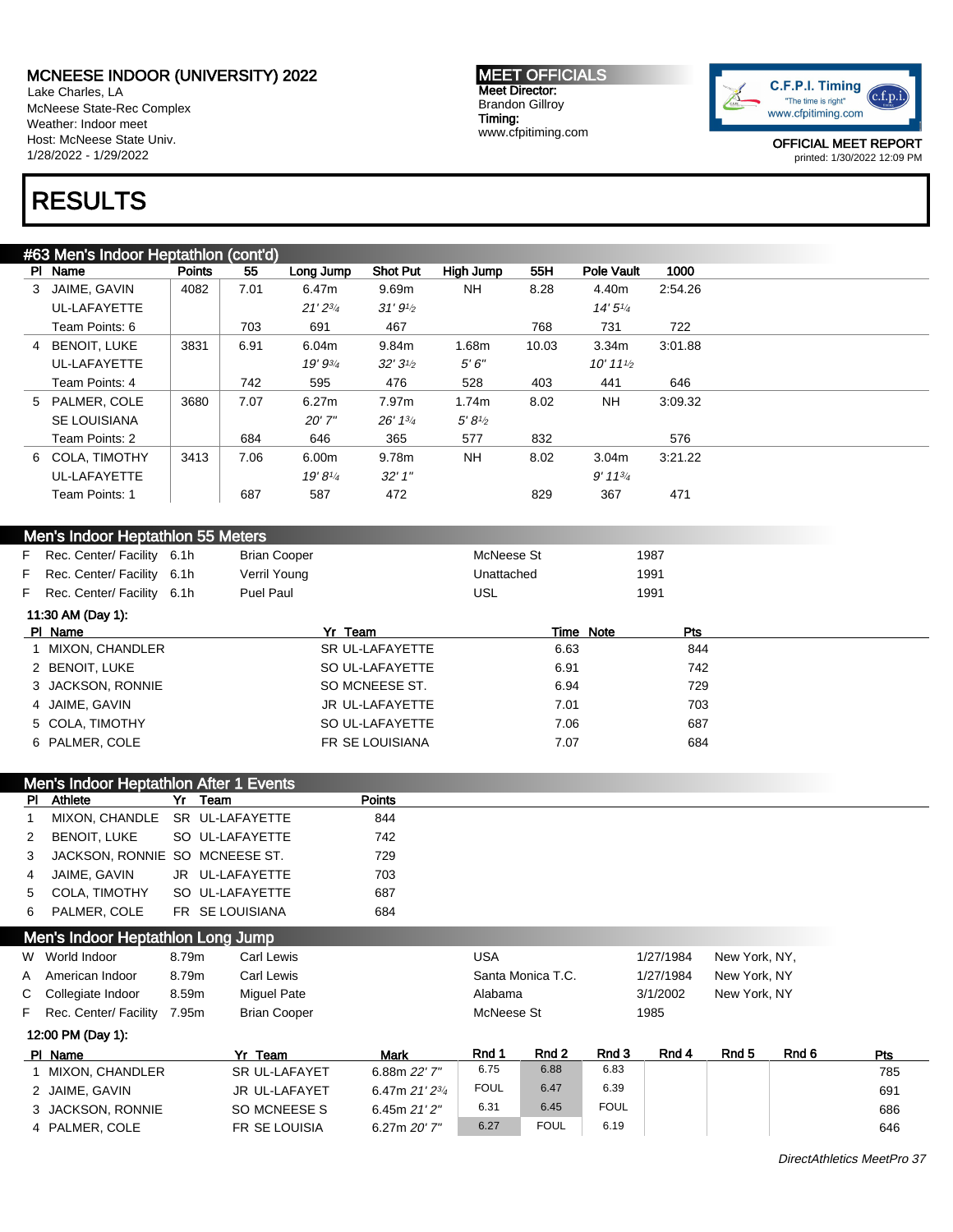Men's Indoor Heptathlon Long Jump (cont'd)

6 COLA, TIMOTHY SO UL-LAFAYET 6.00m 19' 81/<sup>4</sup>

Lake Charles, LA McNeese State-Rec Complex Weather: Indoor meet Host: McNeese State Univ. 1/28/2022 - 1/29/2022

# RESULTS

12:00 PM (Day 1):

#### MEET OFFICIALS Meet Director: Brandon Gillroy Timing: www.cfpitiming.com



5.76 6.00 5.91 587

OFFICIAL MEET REPORT printed: 1/30/2022 12:09 PM

| Men's Indoor Heptathlon After 2 Events |                                        |        |                          |                            |               |             |                  |             |       |                   |       |            |  |
|----------------------------------------|----------------------------------------|--------|--------------------------|----------------------------|---------------|-------------|------------------|-------------|-------|-------------------|-------|------------|--|
| PI.                                    | Athlete                                | Yr     | Team                     | <b>Points</b>              |               |             |                  |             |       |                   |       |            |  |
|                                        | MIXON, CHANDLE                         |        | SR UL-LAFAYETTE          | 1629                       |               |             |                  |             |       |                   |       |            |  |
| 2                                      | JACKSON, RONNIE SO MCNEESE ST.         |        |                          | 1415                       |               |             |                  |             |       |                   |       |            |  |
| 3                                      | JAIME, GAVIN                           |        | JR UL-LAFAYETTE          | 1394                       |               |             |                  |             |       |                   |       |            |  |
| 4                                      | <b>BENOIT, LUKE</b>                    |        | SO UL-LAFAYETTE          | 1337                       |               |             |                  |             |       |                   |       |            |  |
| 5                                      | PALMER, COLE                           |        | FR SE LOUISIANA          | 1330                       |               |             |                  |             |       |                   |       |            |  |
| 6                                      | COLA, TIMOTHY                          |        | SO UL-LAFAYETTE          | 1274                       |               |             |                  |             |       |                   |       |            |  |
|                                        | Men's Indoor Heptathlon Shot Put       |        |                          |                            |               |             |                  |             |       |                   |       |            |  |
| W                                      | World Indoor                           | 22.82m | <b>Ryan Crouser</b>      |                            | <b>USA</b>    |             |                  | 1/24/2021   |       | Fayetteville, AR, |       |            |  |
| A                                      | American Indoor                        | 22.82m | Ryan Crouser             |                            | <b>Nike</b>   |             |                  | 1/24/2021   |       | Fayetville, AR    |       |            |  |
| C                                      | Collegiate Indoor                      | 21.85m | <b>Turner Washington</b> |                            | Arizona State |             |                  | 2/13/2021   |       | Lubbock, TX       |       |            |  |
| F                                      | Rec. Center/ Facility                  | 18.59m | Kevin Toth               |                            | Unattached    |             |                  | 1992        |       |                   |       |            |  |
|                                        | 1:00 PM (Day 1):                       |        |                          |                            |               |             |                  |             |       |                   |       |            |  |
|                                        | PI Name                                |        | Yr Team                  | <b>Mark</b>                |               | Rnd 1       | Rnd <sub>2</sub> | Rnd 3       | Rnd 4 | Rnd <sub>5</sub>  | Rnd 6 | <b>Pts</b> |  |
|                                        | 1 MIXON, CHANDLER                      |        | <b>SR UL-LAFAYET</b>     | 12.91m 42' 41/4            |               | 11.89       | 12.69            | 12.91       |       |                   |       | 662        |  |
|                                        | 2 JACKSON, RONNIE                      |        | SO MCNEESE S             | 10.49m 34' 5"              |               | 8.84        | 10.49            | 9.69        |       |                   |       | 515        |  |
|                                        | 3 BENOIT, LUKE                         |        | SO UL-LAFAYET            | 9.84m 32' 3 <sup>1/2</sup> |               | <b>FOUL</b> | 9.84             | <b>FOUL</b> |       |                   |       | 476        |  |
|                                        | 4 COLA, TIMOTHY                        |        | SO UL-LAFAYET            | 9.78m 32' 1"               |               | 8.38        | 9.78             | 9.00        |       |                   |       | 472        |  |
|                                        | 5 JAIME, GAVIN                         |        | JR UL-LAFAYET            | 9.69m $31'91/2$            |               | <b>FOUL</b> | 9.69             | 9.49        |       |                   |       | 467        |  |
|                                        | 6 PALMER, COLE                         |        | FR SE LOUISIA            | 7.97m 26' 13/4             |               | 7.03        | 6.94             | 7.97        |       |                   |       | 365        |  |
|                                        |                                        |        |                          |                            |               |             |                  |             |       |                   |       |            |  |
|                                        | Men's Indoor Heptathlon After 3 Events |        |                          |                            |               |             |                  |             |       |                   |       |            |  |
| PI.                                    | Athlete                                | Yr     | Team                     | Points                     |               |             |                  |             |       |                   |       |            |  |
|                                        | MIXON, CHANDLE                         |        | SR UL-LAFAYETTE          | 2291                       |               |             |                  |             |       |                   |       |            |  |

Pl Name 3 Note Yr Team 3 Mark Rnd 1 Rnd 2 Rnd 3 Rnd 4 Rnd 5 Rnd 6 Pts 5 BENOIT, LUKE SO UL-LAFAYET 6.04m 19' 93/4 FOUL 6.04 5.67 595<br>6 COI A. TIMOTHY SO UL-LAFAYET 6.00m 19' 81/4 5.76 6.00 5.91 5.91 587

|              | 1 MIXON, CHANDLER                      |                   | SR UL-LAFAYET        | 12.91m 42' 41/4                         |            | 11.89              |            | 12.69      | 12.91       |           |         |                  |         |                            | 662 |
|--------------|----------------------------------------|-------------------|----------------------|-----------------------------------------|------------|--------------------|------------|------------|-------------|-----------|---------|------------------|---------|----------------------------|-----|
|              | 2 JACKSON, RONNIE                      |                   | SO MCNEESE S         | 10.49m 34' 5"                           |            | 8.84               |            | 10.49      | 9.69        |           |         |                  |         |                            | 515 |
|              | 3 BENOIT, LUKE                         |                   | SO UL-LAFAYET        | 9.84m 32' 3 <sup>1</sup> / <sub>2</sub> |            | <b>FOUL</b>        |            | 9.84       | <b>FOUL</b> |           |         |                  |         |                            | 476 |
|              | 4 COLA, TIMOTHY                        |                   | SO UL-LAFAYET        | 9.78m 32' 1"                            |            | 8.38               |            | 9.78       | 9.00        |           |         |                  |         |                            | 472 |
|              | 5 JAIME, GAVIN                         |                   | JR UL-LAFAYET        | 9.69m $31'9'$                           |            | <b>FOUL</b>        |            | 9.69       | 9.49        |           |         |                  |         |                            | 467 |
|              | 6 PALMER, COLE                         |                   | FR SE LOUISIA        | 7.97m 26' 13/4                          |            | 7.03               |            | 6.94       | 7.97        |           |         |                  |         |                            | 365 |
|              |                                        |                   |                      |                                         |            |                    |            |            |             |           |         |                  |         |                            |     |
|              | Men's Indoor Heptathlon After 3 Events |                   |                      |                                         |            |                    |            |            |             |           |         |                  |         |                            |     |
|              | PI Athlete                             |                   | Yr Team              | <b>Points</b>                           |            |                    |            |            |             |           |         |                  |         |                            |     |
| $\mathbf{1}$ | MIXON, CHANDLE                         |                   | SR UL-LAFAYETTE      | 2291                                    |            |                    |            |            |             |           |         |                  |         |                            |     |
| 2            | JACKSON, RONNIE SO MCNEESE ST.         |                   |                      | 1930                                    |            |                    |            |            |             |           |         |                  |         |                            |     |
| 3            | JAIME, GAVIN                           |                   | JR UL-LAFAYETTE      | 1861                                    |            |                    |            |            |             |           |         |                  |         |                            |     |
| 4            | <b>BENOIT, LUKE</b>                    |                   | SO UL-LAFAYETTE      | 1813                                    |            |                    |            |            |             |           |         |                  |         |                            |     |
| 5            | COLA, TIMOTHY                          |                   | SO UL-LAFAYETTE      | 1746                                    |            |                    |            |            |             |           |         |                  |         |                            |     |
| 6            | PALMER, COLE                           |                   | FR SE LOUISIANA      | 1695                                    |            |                    |            |            |             |           |         |                  |         |                            |     |
|              | Men's Indoor Heptathlon High Jump      |                   |                      |                                         |            |                    |            |            |             |           |         |                  |         |                            |     |
|              | W World Indoor                         | 2.43m             | Javier Sotomayor     |                                         | <b>CUB</b> |                    |            |            |             | 3/4/1989  |         | Budapest,        |         |                            |     |
| Α            | American Indoor                        | 2.40m             | <b>Hollis Conway</b> |                                         |            | Nike International |            |            |             | 3/10/1991 |         | Seville, ESP     |         |                            |     |
| С            | Collegiate Indoor                      | 2.37 <sub>m</sub> | <b>Hollis Conway</b> |                                         |            | LA. Lafayette      |            |            |             | 3/11/1989 |         | Indianapolis, IN |         |                            |     |
| F            | Rec. Center/ Facility                  | 2.18m             | Michael Roberson     |                                         |            | McNeese St         |            |            | 1996        |           |         |                  |         |                            |     |
|              | 2:00 PM (Day 1):                       |                   |                      |                                         |            |                    |            |            |             |           |         |                  |         |                            |     |
|              | PI Name                                |                   | Yr Team              | <b>Mark</b>                             | 1.65       | 1.68               | 1.71       | 1.74       | 1.77        | 1.80      | 1.83    | 1.86             | 1.89    | 1.92                       | Pts |
|              | 1 JACKSON, RONNIE                      |                   | SO MCNEESE S         | 1.89m 6' 21/4                           | <b>PPP</b> | PPP                | $\circ$    | PPP        | $\circ$     | PPP       | $\circ$ | XO               | $\circ$ | <b>XXX</b>                 | 705 |
|              | 2 MIXON, CHANDLER                      |                   | SR UL-LAFAYET        | 1.86m $6'$ 1 $\frac{1}{4}$              | <b>PPP</b> | <b>PPP</b>         | PPP        | <b>PPP</b> | O           | PPP       | XXO     | XXO XXX          |         |                            | 679 |
|              | 3 PALMER, COLE                         |                   | FR SE LOUISIA        | 1.74m 5'81/2                            | $\circ$    | $\circ$            | O          | $\circ$    | <b>XXX</b>  |           |         |                  |         |                            | 577 |
|              | 4 BENOIT, LUKE                         |                   | SO UL-LAFAYET        | 1.68m $5'6''$                           | XO         | XO                 | <b>XXX</b> |            |             |           |         |                  |         |                            | 528 |
|              |                                        |                   |                      |                                         |            |                    |            |            |             |           |         |                  |         | DirectAthletics MeetPro 38 |     |
|              |                                        |                   |                      |                                         |            |                    |            |            |             |           |         |                  |         |                            |     |
|              |                                        |                   |                      |                                         |            |                    |            |            |             |           |         |                  |         |                            |     |
|              |                                        |                   |                      |                                         |            |                    |            |            |             |           |         |                  |         |                            |     |
|              |                                        |                   |                      |                                         |            |                    |            |            |             |           |         |                  |         |                            |     |
|              |                                        |                   |                      |                                         |            |                    |            |            |             |           |         |                  |         |                            |     |
|              |                                        |                   |                      |                                         |            |                    |            |            |             |           |         |                  |         |                            |     |
|              |                                        |                   |                      |                                         |            |                    |            |            |             |           |         |                  |         |                            |     |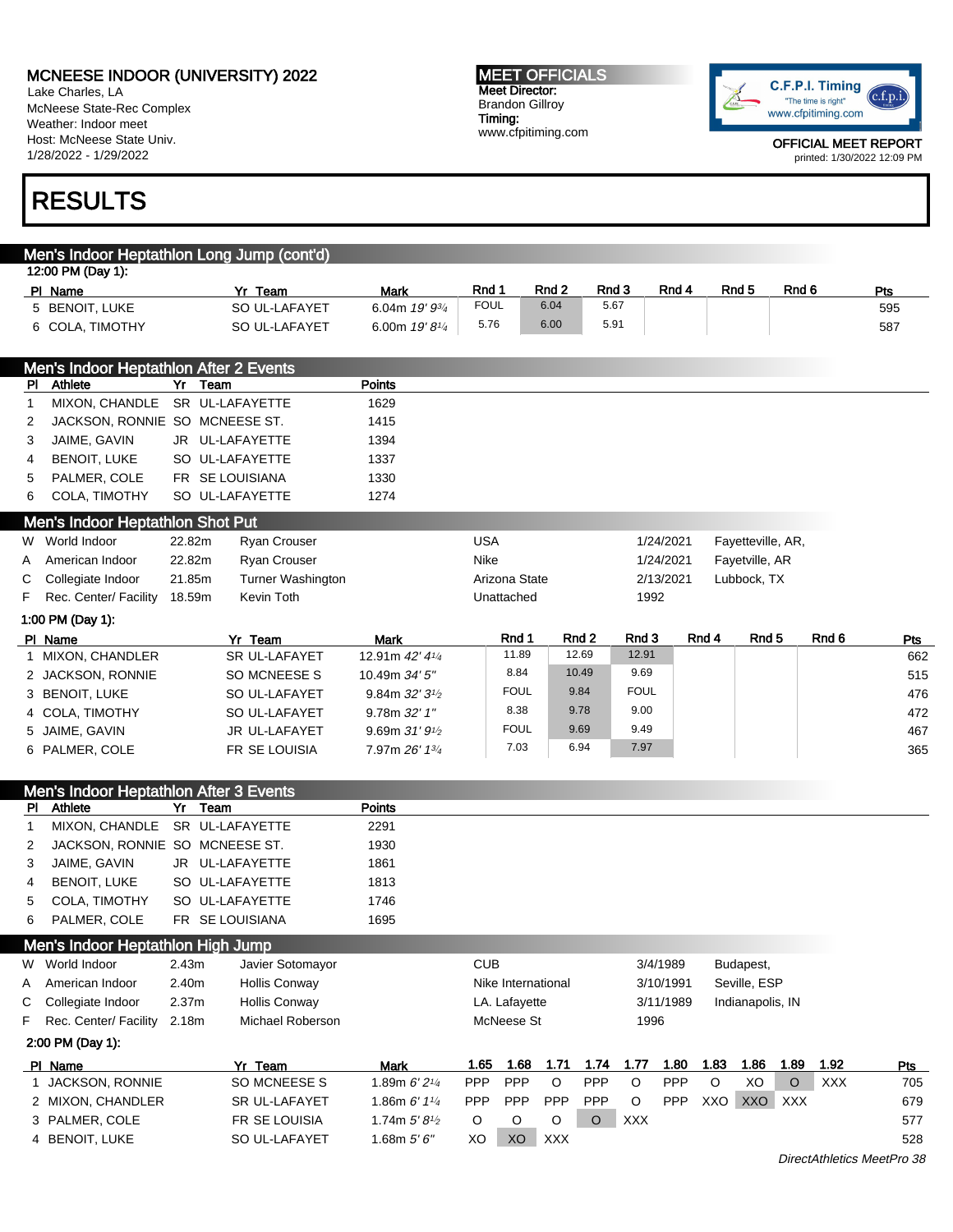Lake Charles, LA McNeese State-Rec Complex Weather: Indoor meet Host: McNeese State Univ. 1/28/2022 - 1/29/2022

# RESULTS

| <b>MEET OFFICIALS</b> |
|-----------------------|
| Meet Director:        |
| Brandon Gillroy       |
| Timing:               |
| www.cfpitiming.com    |



|   | Men's Indoor Heptathlon High Jump (cont'd)   |                 |                 |            |      |       |            |            |     |  |            |
|---|----------------------------------------------|-----------------|-----------------|------------|------|-------|------------|------------|-----|--|------------|
|   | JAIME, GAVIN                                 | JR UL-LAFAYET   | NΗ              | <b>XXX</b> |      |       |            |            |     |  |            |
|   | COLA, TIMOTHY                                | SO UL-LAFAYET   | NΗ              | <b>XXX</b> |      |       |            |            |     |  |            |
|   | PI Name                                      | Yr Team         | <b>Mark</b>     | 1.56       | 1.59 | 1.62  |            |            |     |  | <u>Pts</u> |
|   | 3 PALMER, COLE                               | FR SE LOUISIA   | (cont'd)        | O          | O    | PPP   |            |            |     |  | 577        |
|   |                                              |                 |                 |            |      |       |            |            |     |  |            |
|   | Men's Indoor Heptathlon After 4 Events       |                 |                 |            |      |       |            |            |     |  |            |
|   | PI Athlete                                   | Yr Team         | <b>Points</b>   |            |      |       |            |            |     |  |            |
| 1 | MIXON, CHANDLE                               | SR UL-LAFAYETTE | 2970            |            |      |       |            |            |     |  |            |
| 2 | JACKSON, RONNIE SO MCNEESE ST.               |                 | 2635            |            |      |       |            |            |     |  |            |
| 3 | <b>BENOIT, LUKE</b>                          | SO UL-LAFAYETTE | 2341            |            |      |       |            |            |     |  |            |
| 4 | PALMER, COLE                                 | FR SE LOUISIANA | 2272            |            |      |       |            |            |     |  |            |
| 5 | JAIME, GAVIN                                 | JR UL-LAFAYETTE | 1861            |            |      |       |            |            |     |  |            |
| 6 | COLA, TIMOTHY                                | SO UL-LAFAYETTE | 1746            |            |      |       |            |            |     |  |            |
|   | Men's Indoor Heptathlon 55m Hurdles          |                 |                 |            |      |       |            |            |     |  |            |
|   | F Rec. Center/ Facility 6.99                 | Derrick Ford    |                 | Southern   |      |       |            | 1993       |     |  |            |
|   | 8:00 AM (Day 2):                             |                 |                 |            |      |       |            |            |     |  |            |
|   | PI Name                                      |                 | Yr Team         |            |      |       | Time Note  | H(PI) Pts  |     |  |            |
|   | 1 JACKSON, RONNIE                            |                 | SO MCNEESE ST.  |            |      | 7.88  |            | $2(1)$ 865 |     |  |            |
|   | 2 MIXON, CHANDLER                            |                 | SR UL-LAFAYETTE |            |      | 8.00  |            | 2(2)       | 836 |  |            |
|   | 3 PALMER, COLE                               |                 | FR SE LOUISIANA |            |      |       | 8.02 8.013 | 1(1)       | 832 |  |            |
|   | 4 COLA, TIMOTHY                              |                 | SO UL-LAFAYETTE |            |      |       | 8.02 8.016 | 1(2)       | 829 |  |            |
|   | 5 JAIME, GAVIN                               |                 | JR UL-LAFAYETTE |            |      | 8.28  |            | 1(3)       | 768 |  |            |
|   | 6 BENOIT, LUKE                               |                 | SO UL-LAFAYETTE |            |      | 10.03 |            | 2(3)       | 403 |  |            |
|   |                                              |                 |                 |            |      |       |            |            |     |  |            |
|   | <b>SECTION RESULTS</b>                       |                 |                 |            |      |       |            |            |     |  |            |
|   | PI Name<br>Section 1 of 2                    |                 | Yr Team         |            |      |       | Time Note  |            | Pts |  |            |
|   | 1 PALMER, COLE                               |                 | FR SE LOUISIANA |            |      |       | 8.02 8.013 |            | 832 |  |            |
|   | 2 COLA, TIMOTHY                              |                 | SO UL-LAFAYETTE |            |      |       | 8.02 8.016 |            | 829 |  |            |
|   | 3 JAIME, GAVIN                               |                 | JR UL-LAFAYETTE |            |      | 8.28  |            |            | 768 |  |            |
|   | Section 2 of 2                               |                 |                 |            |      |       |            |            |     |  |            |
|   | 1 JACKSON, RONNIE                            |                 | SO MCNEESE ST.  |            |      | 7.88  |            |            | 865 |  |            |
|   | 2 MIXON, CHANDLER                            |                 | SR UL-LAFAYETTE |            |      | 8.00  |            |            | 836 |  |            |
|   | 3 BENOIT, LUKE                               |                 | SO UL-LAFAYETTE |            |      | 10.03 |            |            | 403 |  |            |
|   |                                              |                 |                 |            |      |       |            |            |     |  |            |
|   | Men's Indoor Heptathlon After 5 Events       |                 | Points          |            |      |       |            |            |     |  |            |
| 1 | PI Athlete<br>MIXON, CHANDLE SR UL-LAFAYETTE | Yr Team         | 3806            |            |      |       |            |            |     |  |            |
| 2 | JACKSON, RONNIE SO MCNEESE ST.               |                 | 3500            |            |      |       |            |            |     |  |            |
| 3 | PALMER, COLE                                 | FR SE LOUISIANA | 3104            |            |      |       |            |            |     |  |            |
| 4 | <b>BENOIT, LUKE</b>                          | SO UL-LAFAYETTE | 2744            |            |      |       |            |            |     |  |            |
| 5 | JAIME, GAVIN                                 | JR UL-LAFAYETTE | 2629            |            |      |       |            |            |     |  |            |
| 6 | COLA, TIMOTHY                                | SO UL-LAFAYETTE | 2575            |            |      |       |            |            |     |  |            |
|   |                                              |                 |                 |            |      |       |            |            |     |  |            |